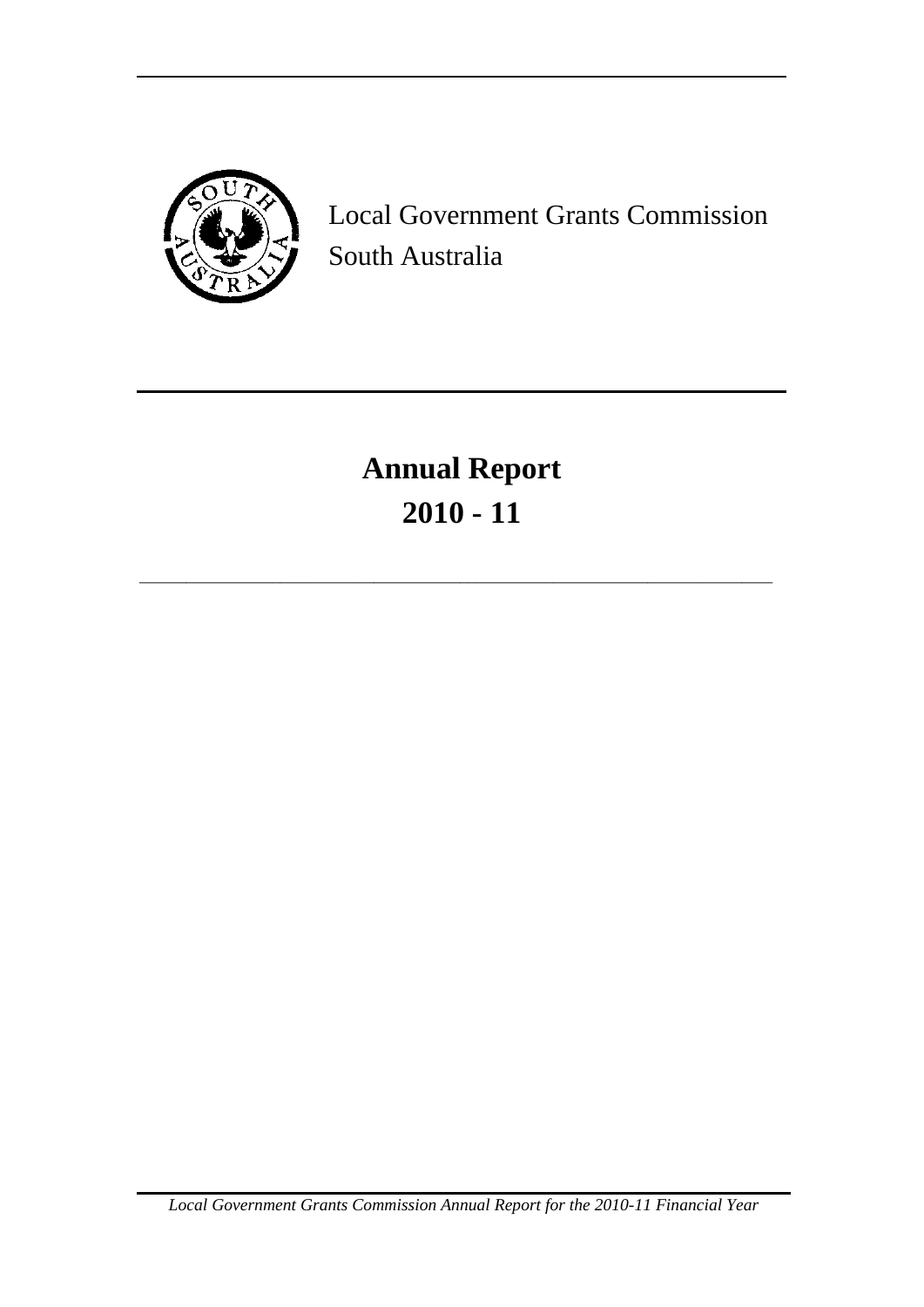The Honourable Russell Wortley MLC Minister for State/Local Government Relations Parliament House ADELAIDE SA 5000

Dear Minister

As Chair of the South Australian Local Government Grants Commission appointed under the *South Australian Local Government Grants Commission Act 1992*, I have pleasure in presenting you with the Commission's Annual Report for 2010-11.

Yours sincerely

Mary Patetsos **CHAIR**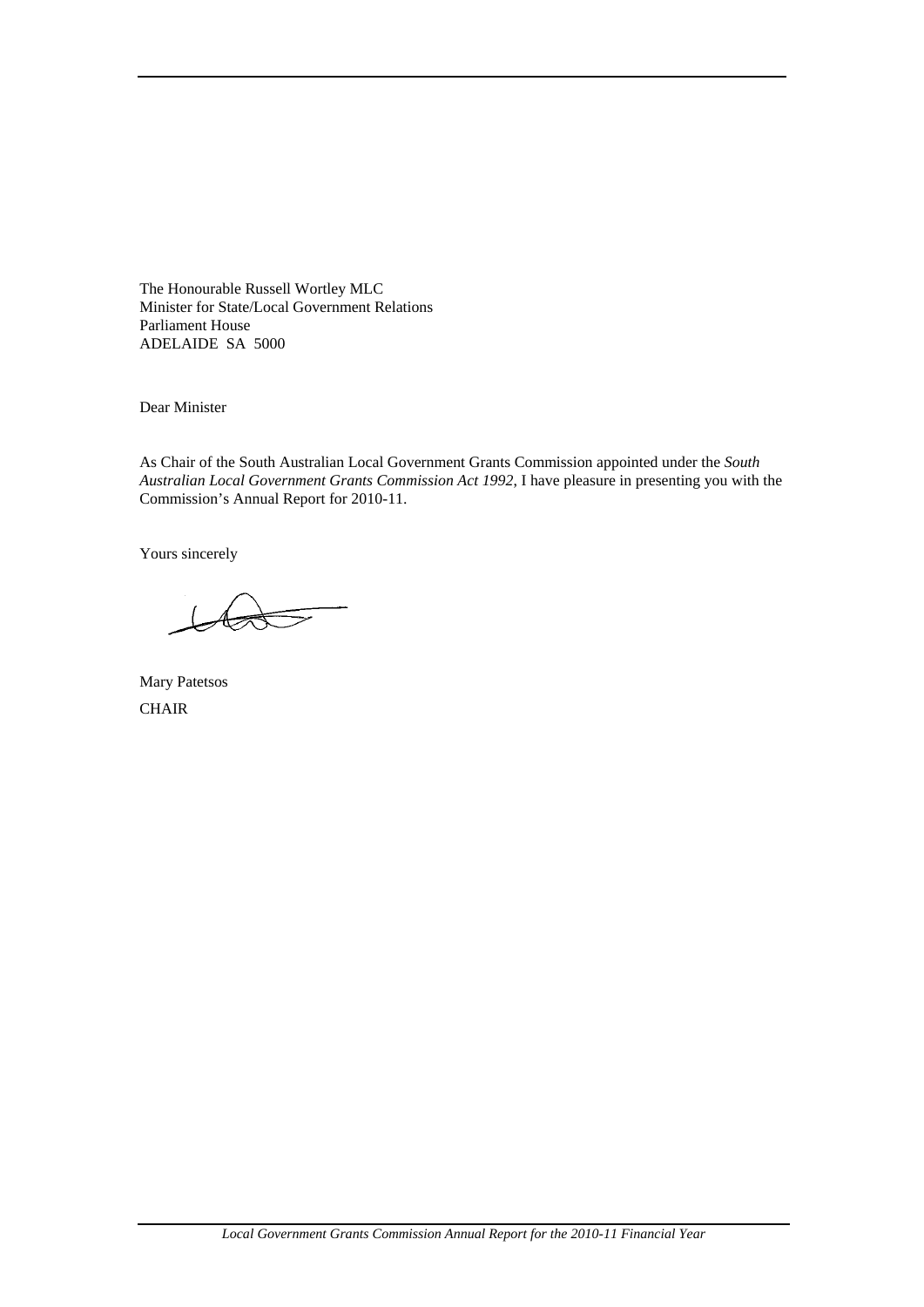# **TABLE OF CONTENTS**

| (i)                                                                                    |  |
|----------------------------------------------------------------------------------------|--|
| (ii)                                                                                   |  |
| (iii)                                                                                  |  |
| (iv)                                                                                   |  |
| (v)                                                                                    |  |
| (vi)                                                                                   |  |
|                                                                                        |  |
| (vii)                                                                                  |  |
|                                                                                        |  |
|                                                                                        |  |
|                                                                                        |  |
|                                                                                        |  |
|                                                                                        |  |
|                                                                                        |  |
|                                                                                        |  |
|                                                                                        |  |
|                                                                                        |  |
|                                                                                        |  |
|                                                                                        |  |
|                                                                                        |  |
|                                                                                        |  |
|                                                                                        |  |
|                                                                                        |  |
| APPENDIX VI - Revenue relativity index - 2011-12 Financial Assistance Grants  29       |  |
|                                                                                        |  |
|                                                                                        |  |
|                                                                                        |  |
| APPENDIX IX - Background of Financial Assistance Grants to Local Government  35        |  |
| APPENDIX X - 2010 General Information, Supplementary Return & Financial Statements  40 |  |
|                                                                                        |  |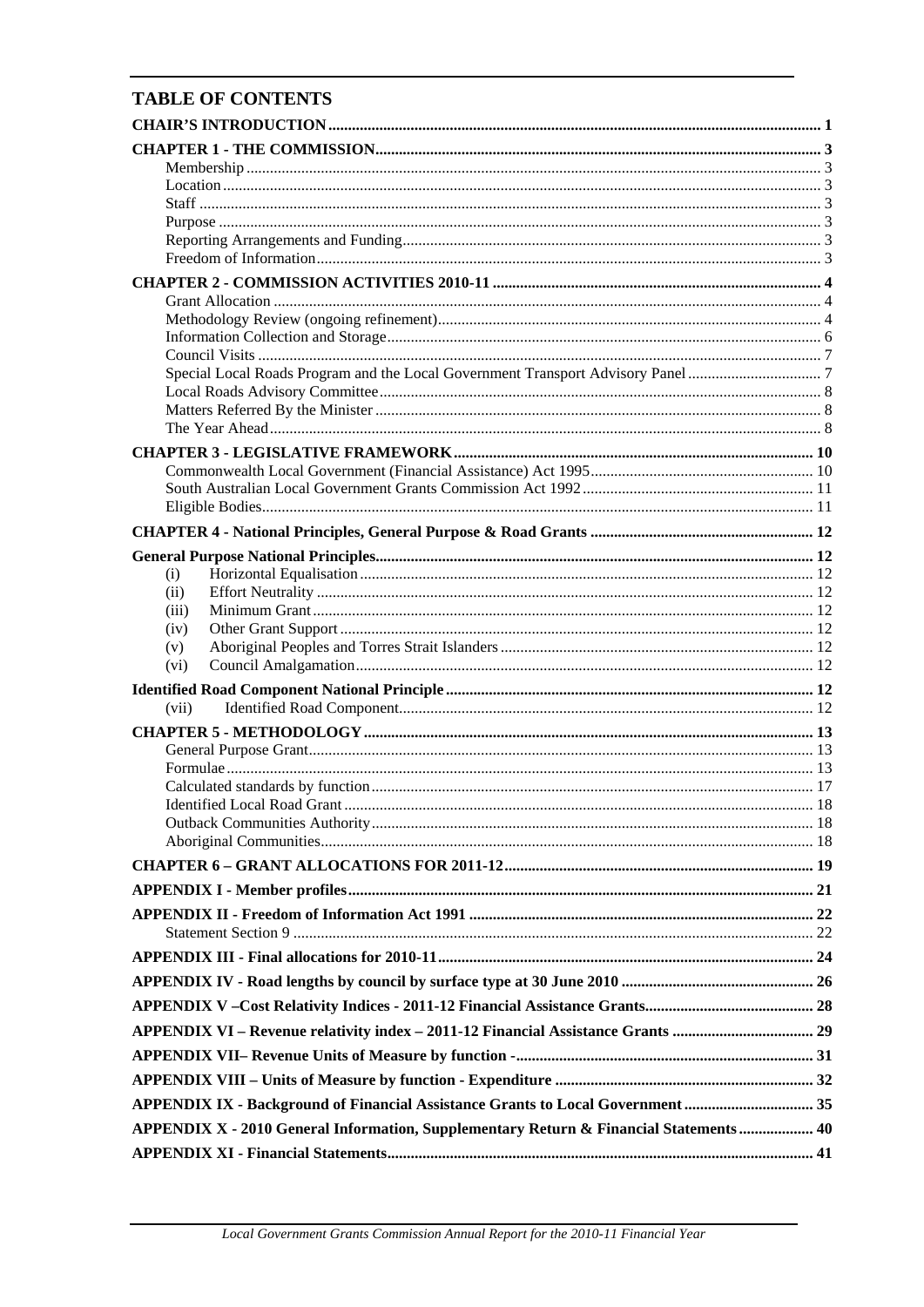# **CHAIR'S INTRODUCTION**

The main function of the South Australian Local Grants Commission is to make recommendations to the Minister for State/Local Government Relations on the distribution of untied Commonwealth Financial Assistance Grants to local governing authorities in South Australia. Recommendations are made in accordance with the Commonwealth *Local Government (Financial Assistance) Act 1995* (the Act).

In 2010-11, the Commission made recommendations on the distribution of Financial Assistance Grants for 2011-12 totalling over \$145 million. Of this, \$109.5 million was provided for general purpose grants and \$36.4 million provided for identified road grants. This represents an increase in general purpose grants from the previous year of 3.83 percent and an increase in identified road grants of 4.28 percent over the previous year.

State shares for the distribution of the general purpose grants are determined on an equal per capita basis, and the Act provides for the continuation of this arrangement. South Australia and the other less populous states have continued to maintain a firm stance on these arrangements for a number of years, holding the view that distribution of grant funding on an equalisation basis would be more equitable and economically efficient method of allocating Commonwealth funding.

The Commission endeavours to continually improve its methodology in allocating funds to local governing authorities and work continued during 2010-11 assessing the impacts of growth during, the impact of traffic volumes on local roads, expenditure assessments for libraries and sport and recreation and an analysis of the costs of airports and airstrips to local government.

The Commission continued its investigations into the effects of growth on local government during 2010-11. This work built on investigations commenced in 2009-10 and included further analysis of the costs of growth to local government, more in depth consultation with the sector and analysis of the Commonwealth Grants Commission's current methodology.

Further analysis of the issue of traffic volumes has continued the Commission's efforts to recognise the effects of traffic volumes on local roads. Inconsistent data and widely varying road hierarchy characteristics across councils have made it very difficult to get a clear picture of the impacts of traffic volumes.

Investigations into the costs of airstrips and airports run by councils revealed that, on average, councils realise a profit from these activities. This issue will be investigated further in the coming review. Consultation during council meetings has led to changes in the Sport and Recreation Expenditure Assessment. The Unit of Measure (or cost driver) has been expanded from the number of residents of a council aged between 5 and 49 years of age to the number of residents aged between 5 and 64 years of age.

The Commission has also had significant issues with the consistency of data relating to libraries. Data collected has shown large inconsistencies across 3 year periods and the Commission are concerned about the validity of data provided. The assessment of libraries, on both the Revenue and Expenditure side of the Commissions calculations has been removed for 2011-12, while further work is done to provide analyse data supplied.

In view of the conclusions of the investigations into the effects of growth, the complexities of including traffic volumes, the issues identified above with airports and airstrips and further discussions with the Commonwealth Grants Commission, the Commission have widened its analysis of the current methodology and propose to undertake a full review during the 2011-12 and 2012-13 financial years. The existing methodology, although modified over time, has been in place since 1998-99.

The Commission recommended no council receive a decreased grant in 2011-12 greater than minus 5%, and increases in grant were capped at 12%. This approach has ensured that the outcomes of the expenditure review in 2006-07 were phased into the grant allocation process in the following years, which aims minimise the impact on council budgetary processes.

The Commission annually collects a broad range of financial and other data from local governing authorities in South Australia. Fundamentally, this data is used in the grant calculations, but can also assist councils and other levels of government (and the private sector) in planning, reporting and managing projects affecting the local government sector.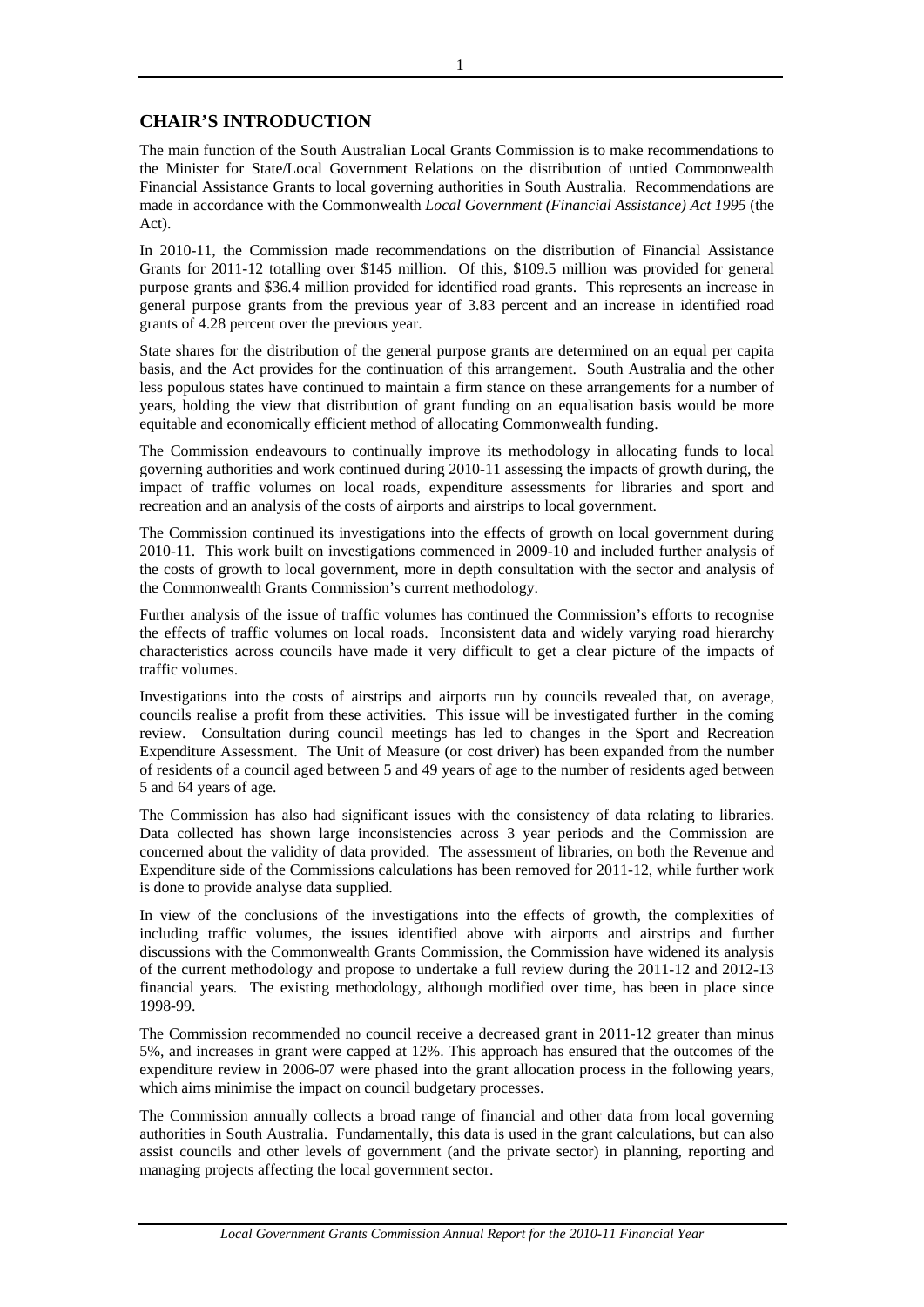Information collected by the Commission is used by the Local Government Association (LGA), the Australian Bureau of Statistics, the State Government and other government organisations for planning and reporting services and the Commission continued to work closely with these organisations during 2010-11.

Further work was undertaken throughout 2010-11 to ensure that the Commission's financial data collection form aligned with the sector's Model Financial Statements as they are updated each year. The Commission gratefully acknowledge Mr Max King from the Australian Bureau of Statistics for his ongoing contribution to the development and refinement of the Commission's data collection tools and processes. Changes to the Supplementary Return are designed to reflect the current reporting practices in place in councils and make the process of preparing the next round of returns easier.

The Commission's work is supported by resources provided by the Department of Planning and Local Government (DPLG) and staff provided to the Commission are State Government Employees. In line with a review of the relationship between the Commission and the Department and a reduction in departmental resources, the Commission continued under the terms of a Service Level Agreement with DPLG which commenced in 2009-10. Staff committed to support the Commission include our Executive Officer, Peter Ilee and one part-time Project Officer, Lyn Skouborg. Other staff were provided to the Commission by negotiation with the Department, as needed and Thi Le from DPLG has provided valuable support in managing an upgrade of the Commission's database and the Supplementary Return.

Following Malcolm Germein's retirement and my appointment to the role of Chair, the Commission have been very lucky to engage the services of Jane Gascoigne as the Minister's Nominee. As the Commissions previous Executive Officer, Jane has brought a wealth of experience to her role as Commissioner.

In closing, I would like to acknowledge the efforts of Commissioners John Ross and Jane Gascoigne and thank Commission staff, Executive Officer Peter Ilee and Project Officers Lyn Skouborg and Thi Le for their contributions during the year.

MARY PATETSOS CHAIR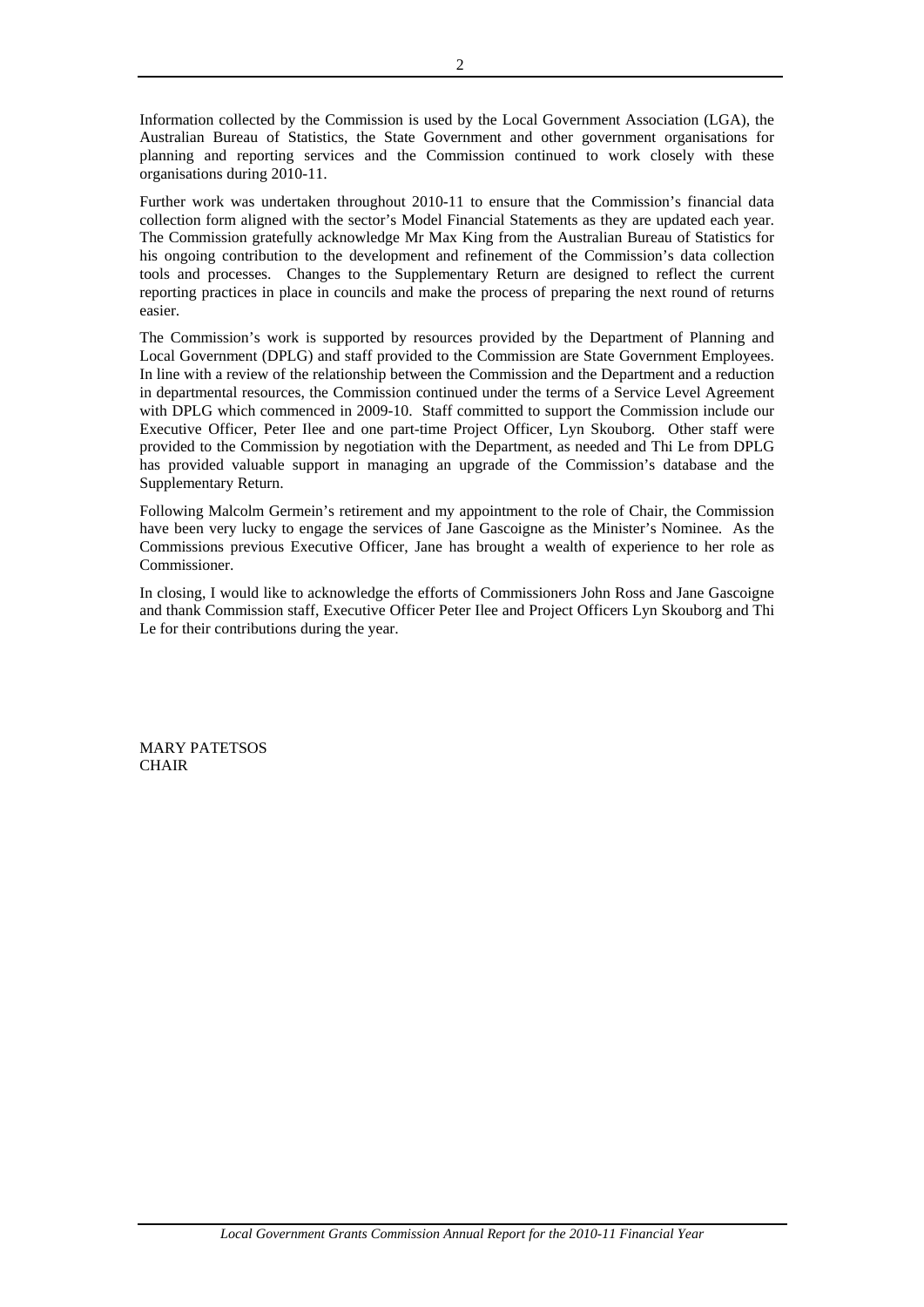# **CHAPTER 1 - THE COMMISSION**

### **Membership**

The South Australian Local Government Grants Commission is an independent statutory authority established under the *South Australian Local Government Grants Commission Act 1992*, which provides for three members who are appointed in a part-time capacity by the Governor. Members are appointed for a term of up to five years. At the conclusion of this time members are eligible for renomination.

Members during 2010-11 were:

- Mary Patetsos, Chair from 11 August 2010 until 10 August 2015, joint nominee of the Local Government Association and Minister for State/Local Government Relations and a Commissioner since 2002;
- John Ross, Commissioner from 23 September 2010 until 22 September 2014, nominee of the Local Government Association and a Commissioner since 2005; and
- Jane Gascoigne, Commissioner from 1 August 2010 to 31 July 2013, nominee of the Minster for State/Local Government Relations.

For member profiles see *Appendix 1.*

### **Location**

The Commission's offices are located on Level 7 Roma Mitchell House, 136 North Terrace, Adelaide. Telephone (08) 8204 8719, Fax (08) 8204 8735. E-mail: grants.commission@sa.gov.au

### **Staff**

The Commission is provided with support by the Department of Planning and Local Government. The Commission has a dedicated full time Executive Officer, Peter Ilee and part-time Project Officer, Lyn Skouborg.

Additional support for the Commission is provided as needed by the Department under the terms of a Service Level Agreement. Staff supporting the Commission are employees of the Department of Planning and Local Government. Thi Le, of the Department of Planning and Local Government has provided additional support to the Commission during 2010-11.

### **Purpose**

The Commission is responsible for making recommendations to the Minister for State/Local Government Relations on the distribution of untied Commonwealth Financial Assistance Grants to local governing authorities in South Australia in accordance with State and Federal legislative requirements, which are set out in *Chapter 3*.

### **Reporting Arrangements and Funding**

Administratively, staff of the Commission report to the Director, Office for State/Local Government Relations.

The Commission's operations are funded by the State Government from annual budget appropriations. A copy of the Commission's Financial Statements is included in *Appendix XI* of this report.

### **Freedom of Information**

The Commission's Executive Officer is the Principal Officer as defined in the *Freedom of Information Act 1991*. An appointment can be made by phoning (08) 8204 8719 during office hours.

No requests under the *Freedom of Information Act 1991* were received in 2010-11. In accordance with Section 9 of the Act an information statement is provided at *Appendix II.*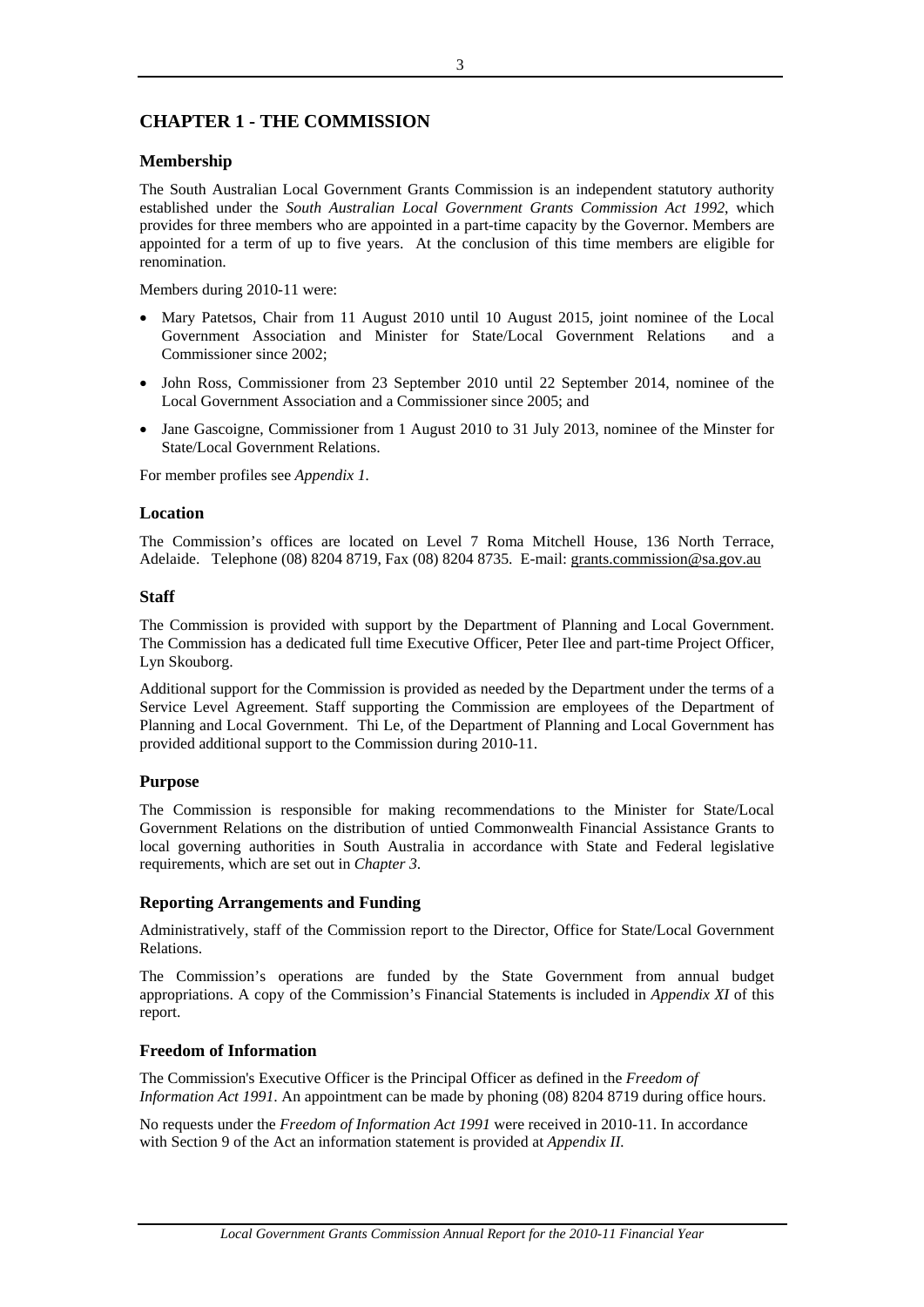# **CHAPTER 2 - COMMISSION ACTIVITIES 2010-11**

### **Grant Allocation**

The total 2010-11 allocation of \$139,657,480 was increased following the end of the financial year by \$637,564 after adjustment for CPI and population. This increase will be passed on to councils in the four quarterly instalments during 2011-12. The actual allocation figure, which includes the adjusted 2010-11 allocations, is shown in *Appendix III.*

For 2011-12 the Commission made recommendations on the distribution of \$145,823,485 that included both the general financial assistance and identified local road grants. A full list of allocations is contained in *Chapter 6*.

The general financial assistance component was \$109,472,478, an increase of 3.83 percent on 2010- 11. The identified local road component was \$36,351,007, an increase of 4.28 per cent.

Allocations were prepared in accordance with national distribution principles, under the Commonwealth *Local Government (Financial Assistance) Act 1995*. The principles are detailed in *Chapter 4.* 

The Grants Commission also distributed approximately one quarter of the estimated 2011-12 Financial Assistance Grants during 2010-11 in accordance with a request from the Commonwealth. On 24 June 2011, \$36,365,481 was forwarded by the Grants Commission to local governing authorities in South Australia.

### **Methodology Review (ongoing refinement)**

During 1997-98 the Grants Commission completed the first stage of a major review of its general purpose grant methodology. The new methodology was introduced in line with the grant allocations for 1998-99. Changes were phased in over a seven-year period, concluding in 2004-05.

This comprehensive review of the general purpose grant methodology highlighted the need to focus further work on a range of factors associated with roads, in particular the differences between councils in the cost of reconstruction and maintenance of roads and accurately reflecting councils' road lengths.

During 1999-00, the Commission sought the assistance of consultants in undertaking an audit of councils' road length data. This enabled the Commission to map all councils' hard copy road network data into a Geographical Information System (GIS) format. This consistently mapped framework provided a firm foundation for future work.

The consultants worked closely with the data councils supplied to the Commission as part of their General Information Return i.e. road maps and summary data on road lengths by type. The consultants then liaised with councils over the data, to ensure that the information the consultants were mapping was accurate.

While the Commission used the outcome of the road length audit in the allocation of the 2000-01 general purpose grants, the Commission believed that the data would need further refinements and an ongoing commitment to its maintenance.

Early in 2001, the Commission engaged the services of an Engineer on a part time basis to refine the road length data (following updates supplied to the Commission by councils) and address other ongoing engineering related concerns and to authenticate the data used in the calculation process.

The revisions to the road length data (as at 30 June 2010) were used in the calculation of the 2011-12 financial assistance grants. An updated list of road lengths can be found in *Appendix VIII - Units of Measure - Expenditure.* 

A by-product of the road length audit process has been the production of detailed maps by council, prepared in a GIS format, consistently mapped across the State. The Commission was again able to give councils a copy of their map for their own use, either in hard copy or GIS format.

A listing of road lengths by council by surface type can be found at *Appendix IV.*

Work commenced in 1999 into the factors influencing councils' road reconstruction and maintenance costs and this was continued in 2003-04. The Cost Relativity Indices (CRI's) established in 1999,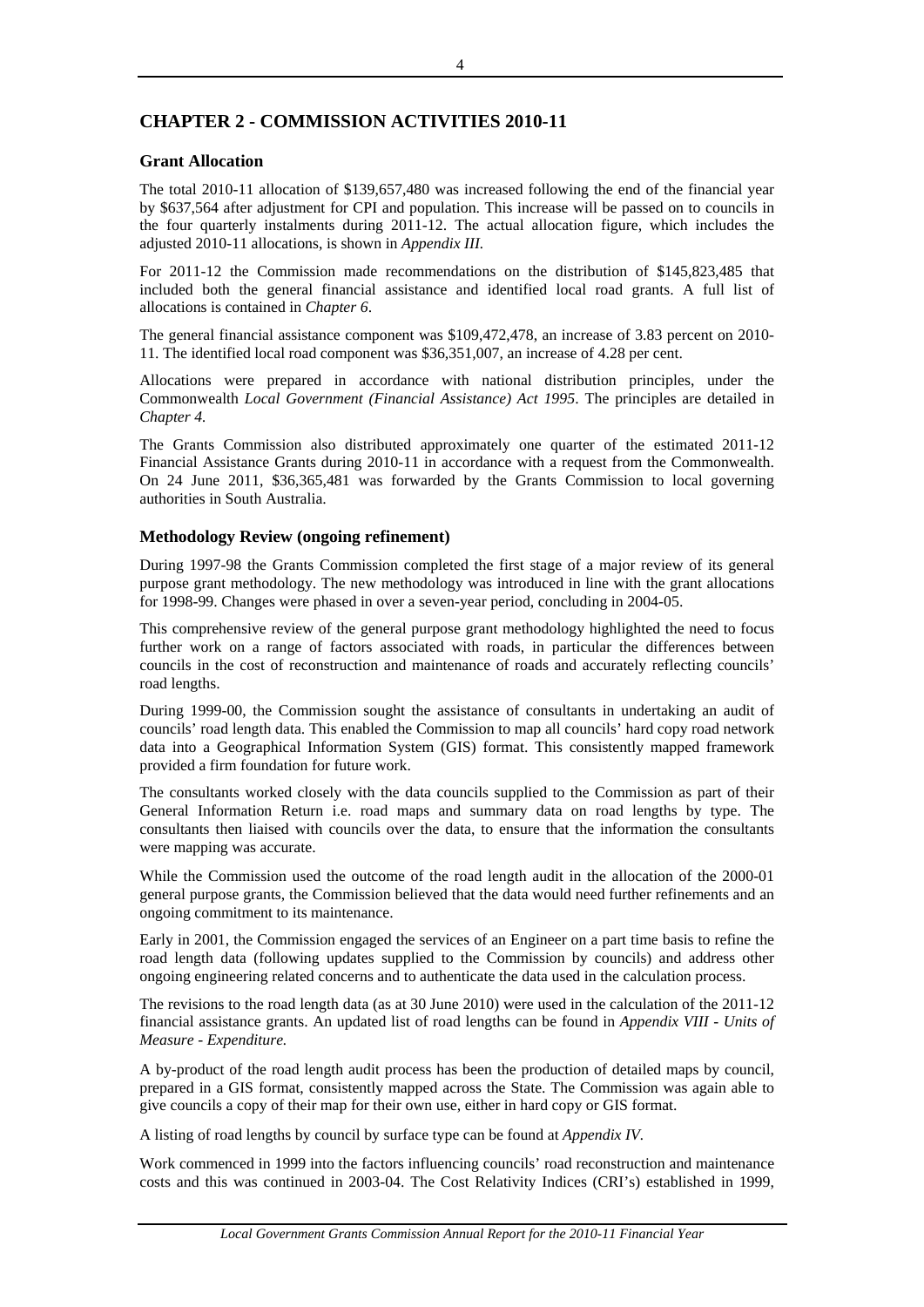took into account four of the five factors the Commission believed were influencing councils' road reconstruction and maintenance costs.

These five factors were soil, rainfall, drainage, materials haulage and traffic volume. As a result of the 1999 review, the methodology used for calculating councils' CRI's was refined, however there has been insufficient data to reliably incorporate the influence of traffic volumes in the CRI's. The Commission continues to believe that traffic volume has a significant impact on the deterioration of the local road network and will continue to explore the use of traffic volume in the future.

A project was commenced in October 2002 to review the indicator used in the methodology to reflect councils' capacity to raise revenue from its community. At the time, the Commission used property values as the sole indicator. The objective of this project was to develop an alternative indicator or an index, which could be used in conjunction with property values, and which would provide, as far as possible, an objective reflection of the capacity of individual councils to raise revenue from their communities.

Following further research, circulation of a summary of findings paper and consultation workshop, the review concluded in early 2004, with the outcomes used in the calculations for the 2004-05 and 2005-06 grant recommendations.

2005-06 saw the Commission embark on a project to review the expenditure assessments used in the current methodology. Tony Ward of Milbur Consulting Pty Ltd worked with the Commission to review two related aspects of the expenditure assessment.

Part one of the project involved the examination and documentation of the method of depreciation used by local government in South Australia and the benefit or otherwise of its inclusion into the Commission's calculations.

Part two of the project required an examination of the range of expenditure functions included in the Commission's assessments at the time and the potential to either include additional expenditure functions or expand the existing functions to include an additional range of expenditure data.

A Reference Group comprising representatives from rural and metropolitan councils, the Local Government Association and Department of Treasury and Finance was formed to assist with the process. Two workshops were conducted which involved council consultation and participation.

Work undertaken in 2006-07 saw the Commission incorporate the results from the methodology review. The inclusion of depreciation in place of capital expenditure and an expansion of the range of expenditure functions were incorporated in the assessment for the 2007-08 grant calculations.

In 2007-08, staff continued to research and develop drivers for those expenditure functions where suitable drivers were not found. As a result, the expanded expenditure functions were included in the 2008-09 grant calculations.

The Commission also undertook a review of the cost relativity indices (previously known as disability factors) for the stormwater maintenance expenditure function. The object of the review was to enhance and update the cost relativity indices (CRI's) and review the cost driver to provide a more objective and accurate assessment of the relative advantage/disadvantage experienced by each local governing authority in the State in relation to maintaining stormwater. Rod Ellis and Drew Jacobi of Tonkin Consulting worked with the Commission to review the CRI's.

As part of the review, a reference group with representatives from councils and the Department of Transport, Energy and Infrastructure was established to assist with the development of the updated CRI's.

During 2009-10, the Commission examined the effects of drought and economic conditions on property valuations and responded to calls from a number of councils experiencing growth by commencing an investigation into the effects of growth in local government.

An analysis of the effects of decreasing property valuations, revealed that no significant impact had been felt by councils in the region and that the Commission's current methodology adequately accounted for changes in councils capacity to raise revenue if property valuations decreased.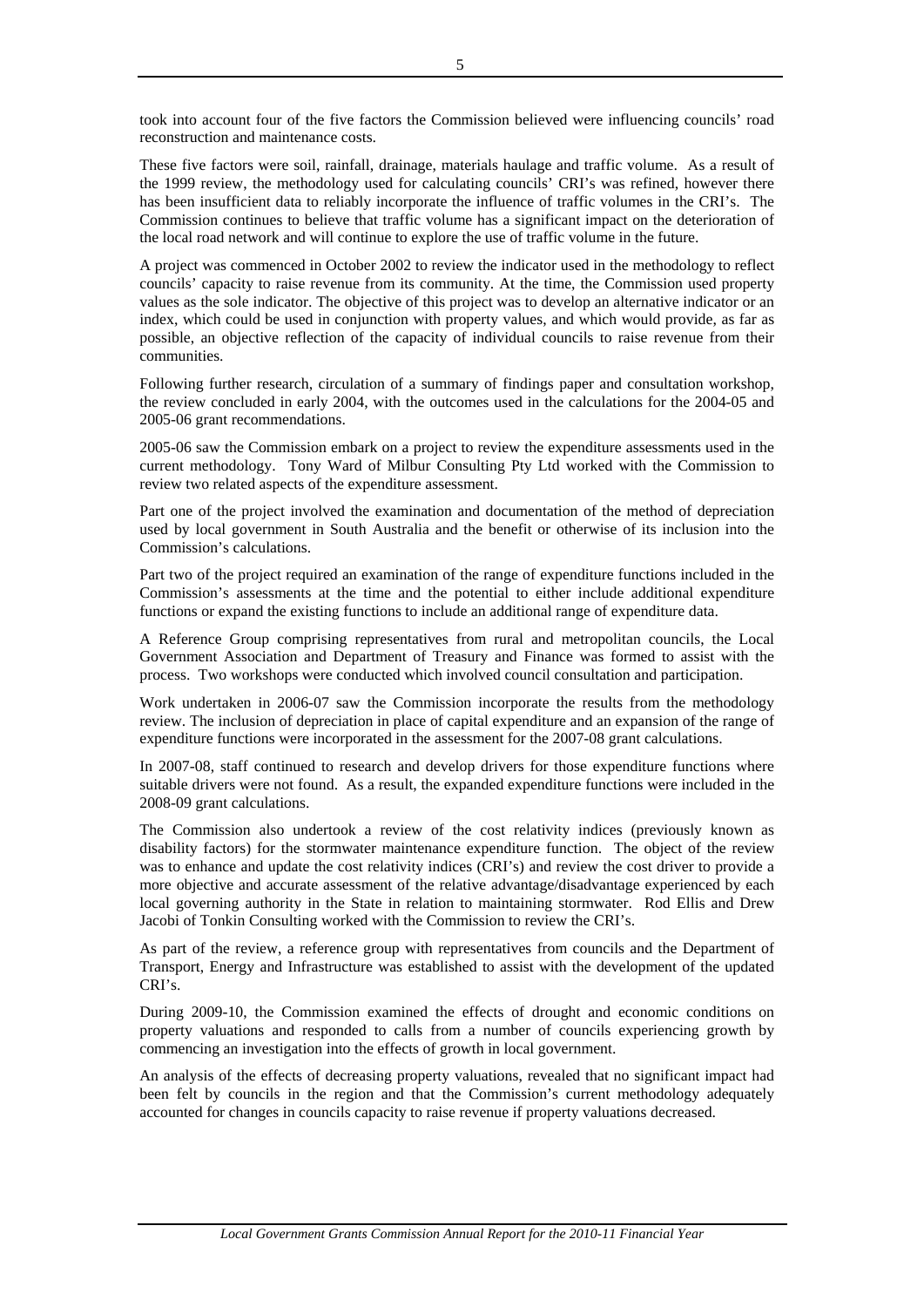In terms of growth within Local Government, the Commission consulted with a number of councils to gain an understanding of the impacts of growth, undertook an analysis of the use of growth within the methodologies of Grants Commissions in other jurisdictions and identified a number of options for modifying the Commissions current methodology to take into account the effects of growth.

During 2010-11, the Commission continued its work on the issue of growth within Local Government, engaging the services of the Emeritus Professor Cliff Walsh to continue the work of the previous year and make a final recommendation to the Commission. Professor Walsh undertook an in-depth investigation into the effects of growth, including the analysis of council financial data provided by the Commission, the Commission's existing methodology and population forecasts provided by the Department of Planning and Local Government. A workshop was held with Councils to identify those areas of Councils operations most effected by growth and further liaison took place with the South Australian Department of Treasury and Finance, the Department of Planning and Local Government and the Commonwealth Grants Commission.

Other methodological issues addressed during 2010-11 included an analysis of the costs of airports and airstrips to Local Government, a review of the Library Services and Sport and Recreation Expenditure Functions and further work on the issue of traffic volumes.

Data provided by councils on expenditure for airports and airstrips continue to indicate that the sector makes an overall profit from this activity and a resultant negative standard cost. The Commission have resolved to undertake further work on this issue.

In terms of traffic volumes, the Executive Officer reviewed previous work undertaken in 2002-03, surveyed councils to understand the availability of current datasets and also liaised with engineering firm Tonkin Consulting in an attempt to develop a cost relativity index to account for traffic volumes on local roads. The findings of this work identified a continued lack of consistent and regular traffic volume data from all councils as well as differing road hierarchy information across councils.

A review of the Library Services expenditure function raised significant concerns over the consistency of data on the number of library visitors provided to the Commission. The Commission decided that this function and its associated Revenue Assessment (library subsides) would be removed from the methodology for the 2011-12 round of grants.

Finally, a review of the Sport and Recreation Expenditure Function following feedback received at council visits resulted in a change to the Unit of Measure (or cost driver) for this function. The Unit of Measure changed from the proportion of the councils population aged between 5 and 49 years to the proportion of councils population aged between 5 and 64 years.

As a result of the significant amount of work done during 2010-11 and the results of the investigations into the effects of growth, the Commission resolved to undertake a major review of its methodology during the next two years.

### **Information Collection and Storage**

The Commission maintains an electronic database for calculating grants and for providing information to councils and other users. The current database contains information including data from annual financial statements and supplements to those statements dating back to 1997-98. Data prior to 1997-98 is at pre-amalgamated council level where appropriate.

Other data maintained by the Commission includes rates information, estimated resident population, council area data, valuation data, various statistical data contained in the General Information Return (in relation to employees, road lengths, health inspections, development applications, waste management, environmental management, subsidiaries etc.) and other data collected from Commonwealth and State Government agencies.

Data collected by the Commission is reconciled with Audited Financial Statements (Supplementary Return), checked against the previous year's data for variations (General Information Return), loaded into the Commission's database and reconciled for accuracy. In addition to being used by the Commission to make recommendations on the distribution of grants, the Commission provides a significant amount of data back to stakeholders, including (but not limited to):

- Councils;
- The Local Government Association;
- The Government of South Australia;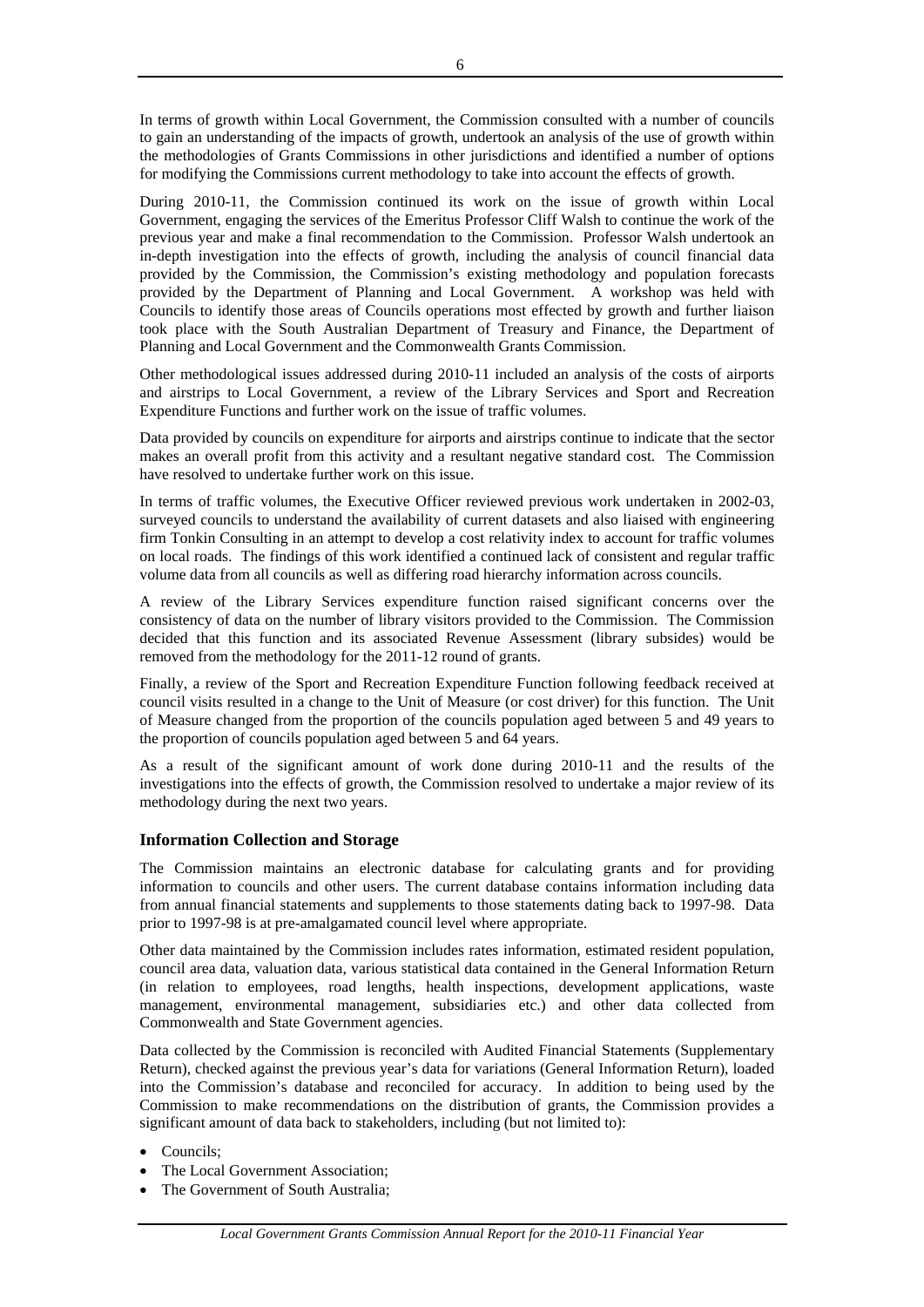- The Commonwealth Department of Regional Australia, Regional Development and Local Government;
- The Commonwealth Department of Infrastructure and Transport; and
- The Australian Bureau of Statistics.

During 2010-11, the Commission continued work with the Department of Planning and Local Government on the development of a new database for data collected by the Commission and the Department. A module for storage of the Supplementary Return data was completed during 2010-11 and further work for the General Information Return is underway.

The Commission also maintains a Geographical Information System, road centreline database, off site at Tonkin Consulting, which is updated each year based on information provided by councils.

A by-product of the road length audit process was the development of the Geographical Information System (GIS) in ArcInfo. Each year, the Commission produces detailed hard copy maps and/or data files by council, prepared in a GIS format, consistently mapped across the State. GIS data is also available in other formats, e.g. MapInfo.

### **Council Visits**

The Commission undertakes regular visits to councils to provide information and the opportunity for discussion about the grant allocation process. The Commission greatly values these occasions because of the contribution they make to improve the relevance of the grant process.

During 2010-11, the Commission increased its efforts to catch up on its visiting program. Commission members and staff attended 17 meetings at the councils listed below. These visits included a visit to the South East Regional Local Government Association meeting in April 2011, to meet to a group of Councils, the first attempt by the Commission to address a group of Councils instead of a single Council. The Minister for State/Local Government Relations accompanied the Commission on visits to Councils and Communities in November 2011. In addition to these meetings the Grants Commission Executive Officer met with some Chief Executive Officers and Finance Managers to discuss methodological issues.

| Visited in November 2010                   | Visited in March 2011               | Visited in April 2011           |
|--------------------------------------------|-------------------------------------|---------------------------------|
| Nipapanha Aboriginal Community             | Berri Barmera Council               | Naracoorte Lucindale Council    |
| Municipal Council of Roxby Downs           | Gerard Aboriginal Community         | District Council of Robe        |
| District Council of Coober Pedy            | District Council of Loxton Waikerie | <b>Tatiara District Council</b> |
| Anangu Pitjantjatjara Aboriginal Community | Renmark Paringa Council             | Wattle Range Council            |
|                                            |                                     |                                 |
| Visited in Febrary 2011                    | Visited in April 2011               | Visited in May 2011             |
| Clare and Gilbert Valleys Council          | Coorong District Council            | Alexandrina Council             |
| Goyder Regional Council                    | District Council of Grant           | City of Victor Harbor           |
| Northern Areas Council                     | <b>Kingston District Council</b>    | District Council of Yankalilla  |
| Port Pirie Regional Council                | City of Mount Gambier               | Kangaroo Island Council         |

### **Special Local Roads Program and the Local Government Transport Advisory Panel**

The Special Local Roads Program was established under the joint approvals of the South Australian Government, Commonwealth Government and Local Government. The program commenced in 1985-86 and facilitates funding of significant works throughout the State.

Responsibility for preparation and monitoring of a continuing program of projects rested with the Local Roads Advisory Committee until December 2004, when at the request of the LGA, responsibility moved to the Local Government Transport Advisory Panel.

The Local Government Transport Advisory Panel is a Committee of the LGA and the LGA provide executive support. The Committee's main role is to make recommendations to the South Australian Local Government Grants Commission on the allocation of the Special Local Roads component of the Financial Assistance Grants, the Supplementary Local Road Funding and the Commonwealth's Roads to Recovery Program. Formal reporting of funding allocations is contained within *Chapter 6* of this report.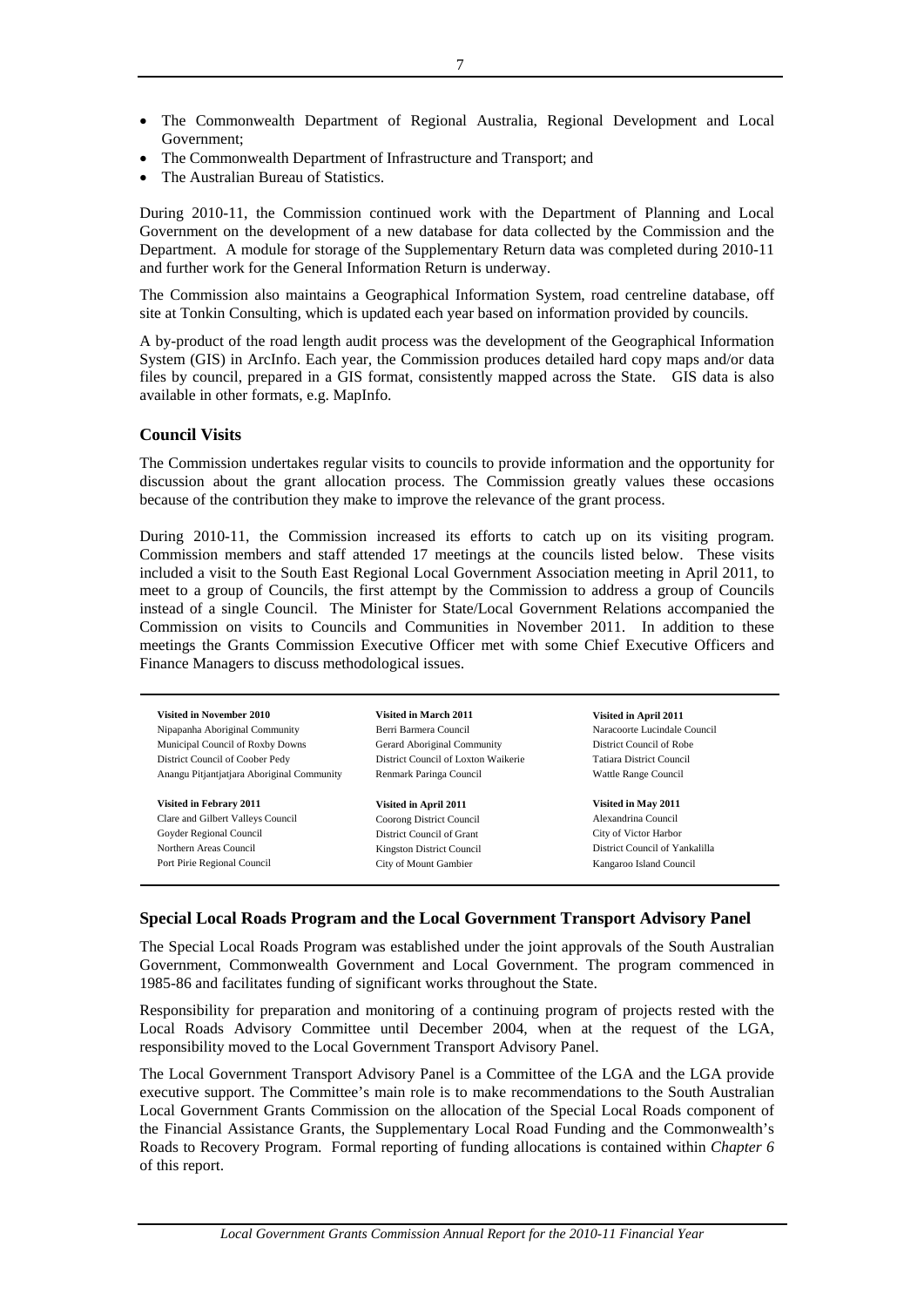The Committee comprises Mayor Brian Hurn, (Mayor, Barossa Council), as Chairperson, Mr Mark Elford (Director, Road Transport Planning, Department of Transport Energy and Infrastructure), Wally Iasiello (Director, Technical Services, City of Port Adelaide Enfield), Mayor Kym McHugh (Alexandrina Council) and Mr Peter Ilee (Executive Officer, SA Local Government Grants Commission). The Committee's Executive Officer is Mr David Hitchcock, an officer of the Local Government Association.

Each year the Committee calls for submissions from Local Government Regional Associations, which are asked to determine regional priorities within their areas.

For 2011-12, \$5.45 million will allocated to specific projects under the Financial Assistance Grants program, \$2.44 million under the Supplementary Local Road Funding Grant and \$4.26 million from the Special Projects component of the Roads to Recovery Grants. In total \$12.15 million will be allocated for 2011-12.

### **Local Roads Advisory Committee**

The Local Roads Advisory Committee is a committee of Transport SA. It no longer has a role to play in making recommendations to the Grants Commission on the prioritisation of roads for funding under the Special Local Roads Program.

It does however still have responsibility for advising the Minister for Transport, Energy and Infrastructure on the reclassification of roads. For example, where a council wishes a road to be reclassified from local to arterial, this request would go to the Local Roads Advisory Committee.

The Committee comprises Mayor Brian Hurn, (Mayor of the Barossa Council) as Chairperson, Mr Mark Elford (Director, Road Transport Planning, Department of Transport, Energy and Infrastructure), and Mr Peter Ilee (Executive Officer, SA Local Government Grants Commission). The Committee's Executive Officer is Mr Silvio Visentin, a Senior Project Officer of the Department of Transport, Energy and Infrastructure.

### **Matters Referred By the Minister**

Under Section 20 of the State Act, the Minister for State/Local Government Relations may refer matters to the Commission for report. There were no references to the Commission under this section during 2010-11.

### **The Year Ahead**

The Commission endeavours to continually improve its methodology in allocating funds to local governing authorities. The Commission have undertaken to conduct a major review of the current methodology over a two year period commencing in 2011-12.

The review proposes to undertake a review of both the revenue and expenditure assessments of the current methodology. This includes the following:

- Reviewing the current revenue assessments, including the use of use of property values;
- Reviewing the impact of the SEIFA (Socio Economic Index for Areas) Index from the Australian Bureau of Statistics in the current methodology;
- Investigating the impacts of fixed rates and variable charges on the revenue assessments;
- Investigating the impacts of water licensing on valuation data;
- Reviewing the current range of expenditure function calculations and their units of measure (cost driver) as a determinant of providing services;
- Reviewing the use of cost relativity indices in the methodology;
- Reviewing the weighting of individual expenditure function calculations on the overall assessment;
- Identifying the costs of services provided by Local Government that are not currently captured (or should no longer be captured) as part of the assessment process;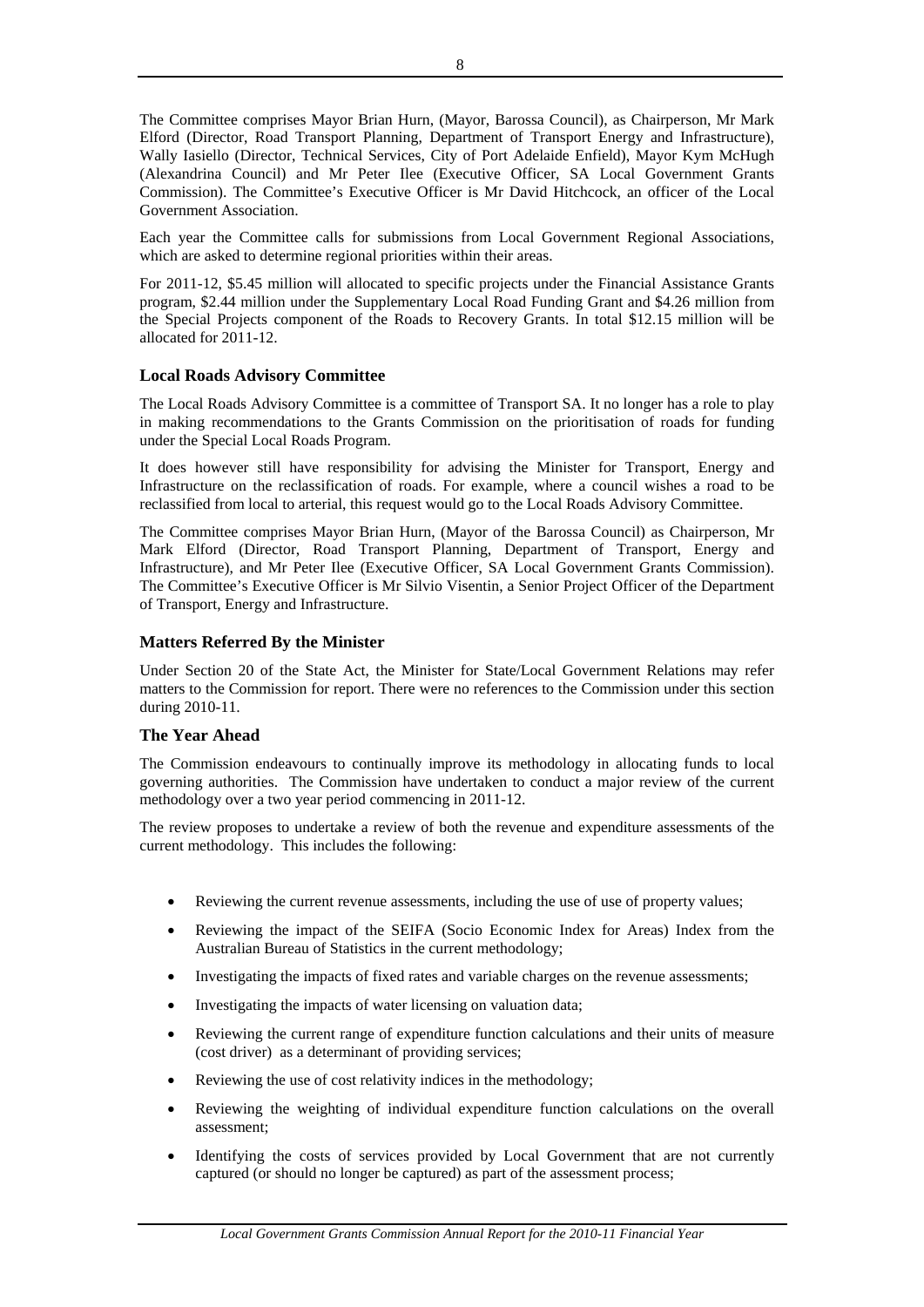- Reviewing the current funding arrangements for the 5 Aboriginal Communities and the Outback Communities Authority; and
- Reviewing the distribution of the Identified Local Road Grants.

Working with the Department of Planning and Local Government, the Commission will continue to provide assistance to the development of its new database. Development of the database commenced in 2009-10 to provide a new platform for the Supplementary Return and was run in parallel with the old system for the 2009-10 data collection. For the 2010-11 data collection, the Supplementary Return data is to be stored entirely on the new system and work commenced to put the same platform in place for the General Information Return and other data collected by the Commission. This work will continue into 2011-12.

Collection and dissemination of South Australia's Local Government Finance Statistics will again be a major focus in 2011-12. The Commission will continue to work with the LGA, Office for State/Local Government Relations, Local Government Financial Management Group and the Australian Bureau of Statistics on standardising data collection forms and making the provision of information as easy as possible for councils.

The Commission has formed a stronger collaborative relationship with the LGA during 2010-11 and introduced a number of strategies to improve its data collection and reduce its reliance on the Australian Bureau of Statistics. This will continue into 2011-12.

Accurate road length data is an essential element in the grant calculations. Existing data stored on the Commission's offsite Geographical Information System (GIS) will continue to be refined in association with councils during the year. The Commission will offer the road length data to councils in either CD format or hard copy map.

Understanding the needs and funding requirements of Aboriginal Communities is an ongoing responsibility of the Commission. The Commission will continue to monitor developments in the administration of the Aboriginal Communities in 2011-12 and respond to changes in grant funding in line with the National Principles as necessary.

The Commission will also continue with its council visiting program in 2011-12, with an increased number of visits planned following the 2010 local government elections. These sessions provide a unique opportunity to discuss the grant allocation process. The Commission values the chance to educate councils on methodology details, and be educated on specific issues facing council.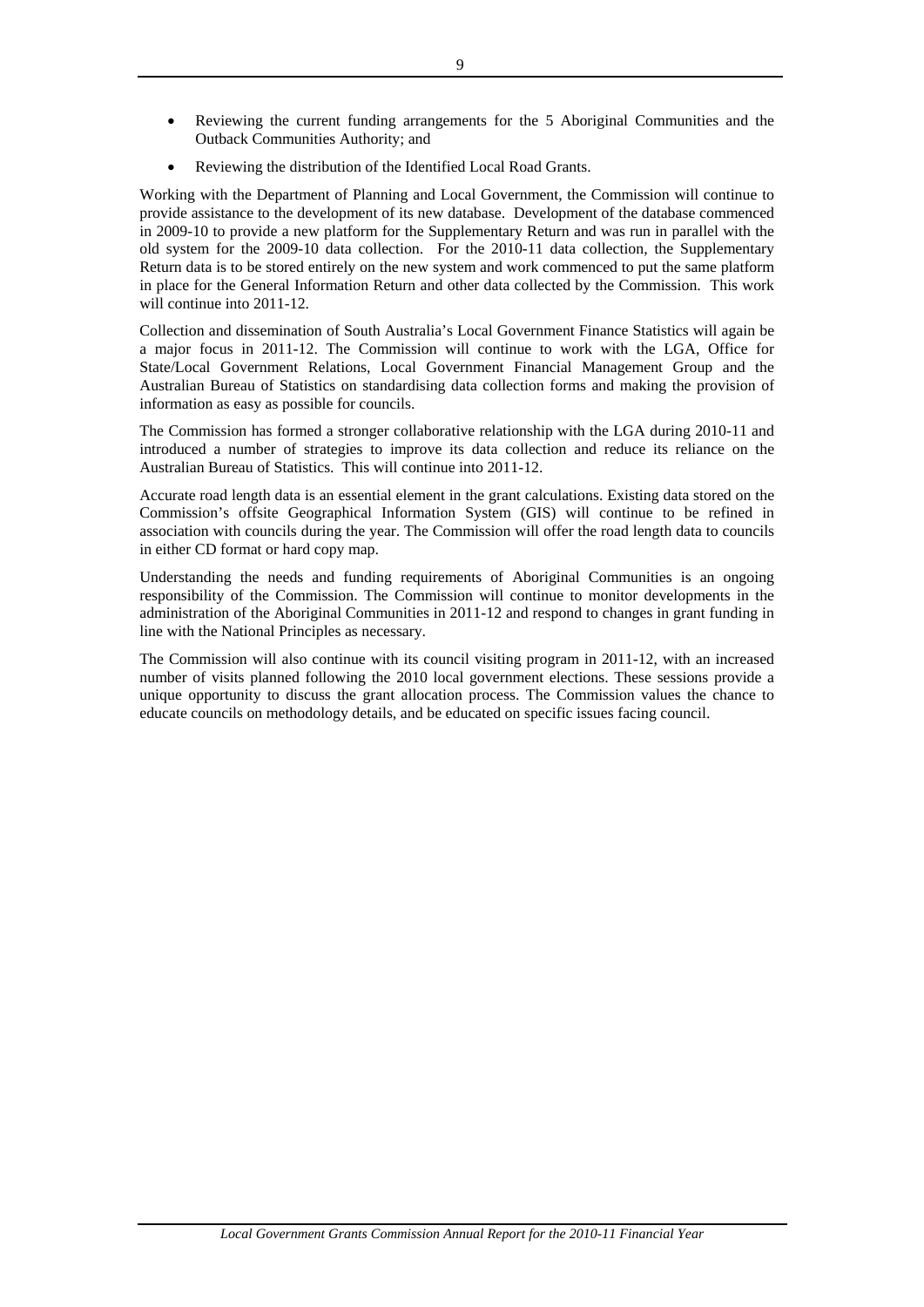# **CHAPTER 3 - LEGISLATIVE FRAMEWORK**

### **Commonwealth Local Government (Financial Assistance) Act 1995**

*The Commonwealth Local Government (Financial Assistance) Act 1995* came into effect on 1 July 1995.

The Act provides for:

- a per capita distribution (to the States) for the general financial assistance component;
- the continued separate identification of local road funding and maintenance of existing state shares for that funding;
- a national report on the operation of the Act, specifically the achievement of horizontal equalisation, the methods used by the Commissions, the performance of councils including their efficiency, and the provision of services to Aboriginal & Torres Strait Islander communities; and
- a set of national principles governing the distribution of grants between councils replacing the previous state by state principles. The principles, which provide for a distribution based on horizontal fiscal equalisation (subject to the minimum grant entitlement), are discussed in detail in *Chapter 4*.

The Commission allocated the grants for 2011-12 in accordance with these principles.

Detailed information about Financial Assistance Grants to Local Government since 1976 may be found in previous annual reports of the Commission, in special reports of the Commonwealth Grants Commission and in the report of the National Inquiry into Local Government Finance, 1985.

Distribution of the general financial assistance component to States is on a per capita basis. South Australia's share has been reducing as its population as a proportion of the Australian population declines, (see Table 1). State shares of identified local road funding are based on those existing prior to 1991-92, and South Australia receives less than a per capita share, see Table 2.

The total level of grants to Local Government in 2011-12 has increased in line with estimated inflation and the underlying growth in Commonwealth General Purpose payments to the States.

Entitlements for all States for 2010-11 and for 2011-12 are set out in Tables 1 and 2.

### **TABLE 1 - Commonwealth General Purpose Financial Assistance for Local Government, State and Territory Entitlements 2010-11 and 2011-12**

|                                                           | 2010-11    |                     |                            |                           |            |                 |              |
|-----------------------------------------------------------|------------|---------------------|----------------------------|---------------------------|------------|-----------------|--------------|
| State                                                     | Proportion | Original Allocation | Advance Payment            | <b>Revised Allocation</b> | Adjustment | bught Forward F | Allocation   |
|                                                           |            | (Estimate)          | Paid in 2009-10            | (Estimate)                |            | from 2011-12    | Actual       |
|                                                           | (%)        | (Smill)             | (Smill)                    | (Smill)                   | (Smill)    | (\$mill)        | (Smill)      |
| New South Wales                                           | 3,158.10   | 462.02              | 114.47                     | 347.55                    | 1.46       | 120.28          | 463.48       |
| Victoria                                                  | 2.413.71   | 353.57              | 87.94                      | 265.63                    | 1.29       | 92.35           | 354.85       |
| Queensland                                                | 1.964.27   | 288.16              | 72.00                      | 216.17                    | 0.76       | 75.24           | 288.92       |
| Western Australia                                         | 996.98     | 146.36              | 36.65                      | 109.72                    | 0.26       | 38.29           | 146.62       |
| South Australia                                           | 717.50     | 104.91              | 25.95                      | 78.96                     | 0.53       | 27.30           | 105.43       |
| Tasmania                                                  | 221.93     | 32.44               | 8.02                       | 24.42                     | 0.17       | 8.42            | 32.61        |
| Northern Territory                                        | 100.00     | 14.66               | 3.66                       | 11.00                     | 0.07       | 3.82            | 14.73        |
| Australian Capital Territory                              | 155.85     | 22.81               | 5.66                       | 17.15                     | 0.08       | 5.96            | 22.88        |
| <b>TOTAL</b>                                              | 9,728.34   | 1,424.94            | 354.34                     | 1,070.60                  | 4.60       | 371.66          | 1,429.54     |
|                                                           |            |                     |                            |                           |            |                 |              |
|                                                           |            |                     |                            |                           |            |                 |              |
|                                                           |            |                     | 2011-12                    |                           |            |                 | % change     |
| <b>State</b>                                              | Proportion | Allocation          | <b>Brought Forward Pmt</b> | <b>Allocation Plus</b>    |            | Cash            | $10/11$ to   |
|                                                           |            | (Estimate)          | Paid in 2010-11            | Advance Payment           |            | Payment         | 11/12        |
|                                                           | (%)        | (\$mill)            | (\$mill)                   | (\$mill)                  |            | (Smill)         | (%)          |
| New South Wales                                           | 3,160.35   | 362.07              | 120.28                     |                           | 482.36     | 363.53          | 4.07         |
| Victoria                                                  | 2,427.12   | 278.10              | 92.35                      |                           | 370.45     | 279.38          | 4.39         |
| Queensland                                                | 1,976.75   | 226.47              | 75.24                      |                           | 301.71     | 227.23          | 4.42         |
| Western Australia                                         | 1,006.70   | 115.36              | 38.29                      |                           | 153.65     | 115.62          | 4.79         |
| South Australia                                           | 717.25     | 82.17               | 27.30                      |                           | 109.47     | 82.70           | 3.83         |
| Tasmania                                                  | 221.32     | 25.36               |                            | 8.42                      | 33.78      | 25.52           |              |
|                                                           | 100.00     | 11.45               |                            | 3.82                      | 15.26      | 11.52           | 3.58         |
| Northern Territory<br><b>Australian Capital Territory</b> | 157.12     | 18.02               |                            | 5.96                      | 23.98      | 18.09           | 3.59<br>4.80 |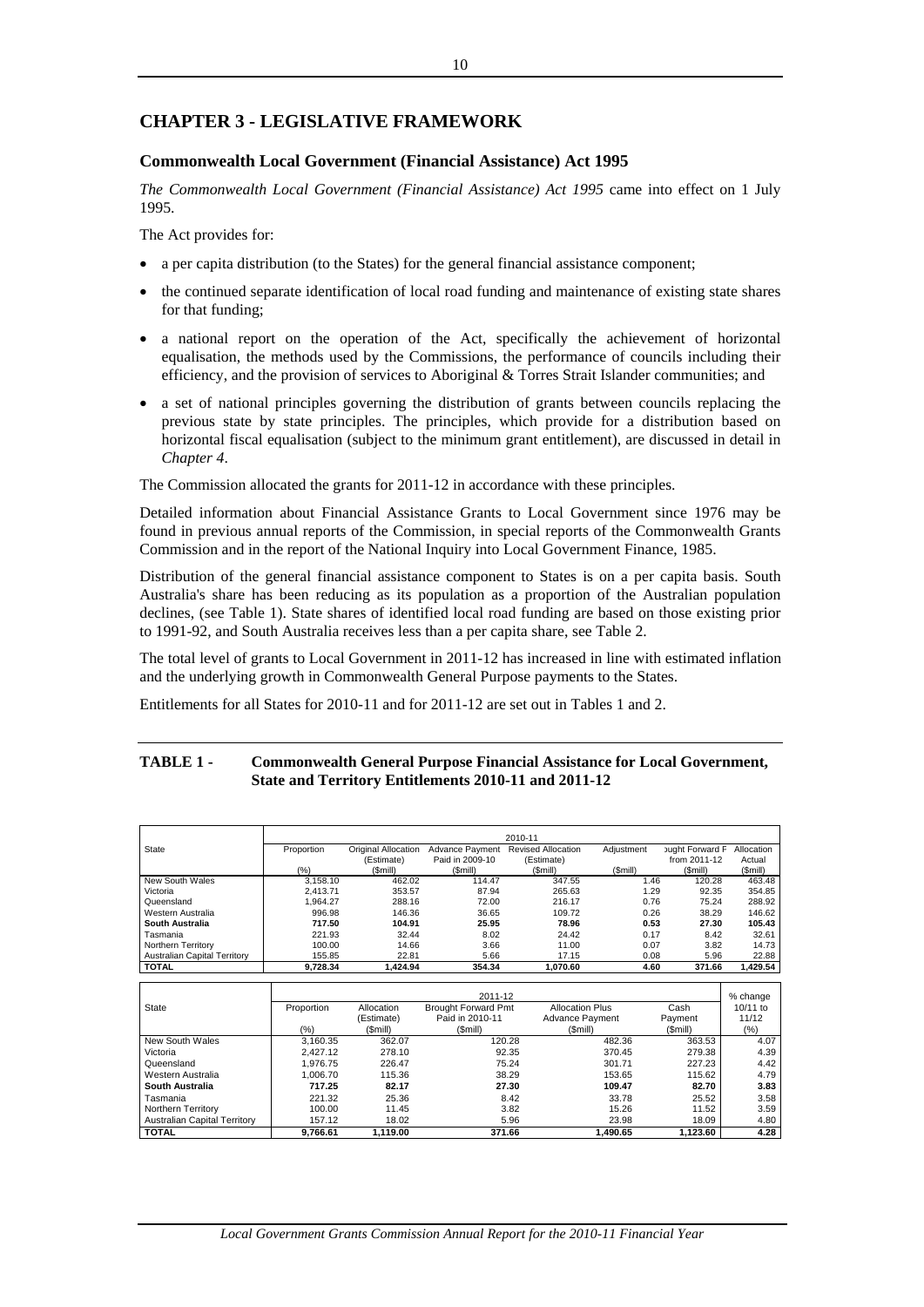# **TABLE 2 - Commonwealth Identified Local Road Grants for Local Government, State and Territory Entitlements 2010-11 and 2011-12**

|                                     | 2010-11    |                     |                 |                           |            |                 |            |  |
|-------------------------------------|------------|---------------------|-----------------|---------------------------|------------|-----------------|------------|--|
| State                               | Proportion | Original Allocation | Advance Payment | <b>Revised Allocation</b> | Adjustment | bught Forward F | Allocation |  |
|                                     |            | (Estimate)          | Paid in 2009-10 | (Estimate)                |            | from 2011-12    | Actual     |  |
|                                     | (%)        | (Smill)             | (Smill)         | (Smill)                   | (Smill)    | (Smill)         | (Smill)    |  |
| New South Wales                     | 1.238.56   | 183.45              | 45.62           | 137.83                    | 0.59       | 47.85           | 184.04     |  |
| Victoria                            | 880.11     | 130.35              | 32.42           | 97.94                     | 0.42       | 34.00           | 130.78     |  |
| Queensland                          | 799.85     | 118.47              | 29.46           | 89.01                     | 0.38       | 30.90           | 118.85     |  |
| Western Australia                   | 652.73     | 96.68               | 24.04           | 72.64                     | 0.31       | 25.22           | 96.99      |  |
| South Australia                     | 234.61     | 34.75               | 8.64            | 26.11                     | 0.11       | 9.06            | 34.86      |  |
| Tasmania                            | 226.23     | 33.51               | 8.33            | 25.17                     | 0.11       | 8.74            | 33.61      |  |
| Northern Territory                  | 100.00     | 14.81               | 3.68            | 11.13                     | 0.05       | 3.86            | 14.86      |  |
| <b>Australian Capital Territory</b> | 136.89     | 20.27               | 5.04            | 15.23                     | 0.07       | 5.29            | 20.34      |  |
| <b>TOTAL</b>                        | 4.268.98   | 632.29              | 157.23          | 475.05                    | 2.04       | 164.92          | 634.33     |  |

|                                     |            |            | 2011-12                    |                        |         | % change |
|-------------------------------------|------------|------------|----------------------------|------------------------|---------|----------|
| State                               | Proportion | Allocation | <b>Brought Forward Pmt</b> | <b>Allocation Plus</b> | Cash    | 10/11 to |
|                                     |            | (Estimate) | Paid in 2010-11            | Advance Payment        | Payment | 11/12    |
|                                     | (% )       | (Smill)    | (Smill)                    | (Smill)                | (Smill) | (% )     |
| New South Wales                     | 1.238.56   | 144.06     | 47.85                      | 191.91                 | 144.65  | 4.28     |
| Victoria                            | 880.11     | 102.37     | 34.00                      | 136.37                 | 102.79  | 4.28     |
| Queensland                          | 799.85     | 93.03      | 30.90                      | 123.93                 | 93.41   | 4.28     |
| Western Australia                   | 652.73     | 75.92      | 25.22                      | 101.14                 | 76.23   | 4.28     |
| South Australia                     | 234.61     | 27.29      | 9.06                       | 36.35                  | 27.40   | 4.28     |
| Tasmania                            | 226.23     | 26.31      | 8.74                       | 35.05                  | 26.42   | 4.28     |
| Northern Territory                  | 100.00     | 11.63      | 3.86                       | 15.49                  | 11.68   | 4.28     |
| <b>Australian Capital Territory</b> | 136.89     | 15.92      | 5.29                       | 21.21                  | 15.99   | 4.28     |
| <b>TOTAL</b>                        | 4.268.98   | 496.53     | 164.92                     | 661.45                 | 498.57  | 4.28     |

# **South Australian Local Government Grants Commission Act 1992**

The original State Act was proclaimed in 1976 to establish the Commission, its membership, functions and responsibilities in accordance with the provisions of the Commonwealth Act.

It was repealed and replaced with the present Act in 1992 to, amongst other things, embody new arrangements agreed with Local Government in the areas of membership and reporting.

## **Eligible Bodies**

For the 2011-12 allocations there were 68 councils, the Outback Communities Authority and five Aboriginal communities eligible for grants*.*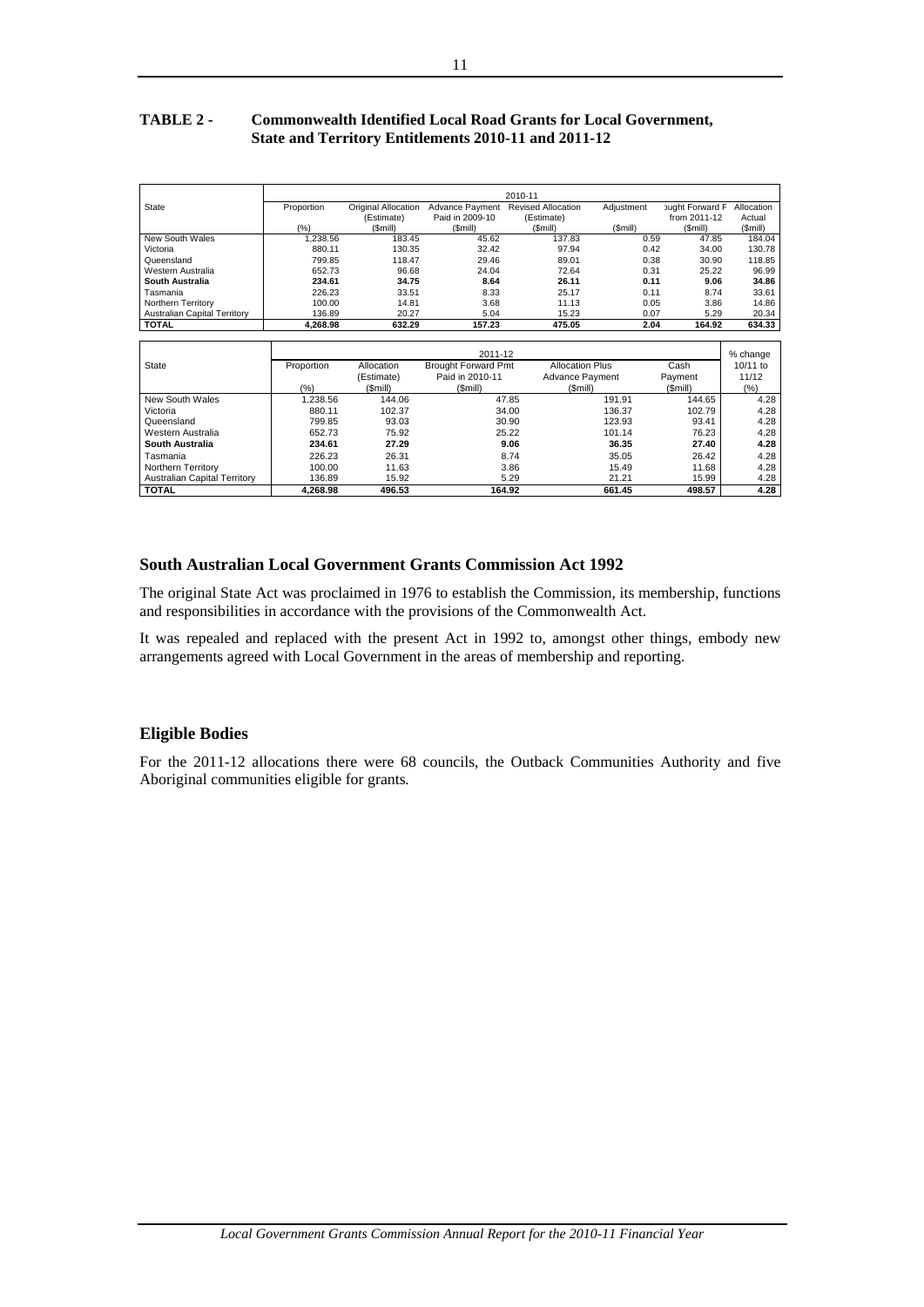# **CHAPTER 4 - National Principles, General Purpose & Road Grants**

The national principles contained within the *Commonwealth Local Government (Financial Assistance) Act 1995* underpin the methodology employed by the Commission in the distribution process.

There are six main principles for general purpose grants and an additional one for road grants. They are:

# **General Purpose National Principles**

### **(i) Horizontal Equalisation**

The equalisation component of the Financial Assistance Grants will be allocated to local governing bodies, as far as practicable, on a full horizontal equalisation basis as defined by the *Local Government (Financial Assistance) Act, 1995*. This is a basis that ensures that each local governing body in the State/Territory is able to function by reasonable effort, at a standard not lower than the average standard of other local governing bodies in the State. It takes account of differences in the expenditure required by those local governing bodies in the performance of their function and in the capacity of those local governing bodies to raise revenue.

### **(ii) Effort Neutrality**

An effort or policy neutral approach will be used in assessing expenditure requirements and revenue raising capacity of each local governing body. This means as far as practicable, policies of individual local governing bodies in terms of expenditure and revenue effort will not affect the grant determination.

### **(iii) Minimum Grant**

The minimum general purpose grant allocation for a local governing body will be not less than the amount to which the local governing body would be entitled if 30% of the total amount of equalisation component funds for the State/Territory were allocated on a per capita basis.

### **(iv) Other Grant Support**

Other relevant grant support provided to local governing bodies to meet any of the expenditure needs assessed should be taken into account using an inclusion approach.

### **(v) Aboriginal Peoples and Torres Strait Islanders**

Financial assistance shall be allocated to councils in a way that recognises the needs of Aboriginal and Torres Strait Islander people within their boundaries.

### **(vi) Council Amalgamation**

Where two or more local governing bodies are amalgamated into a single body, the general purpose grant provided to the new body for each of the four years following amalgamation, should be the total of the amounts that would have been provided to the former bodies in each of those years if they had remained separate entities.

# **Identified Road Component National Principle**

### **(vii) Identified Road Component**

The identified road component of the Financial Assistance Grants should be allocated to local governing bodies as far as practicable on the basis of the relative needs of each local governing body for roads expenditure and to preserve its road assets. In assessing roads needs relevant considerations include length, type and usage of roads in each local governing area.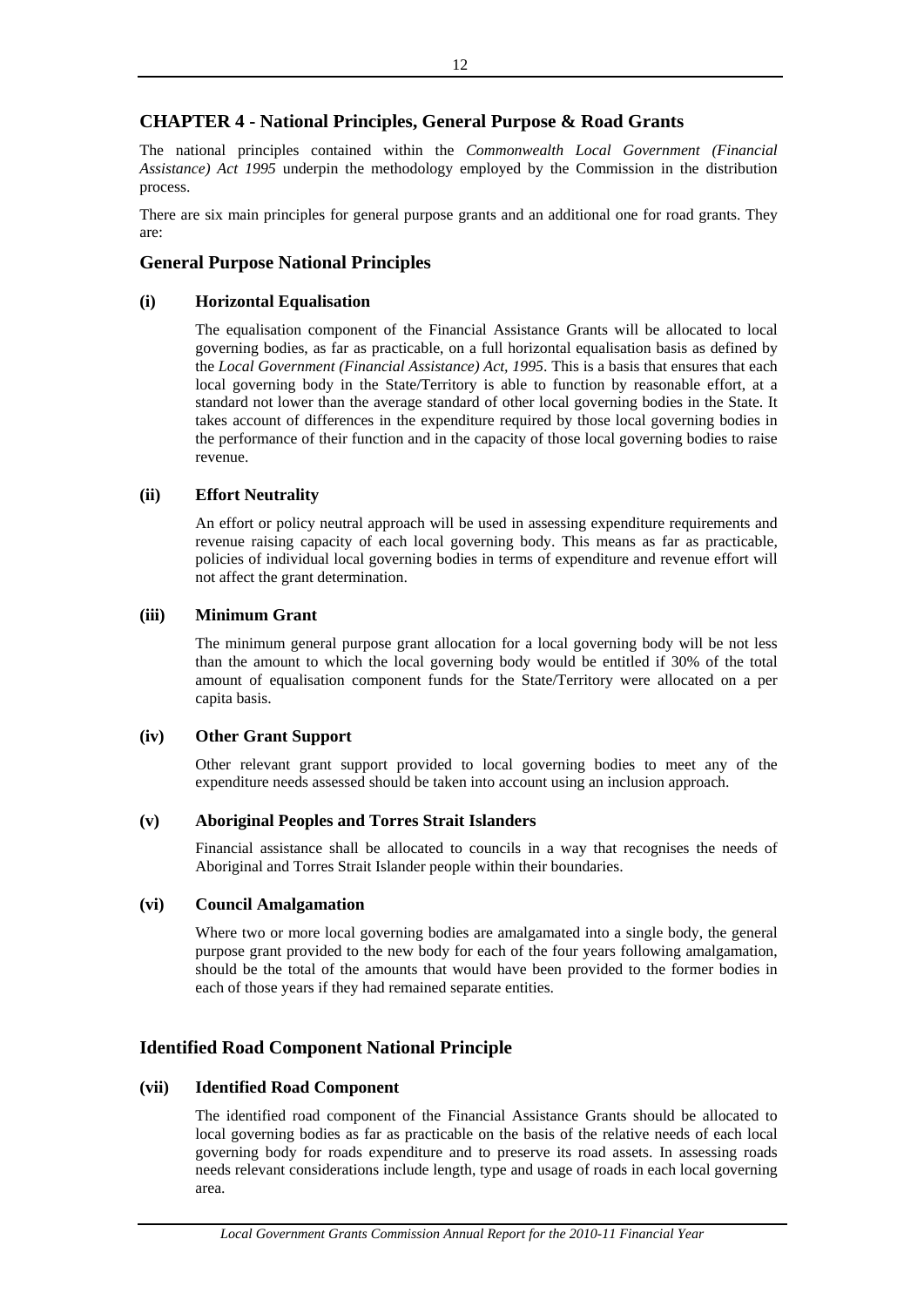# **CHAPTER 5 - METHODOLOGY**

### **General Purpose Grant**

The methodology used to assess the general purpose component of the Local Government Financial Assistance Grants is intended to achieve an allocation of grants to local governing bodies in the State consistent with the National Principles. The over-riding principle is one of Horizontal Fiscal Equalisation, which is constrained by a requirement that each local governing body must receive a minimum entitlement per head of population as prescribed in the Commonwealth legislation.

The South Australian Local Government Grants Commission uses a direct assessment approach to the calculations. This involves the separate estimation of a component revenue grant and a component expenditure grant for each council, which are aggregated to determine each council's overall equalisation need. Available funds are distributed in accordance with the relativities established through this process and adjustments are made as necessary to ensure the per capita minimum entitlement is met for each council. For local governing bodies outside the incorporated areas (the Outback Communities Authority and five Aboriginal Communities) allocations are made on a per capita basis.

A standard formula is used as a basis for both the revenue and expenditure component grants.

### **Formulae**

### *General financial assistance*

The formula for the calculation of the raw revenue grants can be expressed as:

$$
G = P_C \times S \times \left[ \left( \frac{Us}{Ps} \times RRIs \right) - \left( \frac{U_C}{P_C} \times RRIs \right) \right]
$$

Similarly, the formula for the calculation of the raw expenditure grants can be expressed as:

$$
G = Pc \times S \times \left[ \left( \frac{Uc}{P_c} \times CRIc \right) - \left( \frac{U_s}{P_s} \times CRI_s \right) \right]
$$

Subscripts of s or c are used to describe whether it applies to the State or a particular council.

*U*

 $G =$  council's calculated relative need assessment

 $P =$  population

 $U =$  unit of measure. Some units of measure are multiplied by a weight.

*S* = standard, be it cost or revenue = *expenditureorincome*

*RRI* = Revenue Relativity Index. *CRI =* Cost Relativity Index (previously known as the disability factor). They are centred around 1.00, ie *RRIs or CRIs* equals 1.00. If more than one CRI exists for any function then they are multiplied together to give an overall CRI for that function.

In the revenue calculations for both residential and rural assessments, the Commission has calculated a revenue relativity index based on the SEIFA Index of Economic Resources. Where no revenue relativity index exists the *RRIc* = 1.0. For a list of the Revenue Relativity Indices applied to this year's valuation data, see *Appendix VI.*

Currently in all expenditure calculations with the exception of roads, stormwater and waste management there are no disability factors applied, and consequently  $CRI_c = 1.0$ .

The raw grants, calculated for all functions using the above formulae, both on the revenue and expenditure sides, are then totalled to give each council's total raw grant figure. Any council whose raw calculation per head is less than the per capita figure, (\$19.97 for 2011-12), then has the per capita figure applied. The balance of the allocated amount is then apportioned to the remaining councils based on their calculated proportion of the raw grant. Commission determined limits are then applied to minimise the impact on council's budgetary processes.

In the calculation of the 2011-12 grants, the Commission constrained changes to councils between positive 12% and minus 5%. An iterative process is then undertaken until the full allocation is determined.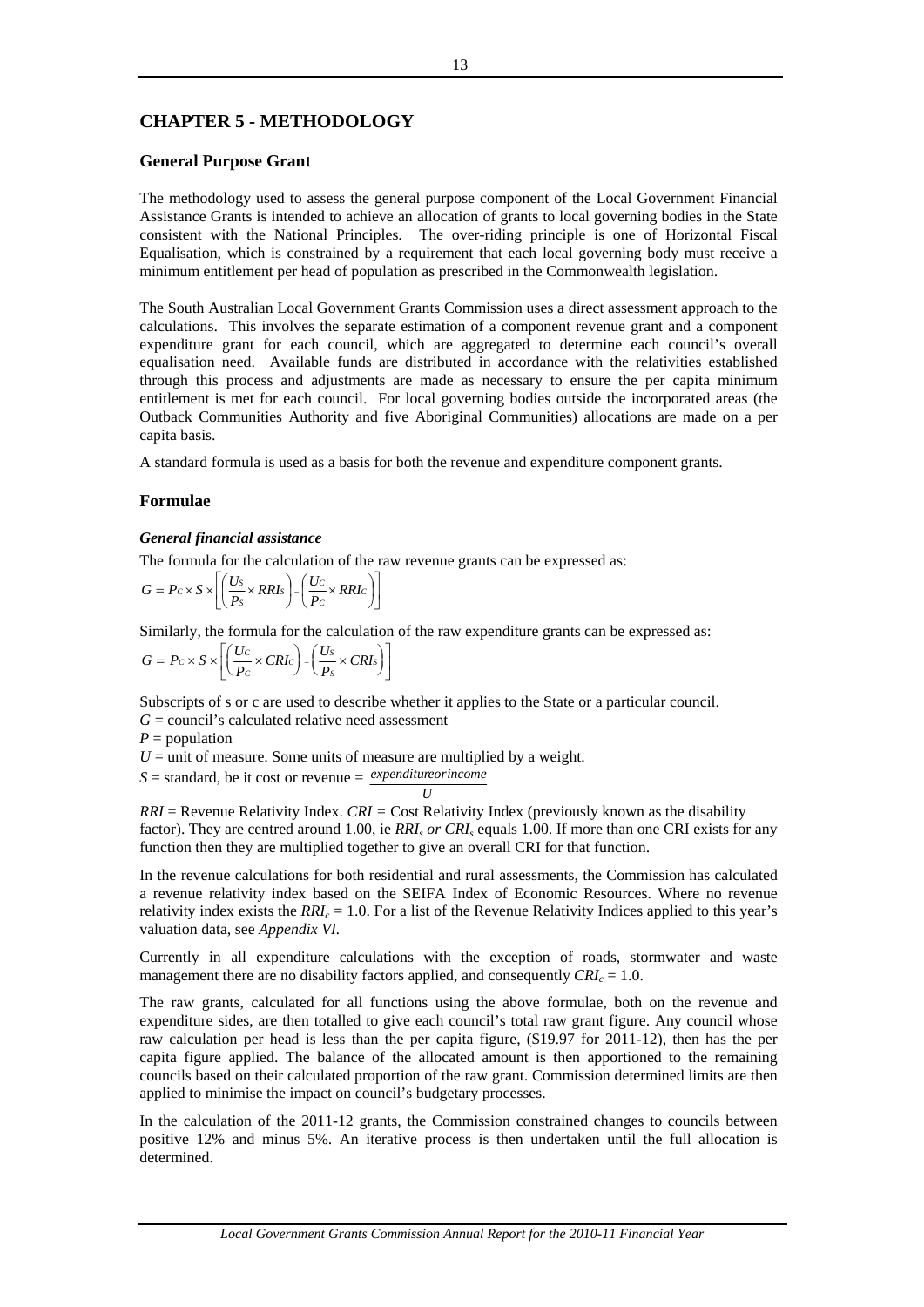### *Component Revenue Grants*

Component revenue grants compensate or penalise councils according to whether their **capacity to raise revenue** from rates is less than or greater than the State average. Councils with below average capacity to raise revenue receive positive component revenue grants and councils with above average capacity receive negative assessments.

The Commission estimates each council's component revenue grant by applying the State average rate in the dollar to the difference between the council's improved capital values per capita multiplied by the *RRIc* and those for the State as a whole, and multiplying this back by the council's population. The State average rate in the dollar is the ratio of total rate revenue to total improved capital values of rateable property. The result shows how much less (or more) rate revenue a council would be able to raise than the average for the State as a whole if it applied the State average rate in the dollar to the capital values of its rateable properties. This calculation is repeated for each of five land use categories, namely;

- residential:
- commercial;
- industrial;
- rural; and
- other.

To overcome fluctuations in the base data, valuations, rate revenue and population are averaged over three years. Revenue Relativity Indices (*RRIc)* are only applied to the residential and rural valuations.

### *Subsidies*

Subsidies that are of the type that most councils receive and are not dependent upon their own special effort i.e. they are effort neutral, are treated by the "inclusion approach". That is, subsidies such as those for library services, and roads are included as a revenue function.

### *Component Expenditure Grants*

Component expenditure grants compensate or penalise councils according to whether the costs of providing a standard range of local government services can be expected to be greater than or less than the average cost for the State as a whole due to factors outside the control of councils. The Commission assesses expenditure needs and a component expenditure grant for each of a range of functions and these are aggregated to give a total component expenditure grant for each council.

The methodology compares each council per capita against the State average. This enables the comparison to be consistent and to compare like with like.

Each function is identified by a main driver or *unit of measure*. This is divided into the total expenditure on the function for the State as a whole to determine the average or *standard cost* for the particular function. For example, in the case of the expenditure function **built-up sealed roads**, "kilometres of built-up sealed roads" is the unit of measure.

Using this example, the length of built-up sealed roads per capita for each council is compared with the State's length of built-up sealed road per capita. The difference, be it positive, negative or zero, is then multiplied by the average cost per kilometre for construction and maintenance of built up sealed roads for the State as a whole (standard cost). This in turn is multiplied back by the council's population to give the component expenditure grant for the function. As already indicated this grant can be positive, negative or zero.

In addition, it is recognised that there may be other factors beyond a council's control which require it to spend more (or less) per unit of measure than the State average, in this example to reconstruct or maintain a kilometre of road. Accordingly, the methodology allows for a *cost relativity index (CRI)*, to be determined for each expenditure function for each council. Indices are centred around 1.0, and are used to inflate or deflate the component grant for each council. In the case of roads, CRI's measure relative costs of factors such as material haulage, soil type, rainfall and drainage.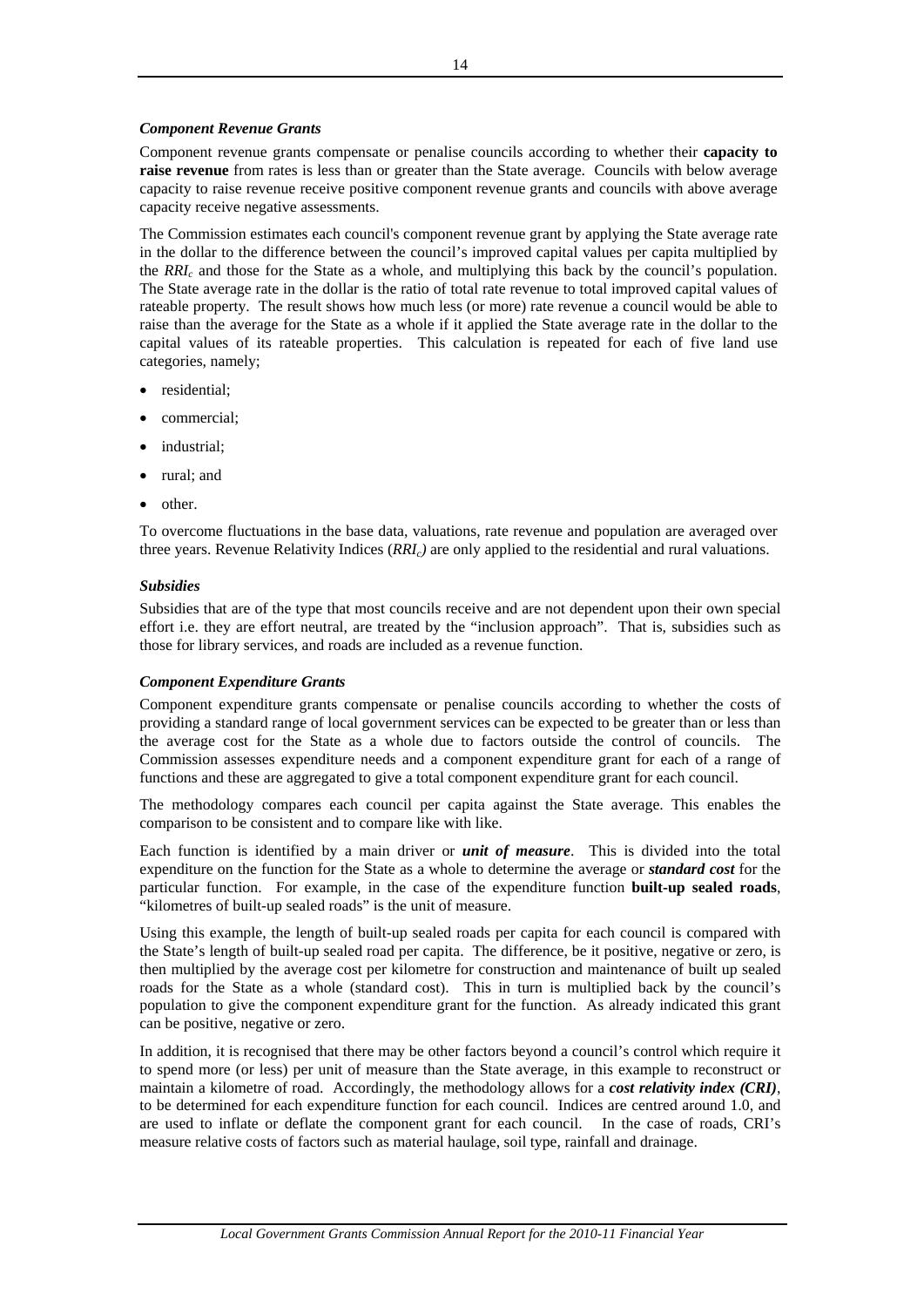To overcome fluctuations in the base data, inputs into the expenditure assessments (with the exception of the newly revised road lengths) are averaged over three years.

The following table details the approach taken to expenditure functions included in the methodology.

| <b>Expenditure Function</b>                   | <b>Standard Cost</b>                  | <b>Units of Measure</b>                                                                        |
|-----------------------------------------------|---------------------------------------|------------------------------------------------------------------------------------------------|
| Waste Management                              | Reported<br>expenditures $1$          | Number of residential properties                                                               |
| <b>Aged Care Services</b>                     | Reported<br>expenditures <sup>1</sup> | Population aged 65+ from the ABS Census and<br>estimated resident population                   |
| Services to Families and<br>Children          | Reported<br>expenditures <sup>1</sup> | Population aged 0-14 yrs from the ABS Census<br>and estimated resident population              |
| <b>Health Inspection</b>                      | Reported<br>expenditures <sup>1</sup> | Establishments to inspect                                                                      |
| Libraries                                     | Reported<br>expenditures <sup>1</sup> | Number of library visitors                                                                     |
| Sport and Recreation                          | Reported<br>expenditures <sup>1</sup> | Population aged 5-64 years from the ABS Census<br>and estimated resident population            |
| Sealed Roads – Built- $Up^5$                  | Reported<br>expenditures $1$          | Kilometres of built-up sealed road as reported in<br><b>GIR</b>                                |
| Sealed Roads -<br>Non-built-up <sup>5</sup>   | Reported<br>expenditures <sup>1</sup> | Kilometres of non-built-up sealed road as<br>reported in GIR                                   |
| Sealed Roads - Footpaths etc                  | Reported<br>expenditures <sup>1</sup> | Kilometres of built-up sealed road as reported in<br><b>GIR</b>                                |
| Unsealed Roads - Built-up <sup>5</sup>        | Reported<br>expenditures $1$          | Kilometres of built-up unsealed road as reported<br>in GIR                                     |
| Unsealed Roads - Non-built-<br>$up^5$         | Reported<br>expenditures <sup>1</sup> | Kilometres of non-built-up unsealed road as<br>reported in GIR                                 |
| <b>Unformed Roads</b>                         | Reported<br>expenditures <sup>1</sup> | Kilometres of unformed road as reported in GIR<br>Roads                                        |
| <b>Stormwater Drainage</b><br>Maintenance 2,3 | Reported<br>expenditures <sup>1</sup> | Number of urban properties <sup>4</sup>                                                        |
| <b>Community Support</b>                      | Reported<br>expenditures $1$          | 3yr average population * SEIFA Advantage<br>Disadvantage CRI                                   |
| Jetties and Wharves                           | Reported<br>expenditures <sup>1</sup> | Number of jetties and wharves                                                                  |
| Public Order and Safety                       | Reported<br>expenditures $1$          | Total number of properties                                                                     |
| Planning and Building<br>Control              | Reported<br>expenditures $1$          | Number of new developments and additions                                                       |
| <b>Bridges</b>                                | Reported<br>expenditures <sup>1</sup> | Number of bridges as reported in GIR                                                           |
| <b>Other Needs Assessments</b>                | Set at 1.00.                          | Based on Commission determined relative<br>expenditure needs in a number of areas <sup>6</sup> |

1 Councils' expenditures reported in the Commission's Supplementary returns.

- 2 Includes both construction and maintenance activities.
- 3 The Commission has also decided, for these functions, to use CRI's based on the results of a previous consultancy by BC Tonkin and Associates.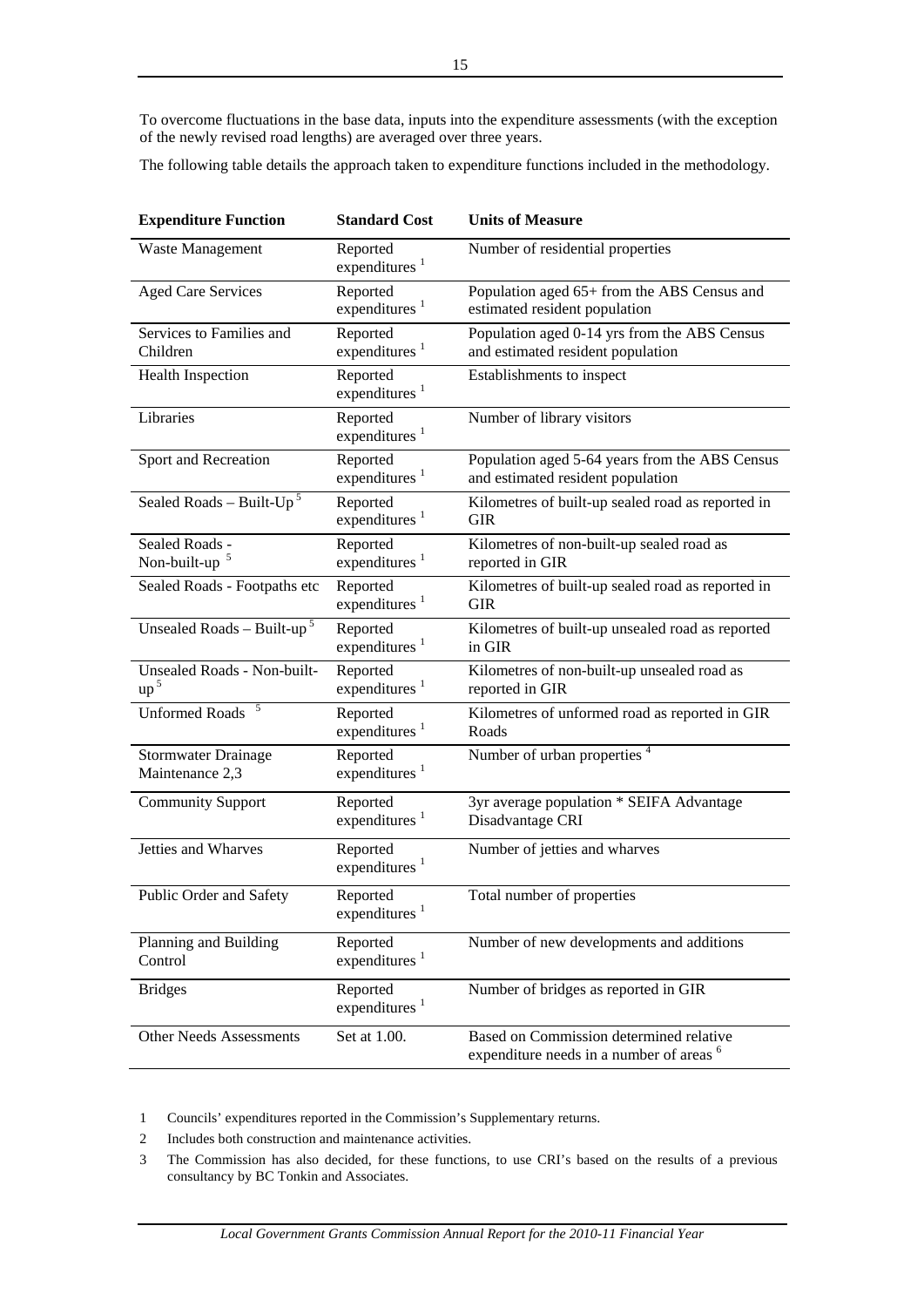- 4 Urban properties = sum [residential properties, commercial properties, industrial properties, exempt residential properties, exempt commercial properties, exempt industrial properties].
- 5 The Commission has for these functions, used CRI's based on the results of a consultancy led by Emcorp and Associates, in association with PPK Environment and Infrastructure. Tonkin Consulting has since refined the results. For a breakdown of each cost relativity indices by type of road, refer *Appendix V*.
- 6 Comprises Commission determined relative expenditure needs with respect to the following:
	- Non-Resident Use / Tourism / Regional Centre assessed to be high, medium or low;
	- Duplication of Facilities identified by the number of urban centres and localities (as determined by the Australian Bureau of Statistics (ABS));
	- Isolation measured as distance from the GPO to the main service centre for the council (as determined by the RAA);
	- Additional recognition of needs of councils with respect to Aboriginal people identified by the proportion of the population identified as Aboriginal or Torres Strait Islander;
	- Unemployment identified by the proportion of the population unemployed;
	- Capital City status gives recognition to such things as the ability of the council to raise revenue from sources other than rates i.e. car parking and from the Wingfield dump, and their extraordinary expenditure need i.e. due to the requirement that they maintain the entire road network within the City, and due to the daily influx of non-resident population;
	- Environment and Coastal Protection assessed to be high, medium or low; and
	- The provision of Cultural and Tourist Facilities assessed to be high, medium or low.

This final factor *Other Needs Assessment* (also known as *Function 50*) originates from awareness by the Commission that there are many non-quantifiable factors, which may influence a council's expenditure, and that it is not always possible to determine objectively the extent to which a council's expenditure is affected by these factors. Therefore, in determining units of measure and cost relativity indices, the Commission must exercise its judgement based on experience, the evidence submitted to the Commission, and the knowledge gained by the Commission during visits to council areas and as a result of discussions with elected members and staff.

The calculated standards by function are outlined in the next section.-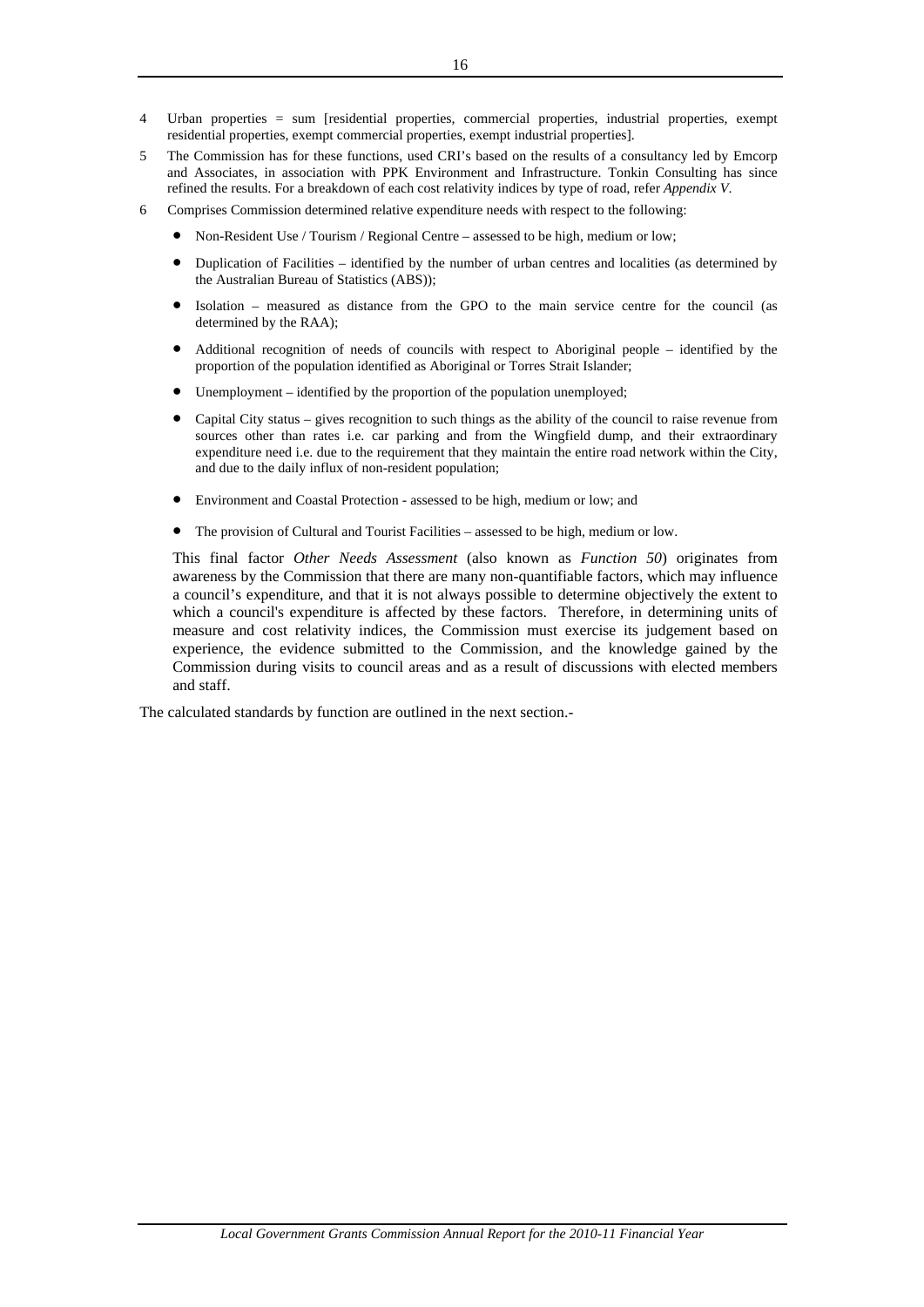# **Summary of figures by function**

Total Population = 1644582

| <b>Function</b>                   | <b>Standard</b><br>n Dollars | Measure<br>Unit of<br>Capita<br>per | Measure<br>Units of<br>Total | Measure<br>Unit of                            |
|-----------------------------------|------------------------------|-------------------------------------|------------------------------|-----------------------------------------------|
| <b>Expenditure Functions</b>      |                              |                                     |                              |                                               |
| Waste Management                  | 148.40                       | 0.40817                             |                              | 660,171 No of residential properties          |
| <b>Aged Care Services</b>         | 114.08                       | 0.15468                             |                              | 250,170 Population aged more than 65          |
| Services To Families And Children | 47.18                        | 0.17902                             |                              | 289,537 Population aged 0 to 14               |
| <b>Health Inspection</b>          | 306.92                       | 0.01212                             |                              | 19,603 Establishments to inspect              |
| Libraries                         | $\overline{\phantom{a}}$     | $\overline{\phantom{a}}$            | $\overline{a}$               | Number of visitors                            |
| Sport and Recreation              | 109.94                       | 0.78634                             |                              | 1,271,810 Population aged 5 to 49             |
| Sealed Roads - Built Up           | 8,257.13                     | 0.00640                             |                              | 10,346 Kilometres of sealed builtup           |
| Sealed Roads - Non Built Up       | 8,257.13                     | 0.00452                             |                              | 7,306 Kilometres of sealed non-builtup        |
| Sealed Roads - Footpaths etc      | 10,603.83                    | 0.00640                             |                              | 10,346 Kilometres of sealed builtup           |
|                                   |                              |                                     |                              | Kilometres of formed and surfaced,            |
| Unsealed Roads - Built Up         | 1,421.22                     | 0.00045                             |                              | 733 and natural surface formed builtup        |
|                                   |                              |                                     |                              | road                                          |
|                                   |                              |                                     |                              | Kilometres of formed and surfaced.            |
| Unsealed Roads - Non Built Up     | 1,421.22                     | 0.02910                             |                              | 47,061 and natural surface formed non-builtup |
|                                   |                              |                                     |                              | road                                          |
| Roads - Unformed                  | 273.38                       | 0.00560                             | 9.056                        | Kilometres of natural surfaced                |
|                                   |                              |                                     |                              | unformed road                                 |
|                                   |                              |                                     |                              | No of urban, industrial and                   |
| Stormwater Drainage - Maintenance | 53.16                        | 0.44086                             |                              | 713,034 commercial properties including       |
|                                   |                              |                                     |                              | exempt                                        |
| <b>Community Support</b>          | 29.00                        | 0.99980                             | 1,617,062                    | 3yr average population * SEIFA                |
|                                   |                              |                                     |                              | Advantage Disadvantage CRI                    |
| Jetties and Wharves               | 10,003.28                    | 0.00005                             |                              | 76 Number of jetties and wharves              |
| Public Order and Safety           | 16.98                        | 0.56182                             |                              | 908,674 Total no of properties                |
| Planning And Building Control     | 798.68                       | 0.03344                             |                              | 54,093 No of new developments and additions   |
| <b>Bridges</b>                    | 4,517.54                     | 0.00053                             |                              | 863 Number of bridges                         |
| Other Special Needs               | 1.00                         | 27.76950                            |                              | 44,913,900 Total of dollars attributed        |
| <b>Revenue Functions</b>          |                              |                                     |                              |                                               |
| Rates - residential               | 0.0029                       | 140,102                             |                              | 225,693,045,749 Valuation of residential      |
| - commercial                      | 0.0055                       | 17,631                              |                              | 28,515,771,676 Valuation of commercial        |
| - industrial                      | 0.0084                       | 2,730                               |                              | 4,415,544,173 Valuation of industrial         |
| - rural                           | 0.0030                       | 19,709                              |                              | 31,519,832,676 Valuation of rural             |
| - other                           | 0.0022                       | 9,697                               |                              | 15,683,115,379 Valuation of other             |
| <b>Subsidies</b>                  | 1.00                         | 19.05220                            |                              | 30,814,692 The total of the subsidies         |
|                                   |                              |                                     |                              |                                               |

### **Calculated standards by function**

The Commission uses the above table to enable it to calculate a council's raw grant for each of the given functions. This is done by calculating each individual council's unit of measure per capita, comparing it with the similar figure from the table and then multiplying the difference by the standard from the table and its own population. If *CRIs* are applicable then they must be included as a multiplier against the council's unit of measure per capita.

It must be stressed that this only allows the calculation of the raw grant for the individual function, not the estimated grant. The calculation of the estimated grant is not possible as per capita minimums need to be applied and the total allocation apportioned to the remaining councils.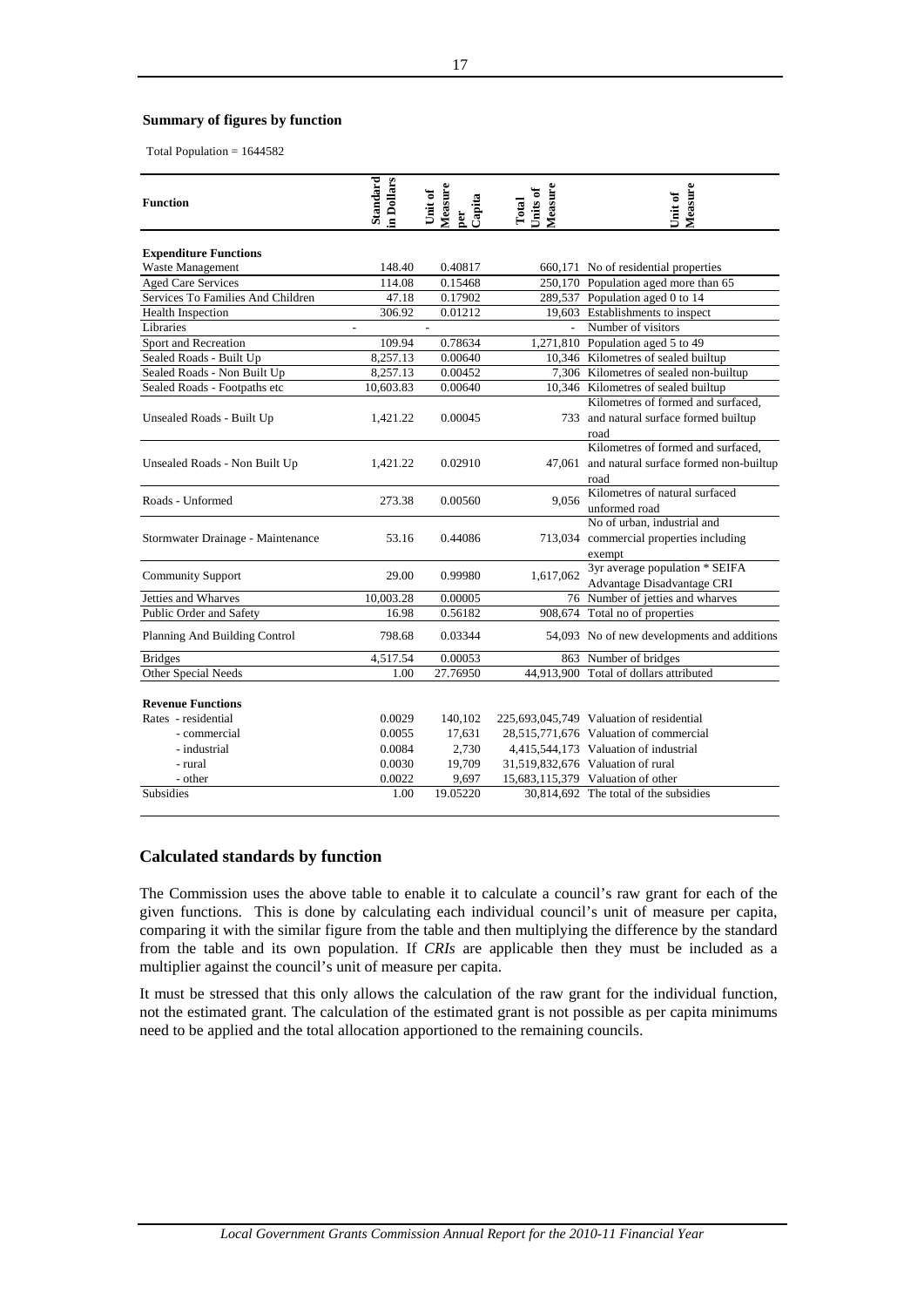## *Aggregated Revenue and Expenditure Grants*

Component grants for all revenue categories and expenditure functions, calculated for each council using the method outlined above, are aggregated to give each council's total raw grant figure. Where the raw grant calculation per head of population for a council is less than the per capita minimum established as set out in the Act, (\$19.97 for 2011-12), the grant is adjusted to bring it up to the per capita minimum entitlement. The balance of the allocated amount, less allocation to other local governing bodies outside the incorporated areas, is then apportioned to the remaining councils based on their calculated proportion of the raw grant. Commission determined limits may then be applied to minimise the impact on council's budgetary processes. In the calculation of the 2011-12 grants, the Commission constrained changes between positive 12% and minus 5%. An iterative process is then undertaken until the full allocation is determined.

### **Identified Local Road Grant**

In South Australia, the identified local road grants pool is divided into formula grants (85%) and special local road grants (15%).

The formula component is divided between metropolitan and non-metropolitan councils on the basis of an equal weighting of road length and population.

In the metropolitan area, allocations to individual councils are determined again by an equal weighting of population and road length. In the non-metropolitan area, allocations are made on an equal weighting of population, road length and the area of the council.

Distribution of the special local road grants is based on recommendations from the Local Government Transport Advisory Panel. This Committee is responsible for assessing submissions from regional associations on local road projects of regional significance.

### **Outback Communities Authority**

The Outback Communities Authority is prescribed as a local governing body for the purposes of the Grants Commission's recommendations.

The Authority was established on 1 July 2010 under legislation of the South Australian Parliament, replacing the Outback Areas Community Development Trust as the management and governance authority for the outback.

The Authority provides support to outback communities for the provision of public services and facilities, addresses long term requirements and maintenance of outback infrastructure, plans and consults with outback communities, advocates on behalf of outback communities and manages and maintains public assets.

Due to the lack of comparable data, the Commission is not able to calculate the grant to the Authority in the same manner as grants to other local governing bodies. Rather, a per capita grant has been established. The 2011-12 per capita general purpose grant is \$372.70.

### **Aboriginal Communities**

Since 1994-95 the Grants Commission has allocated grants to 5 Aboriginal communities recognised as local governing authorities for the purposes of the *Commonwealth Local Government (Financial Assistance) Act 1995*.

The Aboriginal communities are Anangu Pitjantjatjara Yankunytjatjara, Gerard Community Council Inc., Maralinga Tjarutja, Nipapanha Community Inc. and Yalata Community Council Inc.

Again, due to the unavailability of data, grants for these communities are not calculated in the same manner as grants to other local governing bodies. Initially, the Commission utilised the services of a consultant, Alan Morton, of Morton Consulting Services, who completed a study on the expenditure needs of the communities and their revenue raising capacities. Comparisons were made with communities in other states and per capita grants were established. Grants have gradually been increased since the initial study. For 2011-12 the per capita grant varied from \$266.90 for Nipapanha Community to \$1,440.60 for Yalata Community.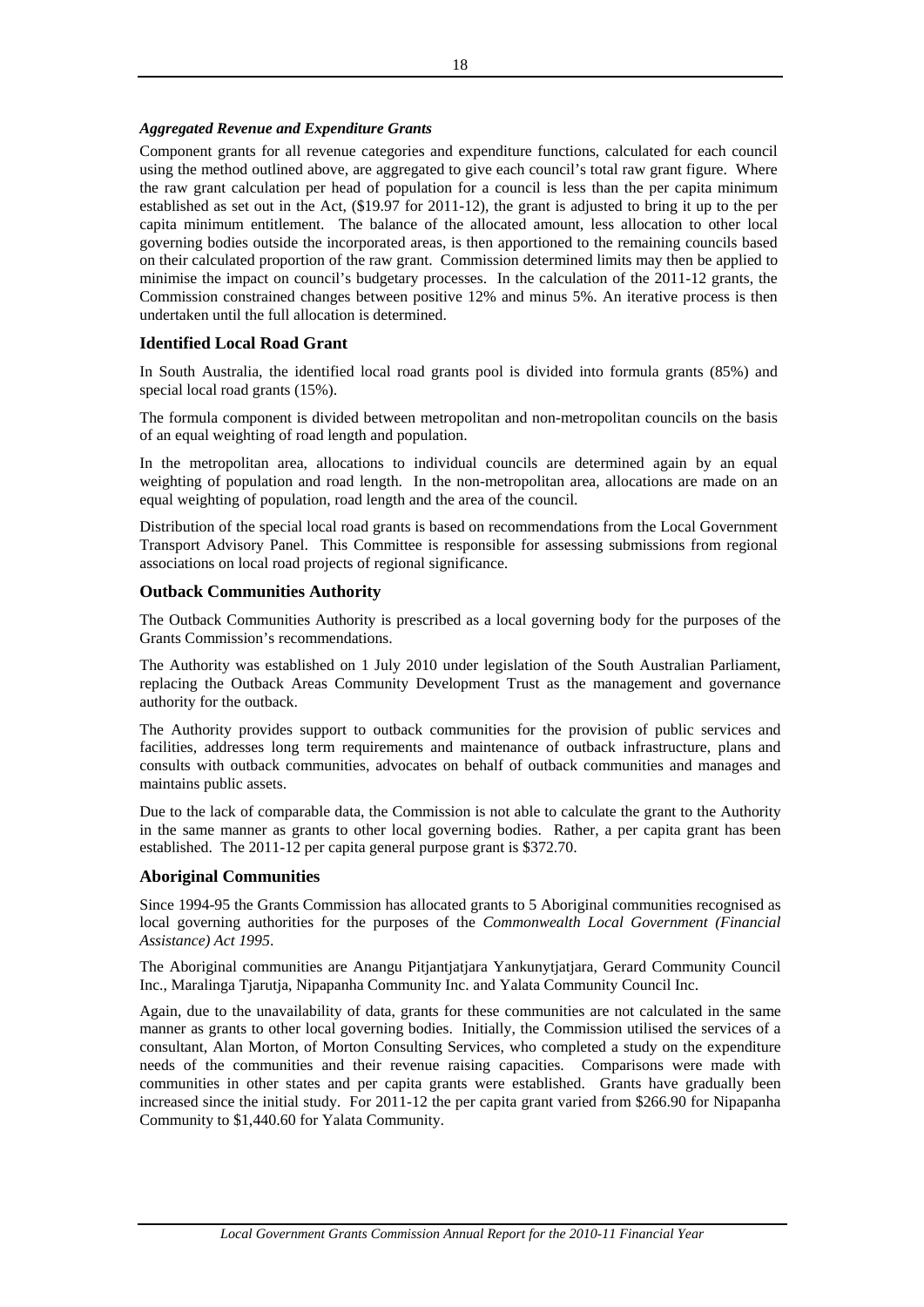|                                   | Population | <b>General Purpose</b> | Identified        | <b>Special Local</b> | <b>Total</b>           |
|-----------------------------------|------------|------------------------|-------------------|----------------------|------------------------|
| <b>Local Government Authority</b> | as at      | Grant                  | <b>Road Grant</b> | <b>Road Grant</b>    | <b>Estimated Grant</b> |
|                                   | 30-Jun-10  | \$)                    | $($ \$)           | \$)                  | $($ \$)                |
| Adelaide                          | 19,876     | 396,924                | 214,587           |                      | 611,511                |
| <b>Adelaide Hills</b>             | 40,072     | 800,238                | 659,745           |                      | 1,459,983              |
| Alexandrina                       | 23,868     | 563,492                | 514,588           |                      | 1,078,080              |
| Barossa                           | 22,908     | 457,473                | 422,654           |                      | 880,127                |
| Barunga West                      | 2,634      | 354,349                | 184,735           |                      | 539,084                |
| Berri Barmera                     | 11,270     | 2,274,657              | 203,987           |                      | 2,478,644              |
| <b>Burnside</b>                   | 44,449     | 887,647                | 443,295           |                      | 1,330,942              |
| Campbelltown                      | 49,716     | 992,829                | 489,249           |                      | 1,482,078              |
| Ceduna                            | 3,834      | 2,159,968              | 410,578           |                      | 2,570,546              |
| <b>Charles Sturt</b>              | 108,332    | 2,163,390              | 1,078,328         |                      | 3,241,718              |
| Clare & Gilbert Valleys           | 8,882      | 443,538                | 355,810           |                      | 799,348                |
| Cleve                             | 1,916      | 952,796                | 330,685           | 443,000              | 1,726,481              |
| Coober Pedy                       | 1,928      | 833,162                | 44,099            |                      | 877,261                |
| Coorong                           | 5,805      | 2,143,827              | 613,646           |                      | 2,757,473              |
| Copper Coast                      | 13,144     | 1,630,410              | 283,990           | 12,000               | 1,926,400              |
| Elliston                          | 1,154      | 739,858                | 379,121           |                      | 1,118,979              |
| <b>Flinders Ranges</b>            | 1,793      | 1,151,568              | 278,143           | 681,000              | 2,110,711              |
| Franklin Harbour                  | 1,369      | 985,779                | 237,429           |                      | 1,223,208              |
| Gawler                            | 21,041     | 1,022,021              | 267,678           |                      | 1,289,699              |
| Goyder                            | 4,287      | 2,524,022              | 625,016           |                      | 3,149,038              |
| Grant                             | 8,270      | 823,409                | 312,683           |                      | 1,136,092              |
| <b>Holdfast Bay</b>               | 35,923     | 717,382                | 343,080           |                      | 1,060,462              |
| Kangaroo Island                   | 4,661      | 1,370,976              | 367,390           | 647,000              | 2,385,366              |
| Karoonda East Murray              | 1,172      | 1,164,732              | 315,018           |                      | 1,479,750              |
| Kimba                             | 1,133      | 956,571                | 279,845           |                      | 1,236,416              |
| Kingston                          | 2,477      | 583,378                | 232,791           |                      | 816,169                |
| Light                             | 13,984     | 279,260                | 373,344           |                      | 652,604                |
| Lower Eyre Peninsula              | 4,921      | 407,524                | 377,238           |                      | 784,762                |
| Loxton Waikerie                   | 12,073     | 3,270,249              | 683,362           | 618,000              | 4,571,611              |
| Mallala                           | 8,535      | 973,621                | 230,628           | 188,000              | 1,392,249              |
| Marion                            | 85,398     | 1,705,398              | 870,238           |                      | 2,575,636              |
| Mid Murray                        | 8,599      | 3,074,587              | 600,255           |                      | 3,674,842              |
| Mitcham                           | 65,692     | 1,311,869              | 697,826           |                      | 2,009,695              |
| <b>Mount Barker</b>               | 30,540     | 609,884                | 489,402           | 1,100,000            | 2,199,286              |
| <b>Mount Gambier</b>              | 26,128     | 1,891,176              | 359,698           | 208,000              | 2,458,874              |
| Mount Remarkable                  | 2,966      | 1,594,563              | 338,130           |                      | 1,932,693              |

# **CHAPTER 6 – GRANT ALLOCATIONS FOR 2011-12**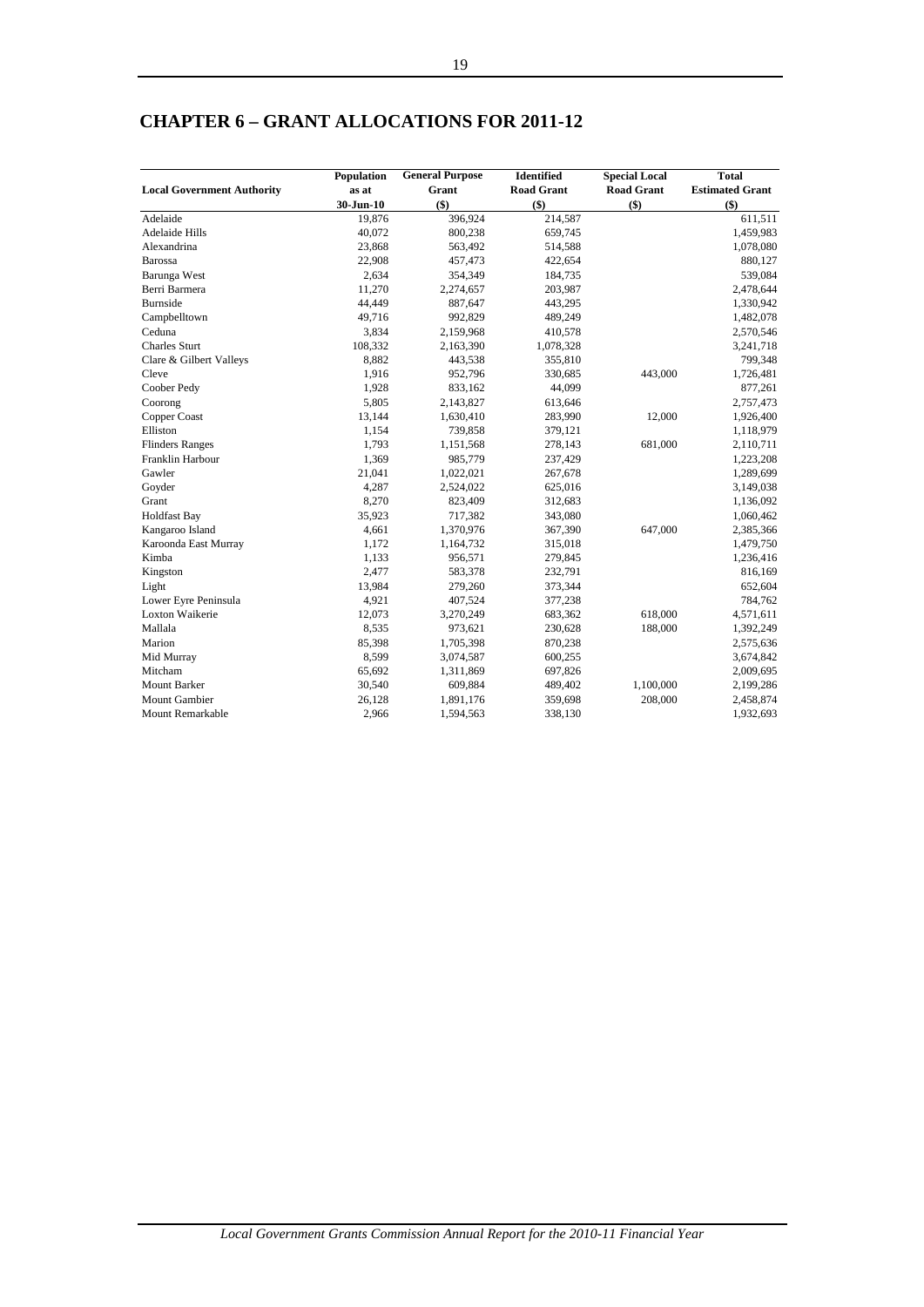|                                       | Population | <b>General Purpose</b> | <b>Identified</b> | <b>Special Local</b> | <b>Total</b>           |
|---------------------------------------|------------|------------------------|-------------------|----------------------|------------------------|
| <b>Local Government Authority</b>     | as at      | Grant                  | <b>Road Grant</b> | <b>Road Grant</b>    | <b>Estimated Grant</b> |
|                                       | 30-Jun-10  | \$)                    | $($)$             | \$)                  | $($ \$)                |
| Murray Bridge                         | 19,577     | 3,081,327              | 421,926           |                      | 3,503,253              |
| Naracoorte Lucindale                  | 8,530      | 1,895,897              | 447,910           | 116,000              | 2,459,807              |
| Northern Areas                        | 4,843      | 1,221,036              | 375,056           |                      | 1,596,092              |
| Norwood, Payneham & St. Peters        | 36,498     | 728,865                | 334,135           |                      | 1,063,000              |
| Onkaparinga                           | 162,925    | 5,990,126              | 2,129,480         |                      | 8,119,606              |
| Orroroo Carrieton                     | 931        | 838,159                | 236,251           | 375,000              | 1,449,410              |
| Peterborough                          | 1,969      | 1,298,110              | 229,167           |                      | 1,527,277              |
| Playford                              | 79,850     | 7,697,165              | 1,111,635         | 518,000              | 9,326,800              |
| Port Adelaide Enfield                 | 113,257    | 2,261,742              | 1,189,984         |                      | 3,451,726              |
| Port Augusta                          | 14,784     | 2,844,453              | 270,034           |                      | 3,114,487              |
| Port Lincoln                          | 14,726     | 945,249                | 207,711           |                      | 1,152,960              |
| Port Pirie                            | 18,255     | 4,075,442              | 404,157           |                      | 4,479,599              |
| Prospect                              | 21,105     | 421,467                | 189,479           |                      | 610,946                |
| Renmark Paringa                       | 9,897      | 2,353,859              | 208,643           |                      | 2,562,502              |
| Robe                                  | 1,502      | 29,995                 | 101,009           |                      | 131,004                |
| <b>Roxby Downs</b>                    | 4,478      | 89,426                 | 66,178            |                      | 155,604                |
| Salisbury                             | 132,473    | 7,338,261              | 1,366,003         |                      | 8,704,264              |
| Southern Mallee                       | 2,172      | 1,084,744              | 372,518           |                      | 1,457,262              |
| <b>Streaky Bay</b>                    | 2,203      | 1,388,478              | 426,614           | 474,000              | 2,289,092              |
| Tatiara                               | 7,194      | 2,023,272              | 522,246           |                      | 2,545,518              |
| Tea Tree Gully                        | 100,593    | 2,008,842              | 1,053,491         |                      | 3,062,333              |
| Tumby Bay                             | 2,762      | 542,297                | 243,363           |                      | 785,660                |
| Unley                                 | 38,767     | 774,177                | 352,279           | 73,000               | 1,199,456              |
| Victor Harbor                         | 13,971     | 279,001                | 234,153           |                      | 513,154                |
| Wakefield                             | 6,856      | 1,523,250              | 465,593           |                      | 1,988,843              |
| Walkerville                           | 7,408      | 147,938                | 70,554            |                      | 218,492                |
| <b>Wattle Range</b>                   | 12,623     | 1,589,405              | 511,059           |                      | 2,100,464              |
| <b>West Torrens</b>                   | 56,169     | 1,121,695              | 554,807           |                      | 1,676,502              |
| Whyalla                               | 23,214     | 4,123,569              | 370,661           |                      | 4,494,230              |
| Wudinna                               | 1,365      | 1,304,387              | 365,536           |                      | 1,669,923              |
| Yankalilla                            | 4,661      | 105,569                | 140,366           |                      | 245,935                |
| Yorke Peninsula                       | 11,782     | 1,385,313              | 756,529           |                      | 2,141,842              |
| <b>Outback Communities Authority</b>  | 3,656      | 1,362,573              |                   |                      | 1,362,573              |
| Anangu Pitjantjatjara Yankunytjatjara | 2,438      | 1,076,810              | 136,626           |                      | 1,213,436              |
| Gerard Cty Council                    | 82         | 42,024                 | 18,203            |                      | 60,227                 |
| Maralinga Tjarutja                    | 110        | 87,808                 | 48,881            |                      | 136,689                |
| Nipapanha Community Inc.              | 101        | 26,957                 | 18,124            |                      | 45,081                 |
| Yalata Community Inc.                 | 105        | 151,263                | 39,355            |                      | 190,618                |
| <b>STATE TOTAL</b>                    | 1,644,582  | 109,472,478            | 30,898,007        | 5,453,000            | 145,823,485            |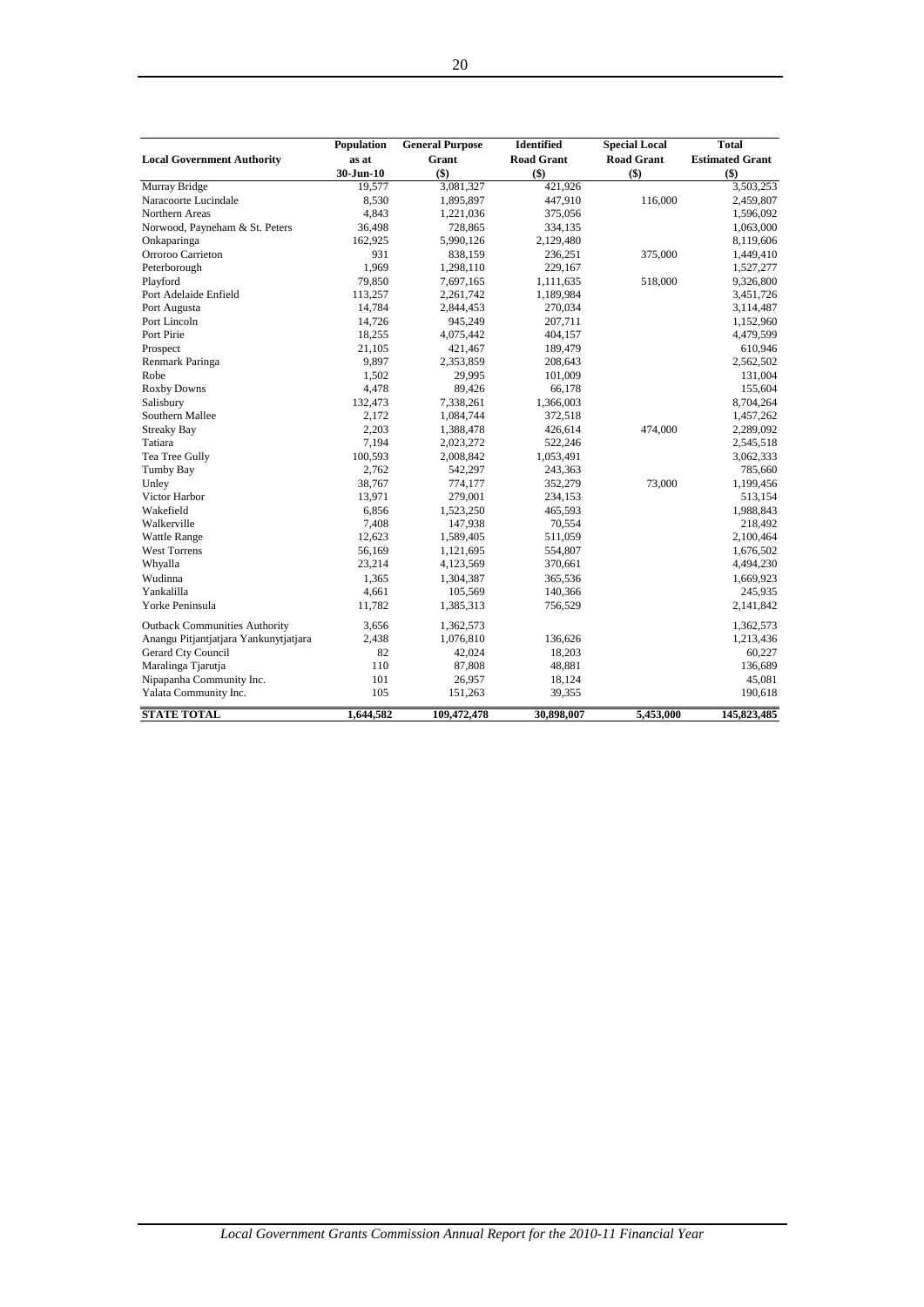### **APPENDIX I - Member profiles**

### **Mary Patetsos BSW Grad Dip Sociology, JP**

Commissioner of the Local Government Grants Commission since 2002. Prior employment as Principal Consultant, Optimum Outcomes Consultancy (NSW); Senior Policy Adviser Aged Care Australia (ACT); Senior Adviser to the Department Secretary Health Department (WA); Senior Policy Officer Western Australian Municipal Association; Research and Development Officer City of Wanneroo (WA). Current positions include Director ACH Group since 2009; Board Member Greek Community of SA – Ridleyton Nursing Home since 2004; Board Member SA Housing Trust, 2005, including Chair of Housing Audit and Finance Committees; Social Inclusion Board – SA since 2007 and the National Housing Supply Council since 2010. Mary is also a Director on numerous not for profit Boards including Director for Common Ground Adelaide and Power Community Limited and Chair of the Robinson Foundation.

### **John Ross, Cr**

Councillor of Tatiara Council since 1979; Chairman of Tatiara Council 1989-1992 and 2003 to 2005, President of the SA Local Government Association 1995-1997; President of the Australian Local Government Association 1999-2002; President of the South East Local Government Association 1990-1995; Chair of the Local Government Mutual Liability Scheme since 1997; Chair of the Local Government Workers Compensation Scheme since 1997; Australian Transport Council member 1997- 2002; Austroads board member 1997-2002; Chair of Forestry SA board since 2003; Member of Council of Australian Governments 1999-2002; LGA representative on State Water Resources Council 1990-1996; Chairman of STEDs scheme 1992-1996; Chairman of South East Relief Trust 1993-1995; Chairman of SA Council Purchasing Co-Op 1997-1998; and Commissioner of the SA Local Government Grants Commission August 2005 to present.

### **Jane Gascoigne, BBus BEd**

Commissioner of the SA Local Government Grants Commission since 2010. Currently, Executive Manager of the Institute of Public Works Engineering Australia (SA Division); Prior employment as Director, Local Government Grants and Regional Communities, Department of Planning and Local Government; Executive Officer, South Australia Local Government Grants Commission; Executive Officer, South Australian Local Government Disaster Fund; Lecturer, Department of Technical and Further Education. Previous Board Membership National Steering Committee overseeing the implementation of the National Framework for Women in Local Government (ALGWA); National Steering Committee overseeing the implementation of the Year of Women in Local Government (LGMA); Local Roads Advisory Committee; Local Government Transport Advisory Panel; and South Australian Local Government Disaster Fund.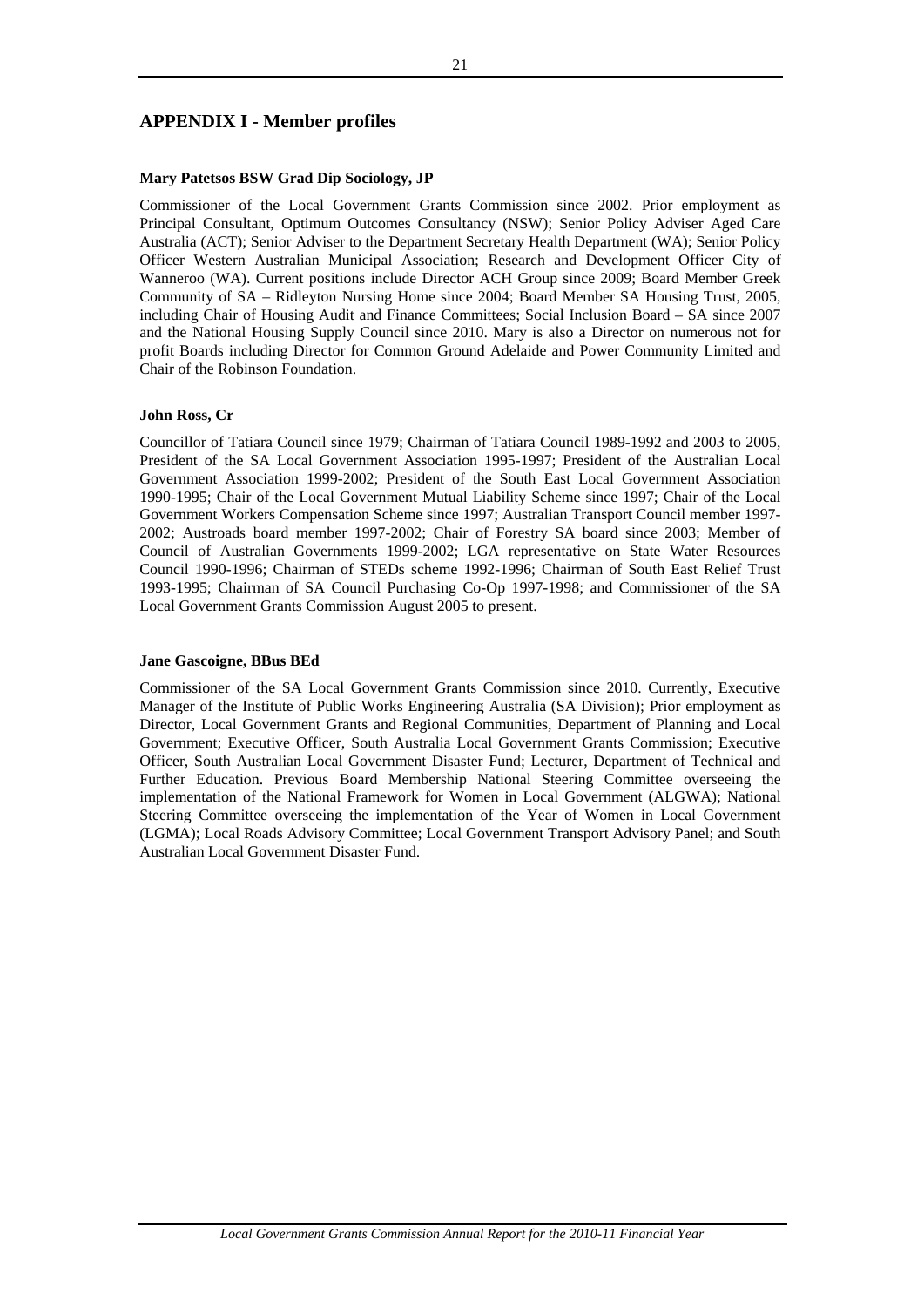# **APPENDIX II - Freedom of Information Act 1991**

### **Statement Section 9**

### *Structure and functions of the Commission*

Refer Chapter 1 of this report.

### *Effect of Commission's decision making on members of the public*

The Commission's primary function is to make recommendations to the responsible Minister on the distribution of untied Commonwealth financial assistance grants to local governing authorities in South Australia. Consequently the Commission's decision making has no direct effect on members of the public.

### *Arrangements for members of the public to participate in Commission policy formulation*

As mentioned in Chapter 2 of this report, public hearings are incorporated into council visits. Members of the public are invited to attend these meetings and to make submissions to the Commission.

### *Categories of documents*

Annual reports of the Commission are available for perusal at the Commission's offices. Other documents held by the Commission:

- corporate files containing correspondence, memoranda, minutes etc on the Commission's operations;
- administrative Policies and Procedures (many of which are prepared by other agencies), and files;
- registry files containing information and data returns; and
- statistical and comparative reports prepared for councils and interested parties.

Information is stored both electronically and on hard copy.

In general, where information held by the Commission is available from a primary source, e.g. Australian Bureau of Statistics or individual councils, enquiries are redirected to that source.

### *Facilities for access and initial contact point*

Inquiries concerning access to the above-mentioned documents or other matters relating to Freedom of Information should be directed to:

|                | The Executive Officer                     |  |  |  |  |
|----------------|-------------------------------------------|--|--|--|--|
|                | <b>Local Government Grants Commission</b> |  |  |  |  |
|                | Level 7, Roma Mitchell House              |  |  |  |  |
|                | 136 North Terrace                         |  |  |  |  |
|                | ADELAIDE SA 5000                          |  |  |  |  |
| Postal Address | GPO Box 1815                              |  |  |  |  |
|                | ADELAIDE SA 5001                          |  |  |  |  |
| Telephone      | $(08)$ 8204 8719                          |  |  |  |  |
| Fax            | (08) 8204 8735                            |  |  |  |  |
| E-mail         | Grants.Commission@sa.gov.au               |  |  |  |  |
|                |                                           |  |  |  |  |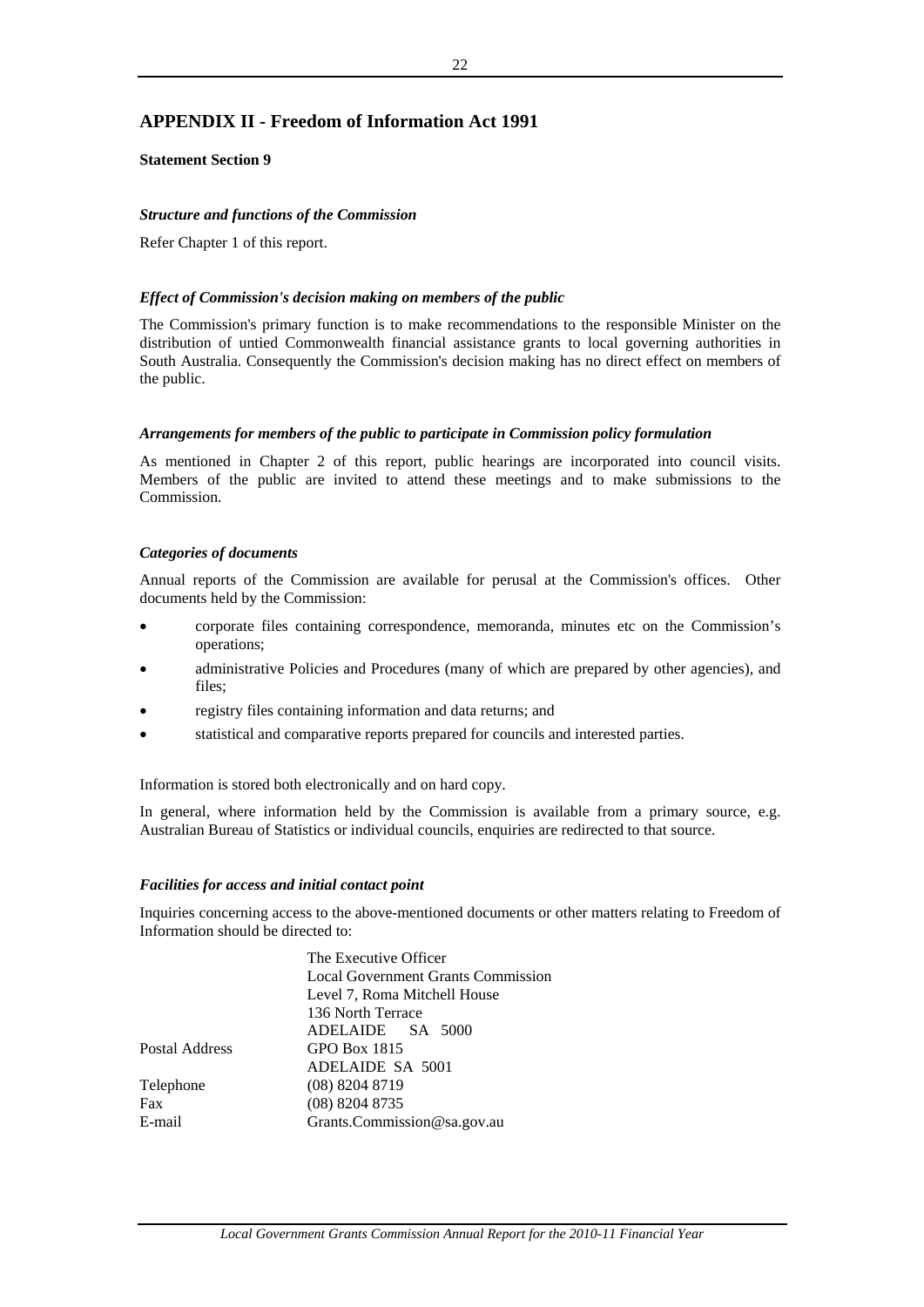Business hours are 9.00 am to 5.00 pm. An appointment is necessary. The Executive Officer, as Principal Officer, has power under Section 20 of the Freedom of Information Act 1991 to refuse access to a document.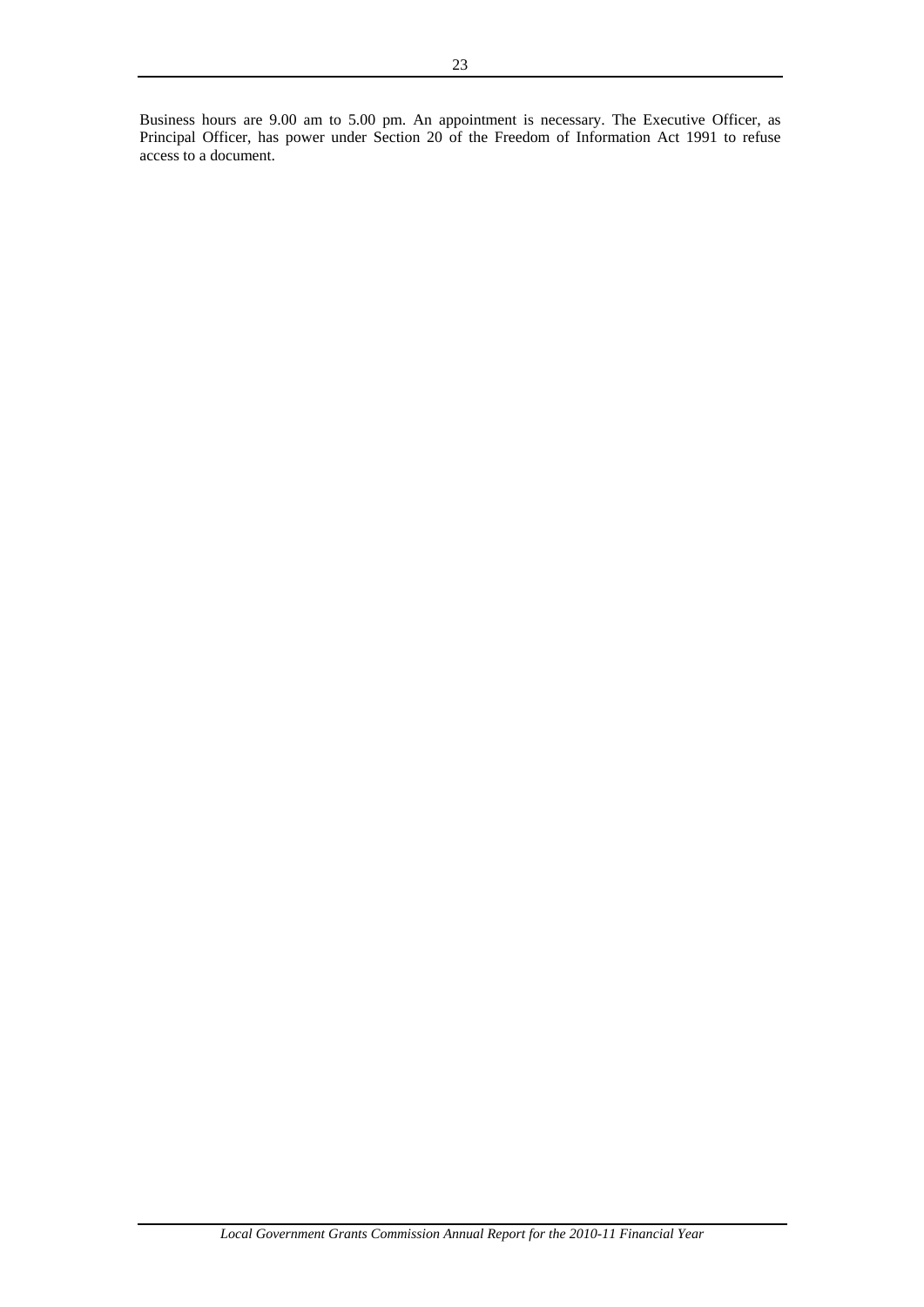|                                   | 2010-11        | 2010-11       | 2010-11        | 2010-11                |
|-----------------------------------|----------------|---------------|----------------|------------------------|
|                                   | <b>Actual</b>  | <b>Actual</b> | <b>Special</b> | <b>Total</b>           |
|                                   | <b>General</b> | Road          | Road           |                        |
| <b>Local Government Authority</b> |                | Grant         | Grant          | <b>Actual</b><br>Grant |
|                                   | <b>Purpose</b> |               |                |                        |
|                                   | Grant          | \$            | \$             | \$                     |
|                                   | \$             |               |                |                        |
| Adelaide                          | 378,712        | 210,433       |                | 589,145                |
| <b>Adelaide Hills</b>             | 776,199        | 636,470       | 250,000        | 1,662,670              |
| Alexandrina                       | 503,118        | 488,241       |                | 991,359                |
| <b>Barossa</b>                    | 438,506        | 403,990       |                | 842,496                |
| <b>Barunga</b> West               | 325,091        | 183,414       |                | 508,505                |
| Berri Barmera                     | 2,198,995      | 197,162       |                | 2,396,157              |
| <b>Burnside</b>                   | 862,833        | 427,977       |                | 1,290,810              |
| Campbelltown                      | 959,848        | 471,612       |                | 1,431,461              |
| Ceduna                            | 2,097,873      | 393,806       |                | 2,491,678              |
| <b>Charles Sturt</b>              | 2,083,946      | 1,033,888     |                | 3,117,834              |
| Clare & Gilbert Valleys           | 396,016        | 341,097       |                | 737,113                |
| Cleve                             | 914,984        | 317,650       | 766,000        | 1,998,634              |
| Coober Pedy                       | 764,369        | 42,430        |                | 806,798                |
| Coorong                           | 2,083,704      | 590,226       |                | 2,673,930              |
| Copper Coast                      | 1,655,238      | 271,041       |                | 1,926,279              |
| Elliston                          | 751,125        | 364,341       |                | 1,115,466              |
| <b>Flinders Ranges</b>            | 1,056,484      | 267,180       |                | 1,323,664              |
| Franklin Harbour                  | 904,384        | 227,962       |                | 1,132,346              |
| Gawler                            | 937,634        | 255,729       | 399,000        | 1,592,363              |
| Goyder                            | 2,315,617      | 600,620       |                | 2,916,236              |
| Grant                             | 755,421        | 306,435       | 175,000        | 1,236,856              |
| Holdfast Bay                      | 695,000        | 330,665       |                | 1,025,665              |
| Kangaroo Island                   | 1,370,976      | 352,772       | 800,000        | 2,523,748              |
| Karoonda East Murray              | 1,095,537      | 302,849       | 190,000        | 1,588,386              |
| Kimba                             | 877,588        | 268,726       |                | 1,146,314              |
| Kingston                          | 590,801        | 223,735       |                | 814,536                |
| Light                             | 266,017        | 356,029       |                | 622,046                |
| Lower Eyre Peninsula              | 373,875        | 361,502       |                | 735,377                |
| Loxton Waikerie                   | 3,000,229      | 657,421       | 767,000        | 4,424,649              |
| Mallala                           | 893,231        | 220,635       |                | 1,113,866              |
| Marion                            | 1,638,838      | 835,194       |                | 2,474,031              |
| Mid Murray                        | 2,820,722      | 576,186       |                | 3,396,908              |
| Mitcham                           | 1,272,144      | 671,787       |                | 1,943,930              |
| <b>Mount Barker</b>               | 581,662        | 465,791       | 1,070,000      | 2,117,453              |
| <b>Mount Gambier</b>              | 1,735,024      | 337,433       |                | 2,072,457              |
| Mount Remarkable                  | 1,462,902      | 324,849       |                | 1,787,751              |

# **APPENDIX III - Final allocations for 2010-11**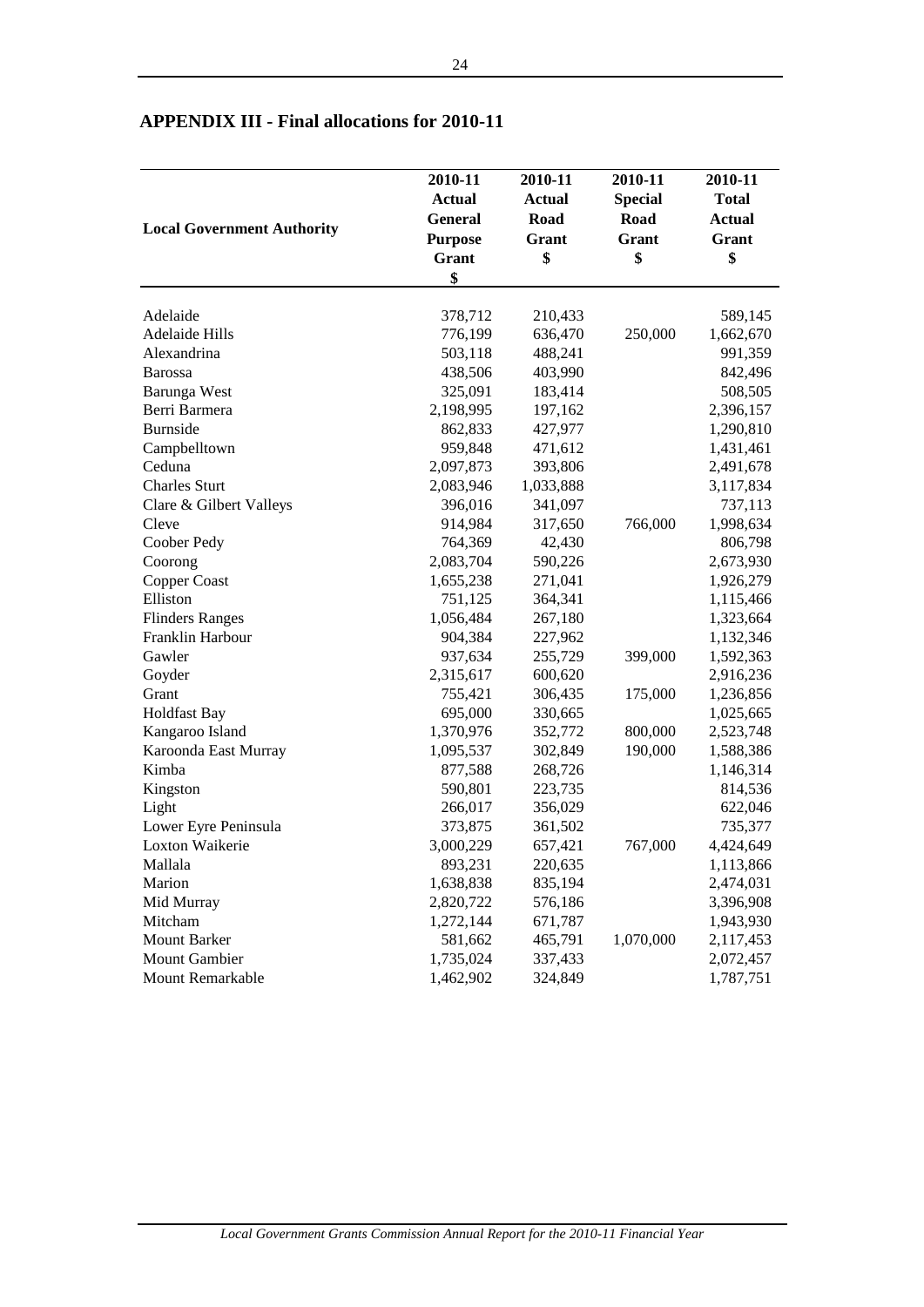| <b>Local Government Authority</b>     | 2010-11<br><b>Actual</b><br><b>General</b><br><b>Purpose</b><br>Grant<br>\$ | 2010-11<br><b>Actual</b><br>Road<br>Grant<br>\$ | 2010-11<br><b>Special</b><br><b>Road</b><br>Grant<br>\$ | 2010-11<br><b>Total</b><br><b>Actual</b><br>Grant<br>\$ |
|---------------------------------------|-----------------------------------------------------------------------------|-------------------------------------------------|---------------------------------------------------------|---------------------------------------------------------|
| Murray Bridge                         | 2,886,599                                                                   | 405,333                                         |                                                         | 3,291,932                                               |
| Naracoorte Lucindale                  | 1,739,355                                                                   | 430,739                                         |                                                         | 2,170,094                                               |
| Northern Areas                        | 1,120,217                                                                   | 361,001                                         |                                                         | 1,481,217                                               |
| Norwood, Payneham & St. Peters        | 703,667                                                                     | 321,390                                         |                                                         | 1,025,057                                               |
| Onkaparinga                           | 6,175,387                                                                   | 2,040,362                                       | 175,000                                                 | 8,390,749                                               |
| Orroroo Carrieton                     | 768,953                                                                     | 227,032                                         |                                                         | 995,986                                                 |
| Peterborough                          | 1,200,051                                                                   | 220,346                                         | 27,000                                                  | 1,447,397                                               |
| Playford                              | 7,585,286                                                                   | 1,050,693                                       |                                                         | 8,635,979                                               |
| Port Adelaide Enfield                 | 2,170,814                                                                   | 1,140,538                                       |                                                         | 3,311,353                                               |
| Port Augusta                          | 2,887,769                                                                   | 259,923                                         |                                                         | 3,147,692                                               |
| Port Lincoln                          | 867,201                                                                     | 199,900                                         |                                                         | 1,067,101                                               |
| Port Pirie                            | 3,841,971                                                                   | 388,332                                         |                                                         | 4,230,303                                               |
| Prospect                              | 407,265                                                                     | 182,351                                         |                                                         | 589,616                                                 |
| Renmark Paringa                       | 2,159,504                                                                   | 201,534                                         |                                                         | 2,361,038                                               |
| Robe                                  | 28,826                                                                      | 96,915                                          |                                                         | 125,740                                                 |
| <b>Roxby Downs</b>                    | 87,335                                                                      | 64,268                                          |                                                         | 151,603                                                 |
| Salisbury                             | 7,724,489                                                                   | 1,304,893                                       |                                                         | 9,029,381                                               |
| Southern Mallee                       | 1,035,984                                                                   | 358,168                                         |                                                         | 1,394,152                                               |
| <b>Streaky Bay</b>                    | 1,273,833                                                                   | 409,375                                         |                                                         | 1,683,208                                               |
| Tatiara                               | 1,856,213                                                                   | 501,475                                         | 353,000                                                 | 2,710,688                                               |
| Tea Tree Gully                        | 1,950,724                                                                   | 1,011,136                                       |                                                         | 2,961,859                                               |
| <b>Tumby Bay</b>                      | 550,555                                                                     | 233,959                                         |                                                         | 784,514                                                 |
| Unley                                 | 749,185                                                                     | 339,321                                         |                                                         | 1,088,506                                               |
| Victor Harbor                         | 265,044                                                                     | 222,254                                         |                                                         | 487,298                                                 |
| Wakefield                             | 1,397,477                                                                   | 446,707                                         | 240,000                                                 | 2,084,184                                               |
| Walkerville                           | 142,922                                                                     | 67,926                                          |                                                         | 210,848                                                 |
| <b>Wattle Range</b>                   | 1,458,169                                                                   | 491,605                                         |                                                         | 1,949,774                                               |
| <b>West Torrens</b>                   | 1,083,314                                                                   | 534,226                                         |                                                         | 1,617,540                                               |
| Whyalla                               | 4,186,365                                                                   | 356,890                                         |                                                         | 4,543,255                                               |
| Wudinna                               | 1,263,959                                                                   | 350,587                                         |                                                         | 1,614,546                                               |
| Yankalilla                            | 107,177                                                                     | 134,380                                         |                                                         | 241,557                                                 |
| Yorke Peninsula                       | 1,278,053                                                                   | 727,188                                         |                                                         | 2,005,241                                               |
|                                       |                                                                             |                                                 |                                                         |                                                         |
| <b>Outback Communities Authority</b>  | 1,312,312                                                                   |                                                 |                                                         | 1,312,312                                               |
| Anangu Pitjantjatjara Yankunytjatjara | 1,037,089                                                                   | 131,101                                         |                                                         | 1,168,191                                               |
| Gerard Cty Council                    | 40,474                                                                      | 17,467                                          |                                                         | 57,941                                                  |
| Maralinga Tjarutja                    | 84,569                                                                      | 46,905                                          |                                                         | 131,474                                                 |
| Nipapanha Community Inc.              | 25,962                                                                      | 17,391                                          |                                                         | 43,353                                                  |
| Yalata Community Inc.                 | 145,683                                                                     | 37,764                                          |                                                         | 183,447                                                 |
| <b>STATE TOTAL</b>                    | 105,434,391                                                                 | 29,648,653                                      | 5,212,000                                               | 140,295,044                                             |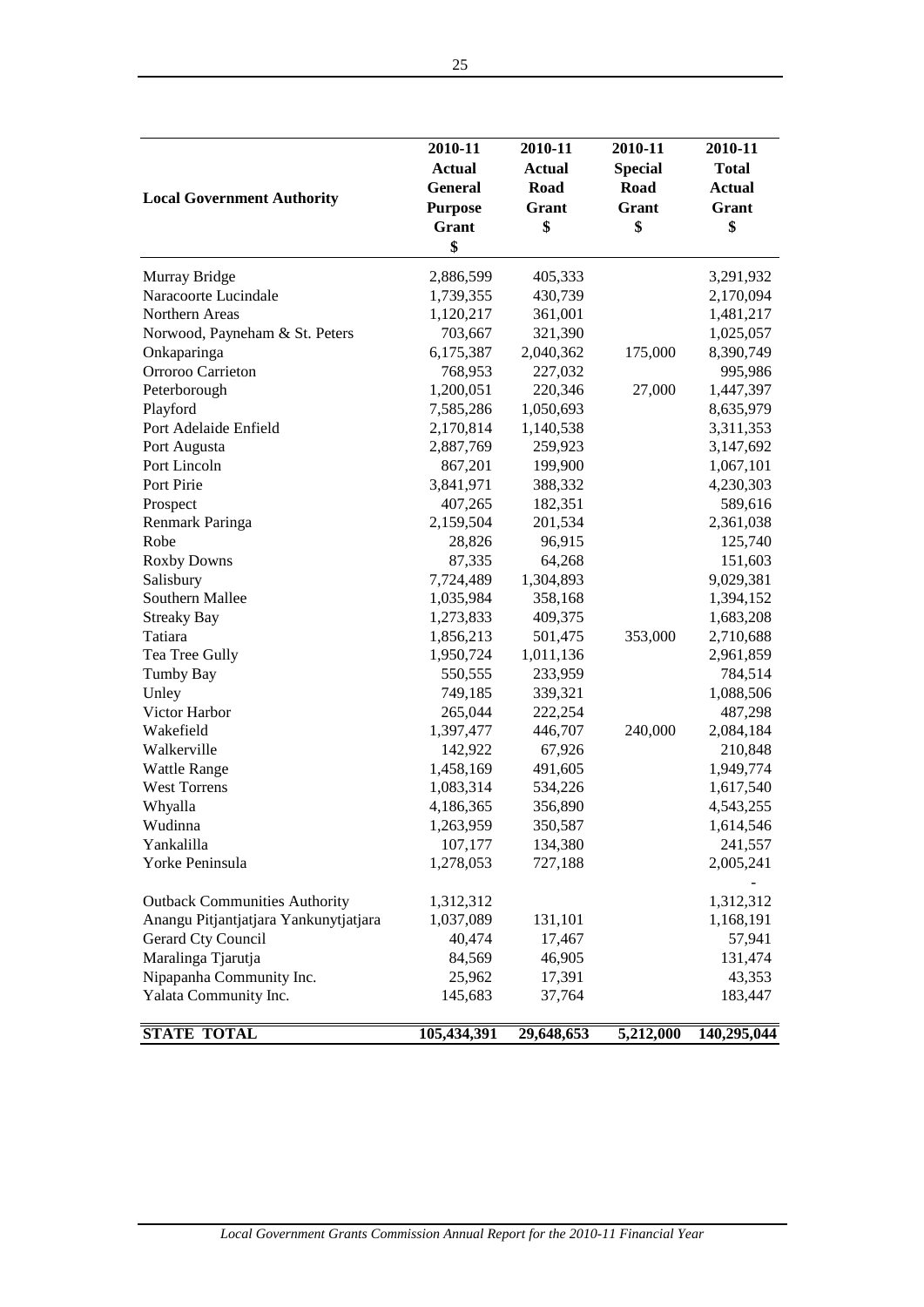# **APPENDIX IV - Road lengths by council by surface type at 30 June 2010**

(Road length data includes laneways)

| <b>Council name</b>           | <b>Sealed</b> | Formed           | <b>Unformed</b>  | <b>TOTAL</b> |
|-------------------------------|---------------|------------------|------------------|--------------|
| Adelaide                      | 127           | $\boldsymbol{0}$ | $\boldsymbol{0}$ | 127          |
| <b>Adelaide Hills</b>         | 608           | 475              | 9                | 1,091        |
| Alexandrina                   | 537           | 782              | 24               | 1,342        |
| <b>Barossa</b>                | 337           | 558              | 71               | 966          |
|                               | 75            | 796              | 109              | 980          |
| Barunga West<br>Berri Barmera | 259           | 117              | 38               | 414          |
| <b>Burnside</b>               | 234           | 5                | $\boldsymbol{0}$ | 239          |
|                               | 254           | $\theta$         | $\overline{0}$   | 254          |
| Campbelltown<br>Ceduna        | 77            | 1380             | 257              | 1,714        |
| <b>Charles Sturt</b>          |               |                  |                  |              |
|                               | 568           | $\mathbf{1}$     | $\boldsymbol{0}$ | 570          |
| Clare & Gilbert Valleys       | 218           | 1421             | 187              | 1,826        |
| Cleve                         | 67            | 1212             | 116              | 1,396        |
| Coober Pedy                   | 29            | 129              | 263              | 421          |
| Coorong                       | 342           | 1541             | 1                | 1,884        |
| Copper Coast                  | 274           | 552              | 128              | 954          |
| Elliston                      | 44            | 967              | 136              | 1,148        |
| <b>Flinders Ranges</b>        | 21            | 904              | 336              | 1,262        |
| Franklin Harbour              | 82            | 816              | 37               | 935          |
| Gawler                        | 160           | 20               | $\overline{c}$   | 183          |
| Goyder                        | 155           | 2867             | 226              | 3,248        |
| Grant                         | 469           | 813              | 316              | 1,598        |
| <b>Holdfast Bay</b>           | 178           | 1                | $\boldsymbol{0}$ | 179          |
| Kangaroo Island               | 242           | 1070             | 51               | 1,362        |
| Karoonda East Murray          | 97            | 1154             | 48               | 1,299        |
| Kimba                         | 83            | 997              | 636              | 1,716        |
| Kingston                      | 126           | 558              | 60               | 744          |
| Light                         | 167           | 1231             | 59               | 1,457        |
| Lower Eyre Peninsula          | 135           | 1117             | 116              | 1,368        |
| Loxton Waikerie               | 409           | 1707             | 200              | 2,316        |
| Mallala                       | 134           | 687              | 136              | 957          |
| Marion                        | 471           | $\overline{0}$   | $\overline{0}$   | 471          |
| Mid Murray                    | 337           | 2063             | 984              | 3,384        |
| Mitcham                       | 396           | 6                | $\overline{2}$   | 404          |
| <b>Mount Barker</b>           | 332           | 365              | 30               | 726          |
| <b>Mount Gambier</b>          | 197           | 1                | $\boldsymbol{0}$ | 198          |
| Mount Remarkable              | 91            | 1541             | 432              | 2,064        |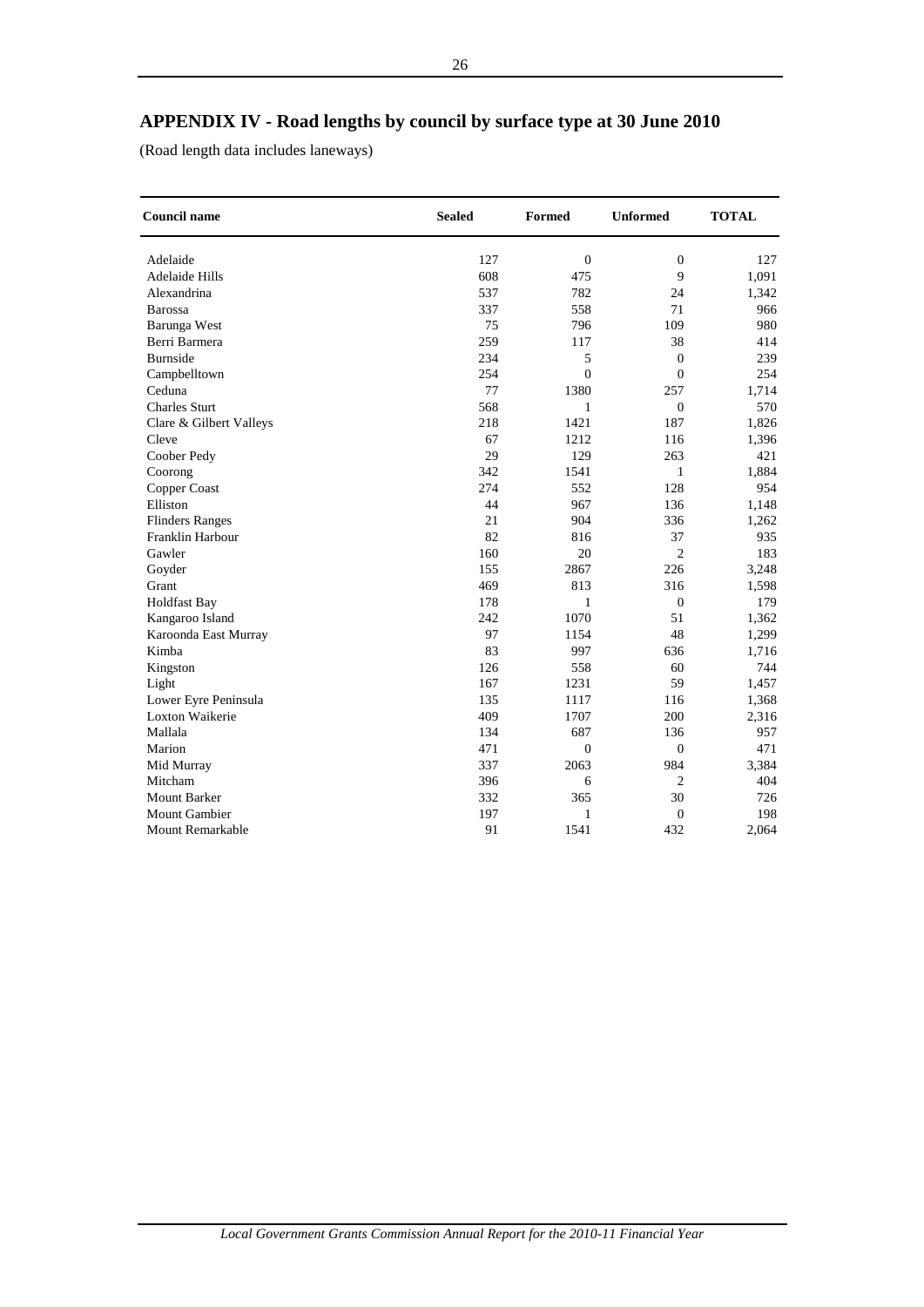| <b>Council name</b>            |        |              |                | <b>TOTAL</b> |
|--------------------------------|--------|--------------|----------------|--------------|
| Murray Bridge                  | 407    | 546          | 21             | 975          |
| Naracoorte Lucindale           | 487    | 1087         | 41             | 1,614        |
| Northern Areas                 | 134    | 1789         | 274            | 2,197        |
| Norwood, Payneham & St. Peters | 170    | $\mathbf{0}$ | $\mathbf{0}$   | 170          |
| Onkaparinga                    | 1245   | 198          | 3              | 1,446        |
| Orroroo Carrieton              | 45     | 886          | 696            | 1,628        |
| Peterborough                   | 40     | 805          | 385            | 1,230        |
| Playford                       | 688    | 98           | 6              | 792          |
| Port Adelaide Enfield          | 662    | 4            | $\mathbf{0}$   | 667          |
| Port Augusta                   | 181    | 135          | 92             | 409          |
| Port Lincoln                   | 149    | 7            | $\overline{c}$ | 158          |
| Port Pirie                     | 330    | 633          | 212            | 1,175        |
| Prospect                       | 90     | $\mathbf{0}$ | $\mathbf{0}$   | 90           |
| Renmark Paringa                | 307    | 138          | 51             | 496          |
| Robe                           | 42     | 337          | 56             | 435          |
| <b>Roxby Downs</b>             | 34     | 4            | $\Omega$       | 39           |
| Salisbury                      | 743    | 7            | $\Omega$       | 750          |
| Southern Mallee                | 115    | 1077         | 144            | 1,336        |
| <b>Streaky Bay</b>             | 76     | 1436         | 219            | 1,731        |
| Tatiara                        | 503    | 1204         | 225            | 1,932        |
| Tea Tree Gully                 | 579    | 10           | 6              | 595          |
| Tumby Bay                      | 51     | 962          | 95             | 1,108        |
| Unley                          | 170    | $\mathbf{0}$ | $\mathbf{0}$   | 170          |
| Victor Harbor                  | 241    | 134          | $\overline{2}$ | 377          |
| Wakefield                      | 191    | 2178         | 313            | 2,681        |
| Walkerville                    | 36     | $\mathbf{0}$ | $\mathbf{0}$   | 36           |
| <b>Wattle Range</b>            | 511    | 1389         | 559            | 2,460        |
| <b>West Torrens</b>            | 292    | $\mathbf{0}$ | $\mathbf{0}$   | 292          |
| Whyalla                        | 220    | 126          | 3              | 349          |
| Wudinna                        | 81     | 1272         | 354            | 1,707        |
| Yankalilla                     | 128    | 367          | 48             | 542          |
| Yorke Peninsula                | 457    | 3193         | 236            | 3,887        |
| <b>TOTAL</b>                   | 17,737 | 47,876       | 9,056          | 74,669       |

27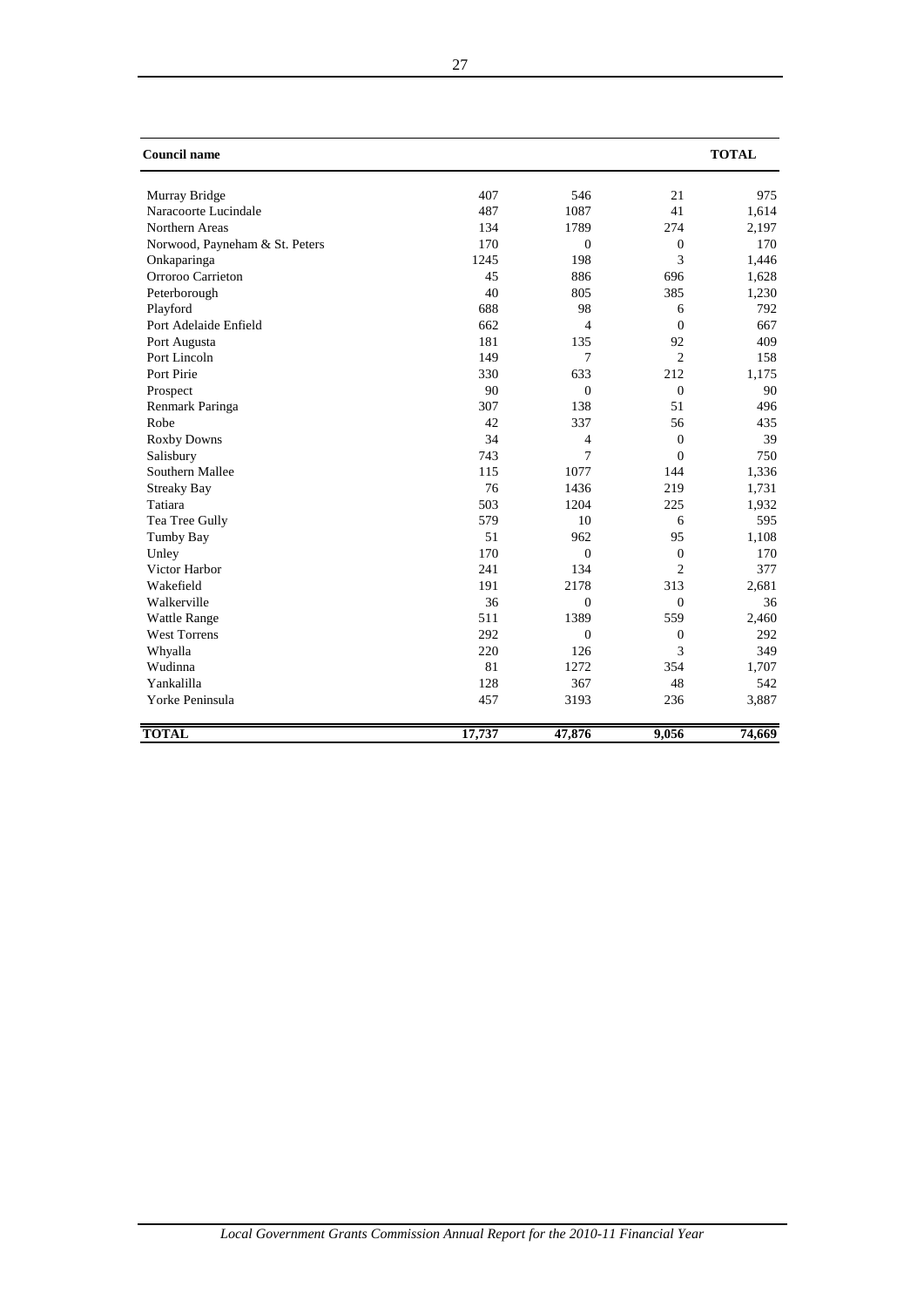|                                   | <b>Sealed Built-up</b><br>Roads | <b>Sealed Non-</b><br><b>Built-up Roads</b> | up Roads     | Unsealed Built- Unsealed Non-<br><b>Built-up Roads</b> | <b>Unformed</b><br>Roads | Waste<br><b>Management</b> | Stormwater<br>Maintenance |
|-----------------------------------|---------------------------------|---------------------------------------------|--------------|--------------------------------------------------------|--------------------------|----------------------------|---------------------------|
| Adelaide                          | 1.02                            | 0.96                                        | 1.00         | 1.00                                                   | 1.00                     | 0.97                       | 1.00                      |
| <b>Adelaide Hills</b>             | 1.04                            | 1.07                                        | 1.17         | 1.08                                                   | 1.14                     | 1.03                       | 0.92                      |
| Alexandrina                       | 0.91                            | 0.98                                        | 1.02         | 1.03                                                   | 1.04                     | 1.05                       | 0.91                      |
| Barossa                           | 1.00                            | 1.03                                        | 1.03         | 1.03                                                   | 1.05                     | 1.07                       | 0.92                      |
| Barunga West                      | 0.87                            | 0.92                                        | 0.98         | 0.98                                                   | 1.00                     | 1.00                       | 0.90                      |
| Berri Barmera                     | 1.05                            | 0.99                                        | 1.00         | 1.05                                                   | 1.05                     | 1.05                       | 0.92<br>0.96              |
| Burnside<br>Campbelltown          | 1.14<br>1.24                    | 0.96<br>0.96                                | 0.99<br>1.00 | 0.93<br>1.00                                           | 0.90<br>1.00             | 1.01<br>1.00               | 0.95                      |
| Ceduna                            | 0.89                            | 0.95                                        | 1.01         | 1.01                                                   | 1.00                     | 1.12                       | 0.90                      |
| <b>Charles Sturt</b>              | 0.93                            | 0.97                                        | 1.00         | 1.00                                                   | 1.00                     | 0.97                       | 1.08                      |
| Clare & Gilbert Valleys           | 1.01                            | 0.98                                        | 0.99         | 1.00                                                   | 1.04                     | 1.07                       | 0.92                      |
| Cleve                             | 0.87                            | 0.92                                        | 0.98         | 0.98                                                   | 1.00                     | 0.98                       | 0.94                      |
| Coober Pedy                       | 0.90                            | 0.94                                        | 0.98         | 0.98                                                   | 1.00                     | 1.12                       | 0.84                      |
| Coorong                           | 0.90                            | 0.95                                        | 1.00         | 1.00                                                   | 1.02                     | 1.11                       | 0.95                      |
| Copper Coast<br>Elliston          | 0.87<br>0.84                    | 0.92<br>0.83                                | 0.98<br>0.96 | 0.98<br>0.95                                           | 1.00<br>0.92             | 1.01<br>1.31               | 0.92<br>0.94              |
| <b>Flinders Ranges</b>            | 0.86                            | 1.04                                        | 0.97         | 0.94                                                   | 0.92                     | 1.15                       | 0.87                      |
| Franklin Harbour                  | 0.87                            | 0.92                                        | 0.99         | 0.98                                                   | 1.00                     | 1.05                       | 0.93                      |
| Gawler                            | 0.90                            | 1.00                                        | 1.01         | 1.04                                                   | 1.11                     | 1.00                       | 0.98                      |
| Goyder                            | 0.89                            | 0.91                                        | 0.99         | 0.99                                                   | 1.00                     | 1.12                       | 0.89                      |
| Grant                             | 0.88                            | 0.86                                        | 0.98         | 0.94                                                   | 0.93                     | 1.09                       | 0.96                      |
| <b>Holdfast Bay</b>               | 1.09                            | 0.98                                        | 1.00         | 1.00                                                   | 1.00                     | 0.97                       | 1.07                      |
| Kangaroo Island                   | 0.94                            | 0.99                                        | 1.00         | 1.03                                                   | 0.99                     | 1.15                       | 0.91                      |
| Karoonda East Murray<br>Kimba     | 0.87<br>0.87                    | 0.90<br>0.92                                | 0.98<br>0.98 | 0.98<br>0.99                                           | 0.99<br>1.00             | 1.26<br>1.05               | 0.87<br>0.92              |
| Kingston                          | 1.03                            | 1.03                                        | 1.00         | 0.96                                                   | 1.06                     | 1.05                       | 0.95                      |
| Light                             | 0.85                            | 0.94                                        | 0.98         | 0.99                                                   | 1.02                     | 1.08                       | 0.98                      |
| Lower Eyre Peninsula              | 0.91                            | 0.95                                        | 0.98         | 0.99                                                   | 1.00                     | 1.19                       | 0.95                      |
| Loxton Waikerie                   | 0.88                            | 0.98                                        | 0.98         | 0.99                                                   | 0.98                     | 1.14                       | 0.90                      |
| Mallala                           | 0.84                            | 0.90                                        | 0.98         | 0.98                                                   | 1.00                     | 1.14                       | 0.95                      |
| Marion                            | 1.08                            | 0.96                                        | 0.98         | 0.98                                                   | 1.00                     | 0.98                       | 0.98                      |
| Mid Murray                        | 1.05                            | 1.08                                        | 1.09         | 1.03                                                   | 1.02                     | 1.03                       | 0.88                      |
| Mitcham<br><b>Mount Barker</b>    | 1.11<br>0.96                    | 0.99<br>0.99                                | 0.94<br>0.98 | 0.98<br>1.00                                           | 1.01<br>1.03             | 1.00<br>1.06               | 0.96<br>1.00              |
| Mount Gambier                     | 0.81                            | 0.79                                        | 0.99         | 0.89                                                   | 0.90                     | 0.98                       | 1.00                      |
| Mount Remarkable                  | 0.88                            | 0.93                                        | 0.99         | 0.99                                                   | 0.99                     | 1.10                       | 0.87                      |
| Murray Bridge                     | 0.86                            | 1.01                                        | 1.00         | 1.01                                                   | 1.03                     | 1.06                       | 0.98                      |
| Naracoorte Lucindale              | 0.96                            | 1.11                                        | 1.03         | 1.07                                                   | 1.18                     | 1.05                       | 0.95                      |
| Northern Areas                    | 0.88                            | 0.92                                        | 1.01         | 1.01                                                   | 1.01                     | 1.05                       | 0.91                      |
| Norwood, Payneham & St. Peters    | 1.19                            | 0.96                                        | 1.00         | 1.00                                                   | 1.00                     | 0.98                       | 0.95                      |
| Onkaparinga                       | 1.00                            | 1.04                                        | 0.99         | 1.02                                                   | 1.06                     | 0.99                       | 0.99                      |
| Orroroo Carrieton<br>Peterborough | 0.87<br>0.88                    | 0.90<br>0.91                                | 0.98<br>1.00 | 0.97<br>1.00                                           | 0.96<br>0.96             | 1.18<br>1.01               | 0.85<br>0.89              |
| Playford                          | 1.10                            | 1.03                                        | 1.07         | 1.01                                                   | 1.05                     | 0.97                       | 1.08                      |
| Port Adelaide Enfield             | 1.05                            | 0.97                                        | 1.19         | 1.00                                                   | 1.00                     | 0.98                       | 1.15                      |
| Port Augusta                      | 0.87                            | 0.90                                        | 0.98         | 0.98                                                   | 1.00                     | 1.00                       | 0.92                      |
| Port Lincoln                      | 0.78                            | 0.89                                        | 0.95         | 0.99                                                   | 0.95                     | 1.00                       | 0.98                      |
| Port Pirie                        | 0.88                            | 0.91                                        | 1.00         | 1.01                                                   | 1.00                     | 0.99                       | 1.07                      |
| Prospect                          | 0.97                            | 0.97                                        | 1.00         | 1.00                                                   | 1.00                     | 0.98                       | 0.99                      |
| Renmark Paringa                   | 1.22                            | 1.20                                        | 1.21         | 1.08                                                   | 1.09                     | 0.99                       | 0.99                      |
| Robe<br><b>Roxby Downs</b>        | 0.98<br>0.88                    | 0.94<br>0.90                                | 0.98<br>0.99 | 1.04<br>0.98                                           | 1.07<br>1.00             | 1.02<br>0.97               | 0.94<br>0.91              |
| Salisbury                         | 1.05                            | 0.96                                        | 1.12         | 1.05                                                   | 1.00                     | 0.98                       | 1.01                      |
| Southern Mallee                   | 0.88                            | 0.95                                        | 1.01         | 1.00                                                   | 0.97                     | 1.09                       | 0.90                      |
| <b>Streaky Bay</b>                | 0.76                            | 0.82                                        | 0.95         | 0.95                                                   | 0.96                     | 0.99                       | 0.90                      |
| Tatiara                           | 1.06                            | 1.07                                        | 1.15         | 1.04                                                   | 1.05                     | 1.03                       | 0.92                      |
| Tea Tree Gully                    | 1.08                            | 1.07                                        | 1.07         | 1.01                                                   | 1.08                     | 0.98                       | 0.96                      |
| Tumby Bay                         | 0.88                            | 0.93                                        | 1.01         | 1.01                                                   | 1.00                     | 1.07                       | 0.94                      |
| Unley                             | 1.26                            | 0.97                                        | 1.00         | 1.00                                                   | 1.00                     | 0.98                       | 0.98                      |
| Victor Harbor                     | 0.88                            | 0.95                                        | 0.94         | 0.98                                                   | 0.92                     | 1.01                       | 1.00                      |
| Wakefield<br>Walkerville          | 0.88<br>1.06                    | 0.90<br>0.96                                | 1.00<br>1.00 | 1.01<br>1.00                                           | 1.00<br>1.00             | 1.06<br>0.97               | 0.92<br>0.97              |
| <b>Wattle Range</b>               | 0.98                            | 1.15                                        | 1.00         | 1.04                                                   | 1.11                     | 1.12                       | 0.99                      |
| <b>West Torrens</b>               | 0.94                            | 0.97                                        | 1.00         | 1.00                                                   | 1.00                     | 0.98                       | 1.07                      |
| Whyalla                           | 0.84                            | 0.89                                        | 1.00         | 1.01                                                   | 1.00                     | 0.99                       | 0.99                      |
| Wudinna                           | 0.88                            | 0.92                                        | 1.00         | 0.98                                                   | 0.99                     | 1.02                       | 0.88                      |
| Yankalilla                        | 0.99                            | 1.08                                        | 0.99         | 1.02                                                   | 1.05                     | 1.02                       | 0.99                      |
| Yorke Peninsula                   | 0.87                            | 0.89                                        | 0.99         | 0.99                                                   | 0.97                     | 1.09                       | 0.95                      |

# **APPENDIX V –Cost Relativity Indices - 2011-12 Financial Assistance Grants**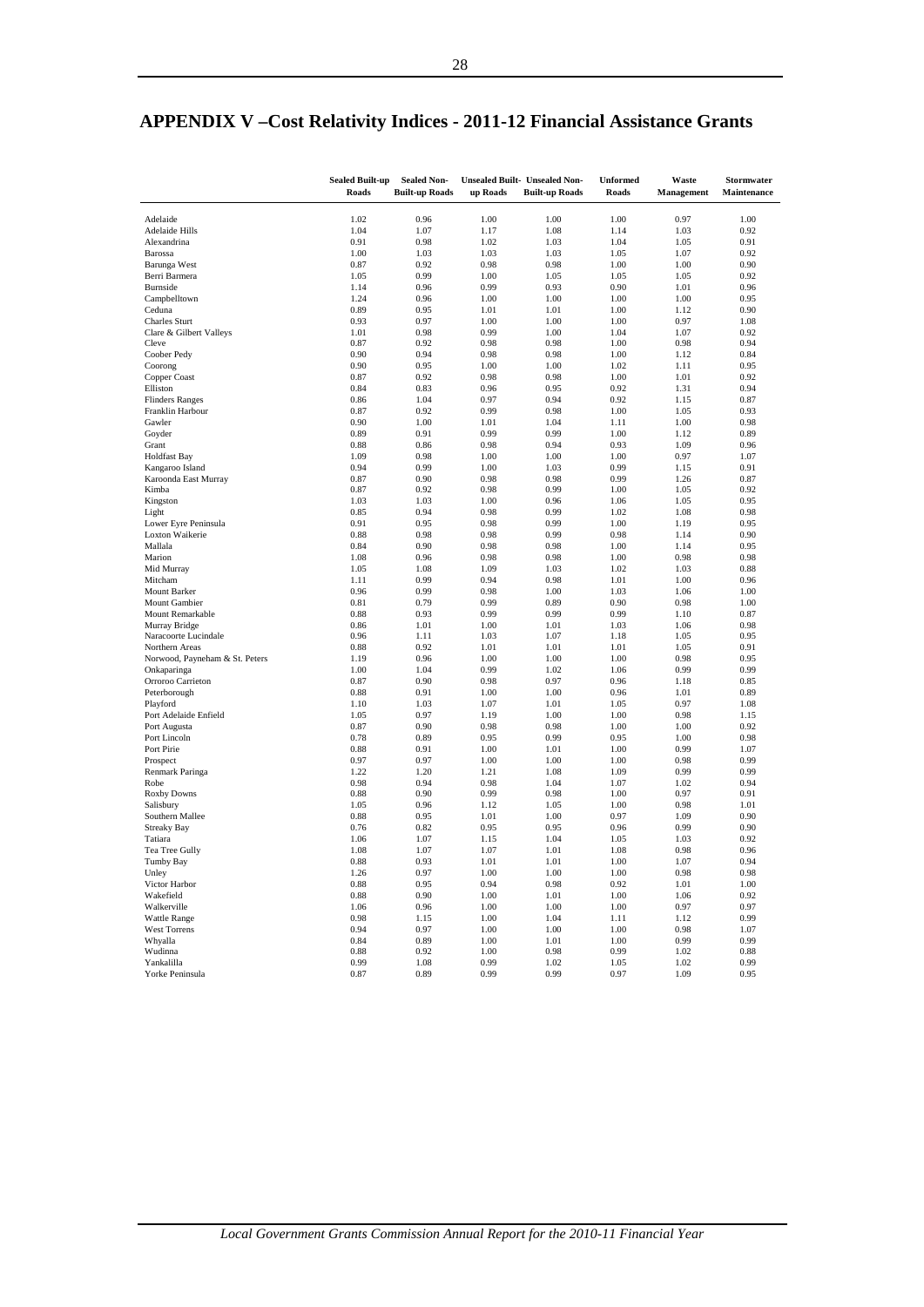**APPENDIX VI – Revenue relativity index – 2011-12 Financial Assistance Grants**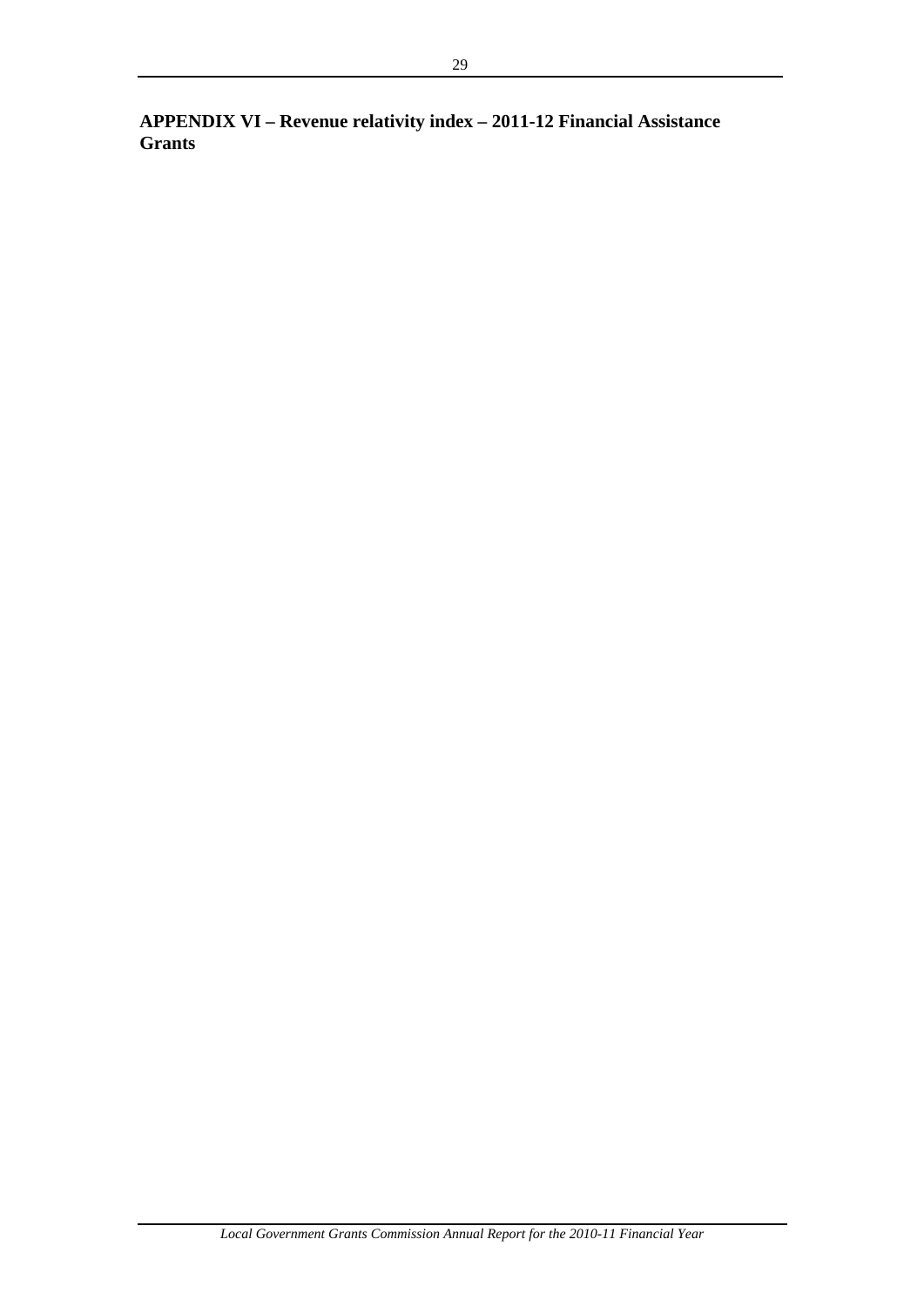|                                                | <b>SEIFA Index of</b>     | <b>Converted to be</b> |
|------------------------------------------------|---------------------------|------------------------|
|                                                | <b>Economic-Resources</b> | centred around 1       |
| Adelaide                                       | 951.11                    | 0.973417               |
| <b>Adelaide Hills</b>                          | 1069.99                   | 1.095085               |
| Alexandrina                                    | 988.1                     | 1.011275               |
| <b>Barossa</b>                                 | 1021.27                   | 1.045223               |
| Barunga West<br>Berri Barmera                  | 967.33                    | 0.990017               |
| <b>Burnside</b>                                | 947.31                    | 0.969528               |
| Campbelltown                                   | 1065.01<br>990.31         | 1.089988<br>1.013536   |
| Ceduna                                         | 920.64                    | 0.942232               |
| <b>Charles Sturt</b>                           | 952.64                    | 0.974983               |
| Clare & Gilbert Valleys                        | 993.95                    | 1.017262               |
| Cleve                                          | 1010.93                   | 1.034640               |
| Coober                                         | 894.23                    | 0.915203               |
| Coorong                                        | 962.75                    | 0.985330               |
| Copper Coast                                   | 936.8                     | 0.958771               |
| Elliston                                       | 995.54                    | 1.018889               |
| <b>Flinders Ranges</b>                         | 939.05                    | 0.961074               |
| Franklin Harbour                               | 991.4                     | 1.014652               |
| Gawler                                         | 970.07                    | 0.992822               |
| Goyder                                         | 967.07                    | 0.989751               |
| Grant                                          | 1044.65                   | 1.069151               |
| <b>Holdfast Bay</b>                            | 997.53                    | 1.020926               |
| Kangaroo Island                                | 981.13                    | 1.004141               |
| Karoonda East Murray                           | 999.18                    | 1.022614               |
| Kimba                                          | 1016.05                   | 1.039880               |
| Kingston                                       | 981.58                    | 1.004602               |
| Light                                          | 1043.81                   | 1.068291               |
| Lower Eyre Peninsula<br><b>Loxton Waikerie</b> | 1003.64                   | 1.027179               |
| Mallala                                        | 968.68<br>1027.89         | 0.991399               |
| Marion                                         | 964.74                    | 1.051998<br>0.987367   |
| Mid Murray                                     | 954.92                    | 0.977316               |
| Mitcham                                        | 1038.94                   | 1.063307               |
| <b>Mount Barker</b>                            | 1016.11                   | 1.039941               |
| <b>Mount Gambier</b>                           | 929.33                    | 0.951126               |
| Mount Remarkable                               | 982.3                     | 1.005339               |
| Murray Bridge                                  | 928.11                    | 0.949878               |
| Naracoorte Lucindale                           | 995.36                    | 1.018705               |
| Northern Areas                                 | 966.66                    | 0.989332               |
| Norwood, Payneham & St. Peters                 | 981.1                     | 1.004110               |
| Onkaparinga                                    | 985.26                    | 1.008368               |
| Orroroo Carrieton                              | 979.27                    | 1.002237               |
| Peterborough                                   | 867.29                    | 0.887631               |
| Playford                                       | 910.3                     | 0.931650               |
| Port Adelaide                                  | 909                       | 0.930319               |
| Port Augusta                                   | 898.93                    | 0.920013               |
| Port Lincoln<br>Port Pirie                     | 941.06                    | 0.963131               |
|                                                | 903.01                    | 0.924189               |
| Prospect<br>Renmark Paringa                    | 999.75<br>955.91          | 1.023198<br>0.978330   |
| Robe                                           | 1014.07                   | 1.037854               |
| <b>Roxby Downs</b>                             | 1075.47                   | 1.100694               |
| Salisbury                                      | 960.02                    | 0.982536               |
| Southern Mallee                                | 1000.9                    | 1.024375               |
| <b>Streaky Bay</b>                             | 959.79                    | 0.982301               |
| Tatiara                                        | 1008.23                   | 1.031877               |
| Tea Tree Gully                                 | 1017.72                   | 1.041589               |
| Tumby Bay                                      | 985.66                    | 1.008777               |
| Unley                                          | 1025.68                   | 1.049736               |
| Victor Harbor                                  | 974.8                     | 0.997663               |
| Wakefield                                      | 979.23                    | 1.002197               |
| Walkerville                                    | 1039.27                   | 1.063645               |
| <b>Wattle Range</b>                            | 964.48                    | 0.987101               |
| <b>West Torrens</b>                            | 950.11                    | 0.972394               |
| Whyalla                                        | 868.22                    | 0.888583               |
| Wudinna                                        | 970.6                     | 0.993364               |
| Yankalilla                                     | 985.05                    | 1.008153               |
| Yorke Peninsula                                | 955.41                    | 0.977818               |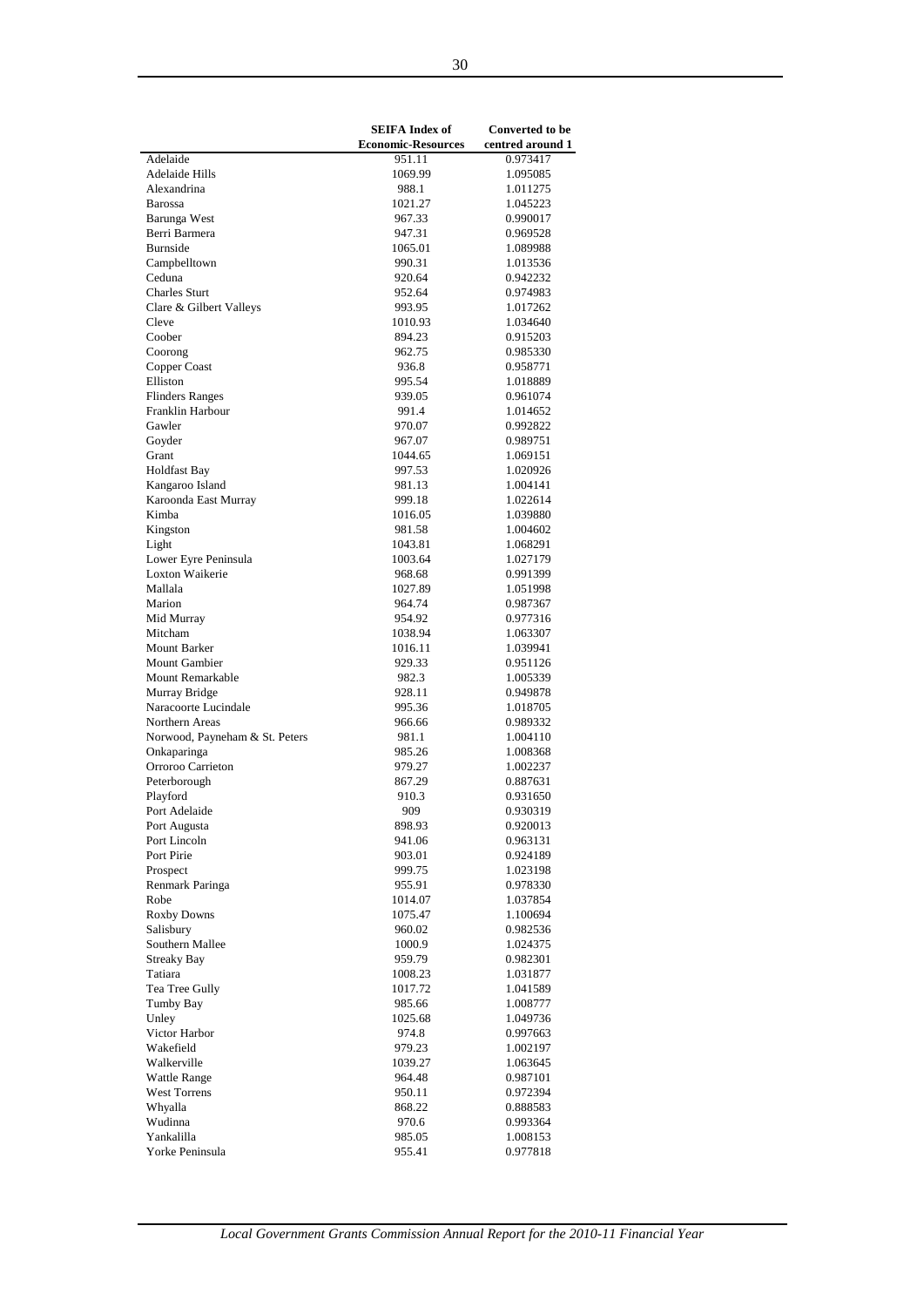# **APPENDIX VII– Revenue Units of Measure by function -**

Valuation per capita (incorporating the SEIFA index of Economic Resources)

Data sourced from Valuer General as at January each year (data from 2009, 2010 and 2011 averaged)

| Unit of Measure :              | <b>Residential</b> | <b>Commercial</b> | <b>Industrial</b>        | Rural                    | Other           |
|--------------------------------|--------------------|-------------------|--------------------------|--------------------------|-----------------|
| Adelaide                       | 219,049            | 309,458           | 957                      | 1                        | 77,814          |
| <b>Adelaide Hills</b>          | 160,020            | 5,017             | 590                      | 44,099                   | 6,541           |
| Alexandrina                    | 159,522            | 6,573             | 1,352                    | 63,471                   | 22,776          |
| Barossa                        | 106,954            | 10,080            | 10,726                   | 49,493                   | 8,059           |
| Barunga West                   | 117,048            | 5,108             | 1,259                    | 198,000                  | 7,582           |
| Berri Barmera                  | 62,052             | 9,157             | 2,270                    | 20,114                   | 7,045           |
| <b>Burnside</b>                | 293,367            | 18,322            | 175                      | 116                      | 10,455          |
| Campbelltown                   | 163,298            | 6,066             | 593                      | 92                       | 9,115           |
| Ceduna<br><b>Charles Sturt</b> | 62,592<br>170,120  | 11,937<br>18,855  | 478<br>3,230             | 19,287<br>23             | 9,379<br>7,999  |
| Clare & Gilbert Valleys        | 80,619             | 11,240            | 1,556                    | 147,772                  | 7,734           |
| Cleve                          | 63,130             | 13,387            | 36                       | 144,696                  | 5,773           |
| Coober Pedy                    | 51,614             | 15,083            | 49                       |                          | 3,594           |
| Coorong                        | 53,910             | 5,363             | 380                      | 152,629                  | 7,790           |
| Copper Coast                   | 143,451            | 12,420            | 864                      | 23,365                   | 30,347          |
| Elliston                       | 90,563             | 9,605             | 117                      | 161,641                  | 13,136          |
| <b>Flinders Ranges</b>         | 65,779             | 5,912             | 365                      | 40,551                   | 9,132           |
| Franklin Harbour               | 94,550             | 8,549             | 326                      | 69,770                   | 17,349          |
| Gawler                         | 106,815            | 10,992            | 722                      | 6,264                    | 9,219           |
| Goyder                         | 47,378             | 4,281             | 427                      | 166,374                  | 3,283           |
| Grant                          | 66,245             | 2,758             | 2,870                    | 181,672                  | 6,212           |
| <b>Holdfast Bay</b>            | 248,089            | 21,349            | 822                      | $\overline{\phantom{a}}$ | 12,543          |
| Kangaroo Island                | 143,044            | 16,047            | 1,210                    | 133,357                  | 34,483          |
| Karoonda East Murray           | 23,115             | 4,803             | 2,330                    | 161,741                  | 3,497           |
| Kimba                          | 37,789             | 12,883            | $\overline{\phantom{a}}$ | 150,017                  | 5,696           |
| Kingston                       | 113,609            | 8,104             | 539                      | 177,578                  | 28.874          |
| Light                          | 96,441             | 6,757             | 6,907                    | 93,577                   | 7,254           |
| Lower Eyre Peninsula           | 112,733            | 6,426             | 311                      | 156,992                  | 25,177          |
| Loxton Waikerie                | 62,252             | 5,857             | 1,641                    | 52,616                   | 5,001           |
| Mallala                        | 86,765             | 1,968             | 532                      | 67,157                   | 9,681           |
| Marion                         | 152,027            | 16,580            | 1,753                    | 76                       | 6,053           |
| Mid Murray                     | 135,442            | 4,988             | 790                      | 63,244                   | 19,802          |
| Mitcham<br><b>Mount Barker</b> | 192,108            | 10,328            | 1,291                    | 660<br>36,044            | 8,886<br>10,812 |
| <b>Mount Gambier</b>           | 117,064<br>86,214  | 13,524<br>14,696  | 1,213<br>2,688           | 449                      | 6,633           |
| Mount Remarkable               | 68,320             | 4,625             | 172                      | 99,390                   | 7,827           |
| Murray Bridge                  | 75,389             | 11,249            | 4,186                    | 22,740                   | 9,051           |
| Naracoorte Lucindale           | 61,186             | 8,950             | 1,207                    | 176,877                  | 5,986           |
| Northern Areas                 | 48,118             | 7,065             | 698                      | 182,082                  | 4,945           |
| Norwood, Payneham & St. Peters | 218,174            | 40,619            | 2,517                    | 14                       | 11,395          |
| Onkaparinga                    | 120,743            | 8,093             | 1,650                    | 7,239                    | 7,408           |
| Orroroo Carrieton              | 39,429             | 3,712             | 274                      | 117,047                  | 2,787           |
| Peterborough                   | 37,225             | 4,787             | 304                      | 29,180                   | 2,531           |
| Playford                       | 77,979             | 9,300             | 2,210                    | 12,063                   | 5,608           |
| Port Adelaide Enfield          | 132,034            | 24,344            | 12,094                   | 34                       | 11,306          |
| Port Augusta                   | 80,049             | 13,852            | 475                      | 1,134                    | 7,583           |
| Port Lincoln                   | 109,501            | 21,298            | 3,515                    | 1,088                    | 11,175          |
| Port Pirie                     | 67,773             | 9,002             | 1,201                    | 15,303                   | 5,478           |
| Prospect                       | 196,919            | 15,934            | 167                      | ÷                        | 4,499           |
| Renmark Paringa                | 64,126             | 9,051             | 1,388                    | 34,016                   | 3,079           |
| Robe                           | 304,784            | 25,546            | 1,618                    | 212,103                  | 50,665          |
| <b>Roxby Downs</b>             | 137,948            | 17,936            | 352                      | $\overline{\phantom{a}}$ | 8,802           |
| Salisbury                      | 103,253            | 13,406            | 3,185                    | 697                      | 6,296           |
| Southern Mallee                | 32,614             | 6,760             | 319                      | 163,405                  | 3,473           |
| <b>Streaky Bay</b>             | 85,060             | 10,570            | 369                      | 69,380                   | 21,651          |
| Tatiara                        | 43,673             | 7,342             | 1,857                    | 171,852                  | 5,073           |
| Tea Tree Gully<br>Tumby Bay    | 132,338<br>104,465 | 10,576<br>10,341  | 893<br>195               | 864<br>158,692           | 5,005<br>14,338 |
| Unley                          | 252,865            | 26,950            | 365                      | 2                        | 10,595          |
| Victor Harbor                  | 189,895            | 15,522            | 771                      | 24,719                   | 26,259          |
| Wakefield                      | 55,246             | 7,454             | 851                      | 169,484                  | 5,500           |
| Walkerville                    | 303,730            | 9,105             | $\overline{\phantom{a}}$ |                          | 14,985          |
| Wattle Range                   | 65,992             | 6,247             | 7,847                    | 158,358                  | 6,339           |
| West Torrens                   | 161,778            | 26,174            | 6,443                    | 92                       | 9,436           |
| Whyalla                        | 77,592             | 10,930            | 1,040                    | 498                      | 5,432           |
| Wudinna                        | 27,855             | 11,029            | 63                       | 112,738                  | 3,021           |
| Yankalilla                     | 214,769            | 10,818            | 570                      | 97,426                   | 40,259          |
| Yorke Peninsula                | 181,110            | 8,306             | 827                      | 178,505                  | 16,533          |
|                                |                    |                   |                          |                          |                 |
| <b>State</b>                   | 132,315            | 16,669            | 2,620                    | 19,279                   | 9,237           |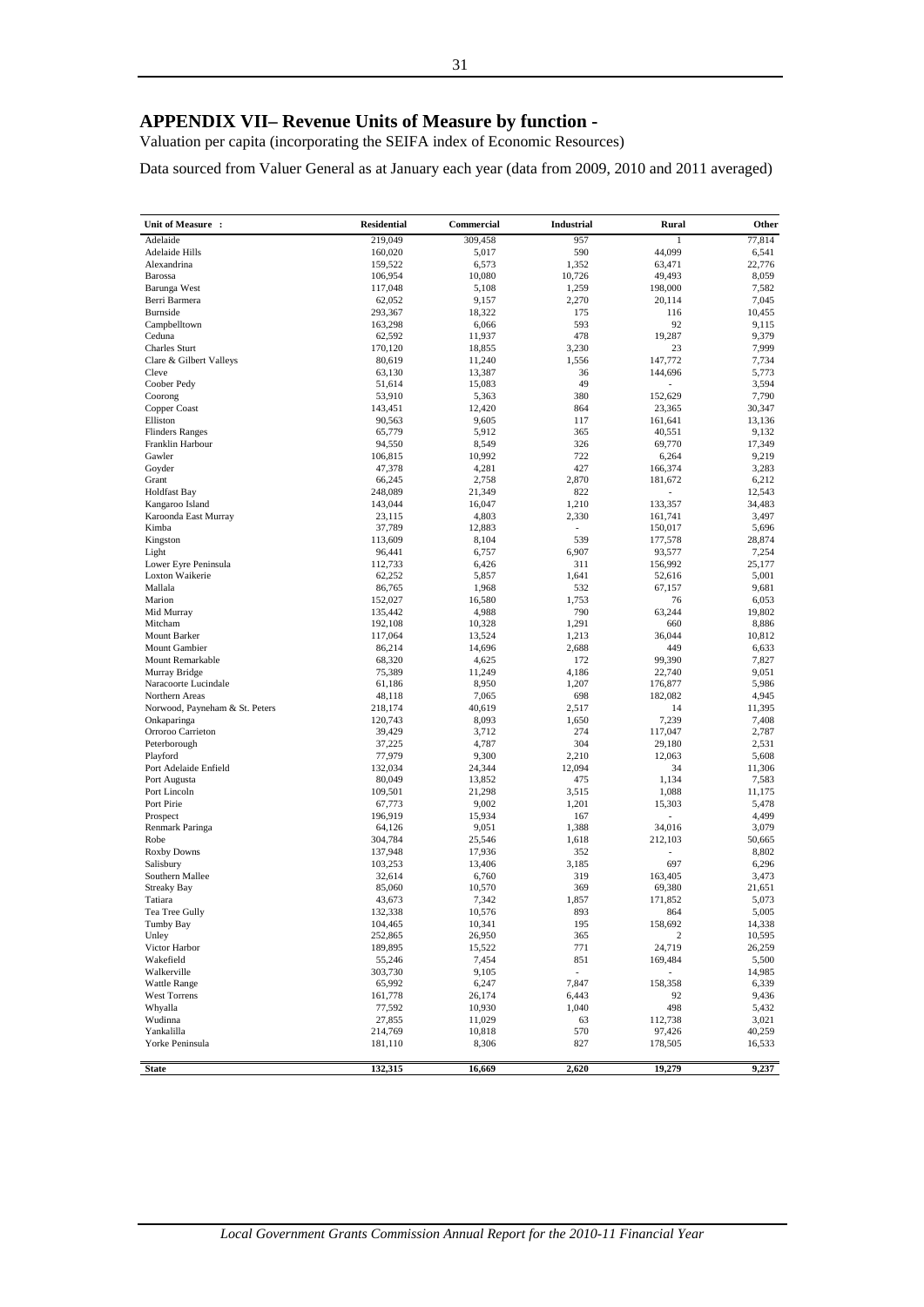Data sourced from Councils and the Australian Bureau of Statistics as at 30 June 2010.

| <b>Function:</b>                        | <b>Waste Management</b>                                    | <b>Aged Care</b><br><b>Services</b> | <b>Services to Families</b><br>& Children | <b>Health Inspection</b>                   | Libraries                                   | Sport and<br>Recreation       |
|-----------------------------------------|------------------------------------------------------------|-------------------------------------|-------------------------------------------|--------------------------------------------|---------------------------------------------|-------------------------------|
| Unit of Measure :                       | Number of Residential Population Aged<br><b>Properties</b> | $>65$ years                         | Population<br>Aged 0-14 years             | <b>Establishments</b> to<br><b>Inspect</b> | <b>Number of Library</b><br><b>Visitors</b> | Population<br>Aged 5-64 years |
| Adelaide                                | 9,014                                                      | 2,065                               | 982                                       | 1,411                                      | ä,                                          | 16,919                        |
| Adelaide Hills<br>Alexandrina           | 12,380                                                     | 4,912                               | 7,538                                     | 1,110                                      | L.                                          | 32.720                        |
| Barossa                                 | 11,087<br>7,825                                            | 4,918<br>3,500                      | 3,967<br>4,396                            | 200<br>525                                 |                                             | 17,003<br>17,716              |
| Barunga West                            | 1,557                                                      | 542                                 | 424                                       | 65                                         |                                             | 1,953                         |
| Berri Barmera                           | 4,064                                                      | 1,768                               | 2,185                                     | 201                                        |                                             | 8,816                         |
| Burnside                                | 18,359                                                     | 8,456                               | 6,763                                     | 369                                        |                                             | 33,876                        |
| Campbelltown                            | 19,820                                                     | 9,070                               | 7,987                                     | 352                                        |                                             | 37,551                        |
| Ceduna<br><b>Charles Sturt</b>          | 1,236<br>46,462                                            | 431<br>19,825                       | 882<br>16,654                             | 44<br>680                                  |                                             | 3,072<br>81.558               |
| Clare & Gilbert Valleys                 | 3,018                                                      | 1,525                               | 1,649                                     | 212                                        |                                             | 6,672                         |
| Cleve                                   | 658                                                        | 324                                 | 384                                       | 27                                         |                                             | 1,490                         |
| Coober Pedy                             | 1,237                                                      | 364                                 | 288                                       | 35                                         |                                             | 1,439                         |
| Coorong                                 | 1,916                                                      | 999                                 | 1,149                                     | 134                                        |                                             | 4,486                         |
| Copper Coast<br>Elliston                | 7,431<br>528                                               | 2,968<br>177                        | 2,192<br>249                              | 165<br>23                                  |                                             | 9,202<br>908                  |
| <b>Flinders Ranges</b>                  | 725                                                        | 389                                 | 363                                       | 38                                         |                                             | 1,306                         |
| Franklin Harbour                        | 581                                                        | 252                                 | 274                                       | 21                                         |                                             | 1,026                         |
| Gawler                                  | 8,237                                                      | 3,570                               | 3,813                                     | 415                                        |                                             | 15,964                        |
| Goyder                                  | 1,599                                                      | 789                                 | 845                                       | 55                                         |                                             | 3,246                         |
| Grant                                   | 2,334                                                      | 930                                 | 1,861                                     | 147<br>479                                 |                                             | 6,979                         |
| <b>Holdfast Bay</b><br>Kangaroo Island  | 17,106<br>2,660                                            | 7,679<br>729                        | 4,339<br>881                              | 173                                        |                                             | 26,605<br>3,624               |
| Karoonda East Murray                    | 411                                                        | 241                                 | 221                                       | 14                                         |                                             | 872                           |
| Kimba                                   | 326                                                        | 227                                 | 197                                       | 31                                         |                                             | 845                           |
| Kingston                                | 1,138                                                      | 503                                 | 385                                       | 31                                         |                                             | 1,862                         |
| Light                                   | 4,085                                                      | 1,405                               | 3,093                                     | 194                                        |                                             | 11,302                        |
| Lower Eyre Peninsula<br>Loxton Waikerie | 1,690<br>4,356                                             | 639<br>2,067                        | 1,021<br>2,382                            | 23<br>255                                  |                                             | 3,919<br>9,274                |
| Mallala                                 | 2,565                                                      | 826                                 | 1,792                                     | 112                                        |                                             | 7,077                         |
| Marion                                  | 36,152                                                     | 13,840                              | 13,495                                    | 628                                        |                                             | 65,652                        |
| Mid Murray                              | 5,067                                                      | 1,693                               | 1,273                                     | 256                                        | ÷                                           | 6,468                         |
| Mitcham                                 | 25,039                                                     | 11,328                              | 10,979                                    | 762                                        | ÷.                                          | 50,412                        |
| Mount Barker                            | 9,606                                                      | 3,185                               | 6,519                                     | 651                                        |                                             | 24,565                        |
| Mount Gambier<br>Mount Remarkable       | 11,008<br>1,347                                            | 3,667<br>558                        | 4,990<br>530                              | 257<br>50                                  |                                             | 20,082<br>2,226               |
| Murray Bridge                           | 7,326                                                      | 3,185                               | 3,779                                     | 227                                        |                                             | 14,910                        |
| Naracoorte Lucindale                    | 2,692                                                      | 1,150                               | 1,710                                     | 141                                        |                                             | 6,782                         |
| Northern Areas                          | 1,680                                                      | 945                                 | 924                                       | 48                                         |                                             | 3,664                         |
| Norwood, Payneham & St. Peters          | 16,443                                                     | 6,584                               | 4,821                                     | 570                                        |                                             | 27,915                        |
| Onkaparinga<br>Orroroo Carrieton        | 62,558<br>384                                              | 20,421<br>236                       | 31,021<br>148                             | 1,365<br>34                                |                                             | 130,073<br>667                |
| Peterborough                            | 965                                                        | 466                                 | 359                                       | 59                                         |                                             | 1,411                         |
| Playford                                | 28,505                                                     | 9,321                               | 17,619                                    | 627                                        |                                             | 62,185                        |
| Port Adelaide Enfield                   | 48,760                                                     | 17,120                              | 19,259                                    | 1,190                                      |                                             | 87,534                        |
| Port Augusta                            | 6,179                                                      | 1,891                               | 3,165                                     | 209                                        |                                             | 11,653                        |
| Port Lincoln<br>Port Pirie              | 6,230<br>7,534                                             | 2,172<br>3,304                      | 3,033<br>3,791                            | 150<br>262                                 | ÷                                           | 11,379<br>13,648              |
| Prospect                                | 8,585                                                      | 2,608                               | 3,584                                     | 200                                        |                                             | 17,016                        |
| Renmark Paringa                         | 3,481                                                      | 1,599                               | 1,980                                     | 175                                        |                                             | 7,720                         |
| Robe                                    | 1,223                                                      | 291                                 | 260                                       | 26                                         |                                             | 1,096                         |
| Roxby Downs                             | 1,737                                                      | 45                                  | 1,107                                     | 34                                         |                                             | 4,058                         |
| Salisbury<br>Southern Mallee            | 49,944<br>666                                              | 14,805<br>380                       | 26,113<br>469                             | 1,013<br>27                                |                                             | 106,071<br>1,645              |
| <b>Streaky Bay</b>                      | 920                                                        | 346                                 | 462                                       | 26                                         |                                             | 1,656                         |
| Tatiara                                 | 1,891                                                      | 986                                 | 1,487                                     | 167                                        |                                             | 5,726                         |
| Tea Tree Gully                          | 37,299                                                     | 12,971                              | 18,155                                    | 635                                        | ÷                                           | 81,542                        |
| Tumby Bay                               | 1,061                                                      | 659                                 | 467                                       | 31                                         | ÷,                                          | 1,918                         |
| Unley                                   | 16,188                                                     | 5,662                               | 6,016                                     | 522                                        |                                             | 30,652                        |
| Victor Harbor<br>Wakefield              | 7,227<br>2,304                                             | 4,370<br>1,084                      | 1,859<br>1,344                            | 243<br>158                                 |                                             | 8,667<br>5,264                |
| Walkerville                             | 3,125                                                      | 1,505                               | 1,064                                     | 54                                         |                                             | 5,531                         |
| <b>Wattle Range</b>                     | 4,554                                                      | 1,934                               | 2,595                                     | 118                                        |                                             | 9,756                         |
| West Torrens                            | 25,181                                                     | 10,389                              | 8,238                                     | 692                                        |                                             | 42,180                        |
| Whyalla                                 | 10,503                                                     | 3,123                               | 4,836                                     | 193                                        |                                             | 18,210                        |
| Wudinna<br>Yankalilla                   | 389<br>3,047                                               | 180<br>1,066                        | 318<br>731                                | 28<br>93                                   |                                             | 1,064<br>3,313                |
| Yorke Peninsula                         | 8,968                                                      | 3,012                               | 1,878                                     | 140                                        |                                             | 8,211                         |
| Total                                   | 660,171                                                    | 250,170                             | 289,537                                   | 19,603                                     | $\blacksquare$                              | 1,271,810                     |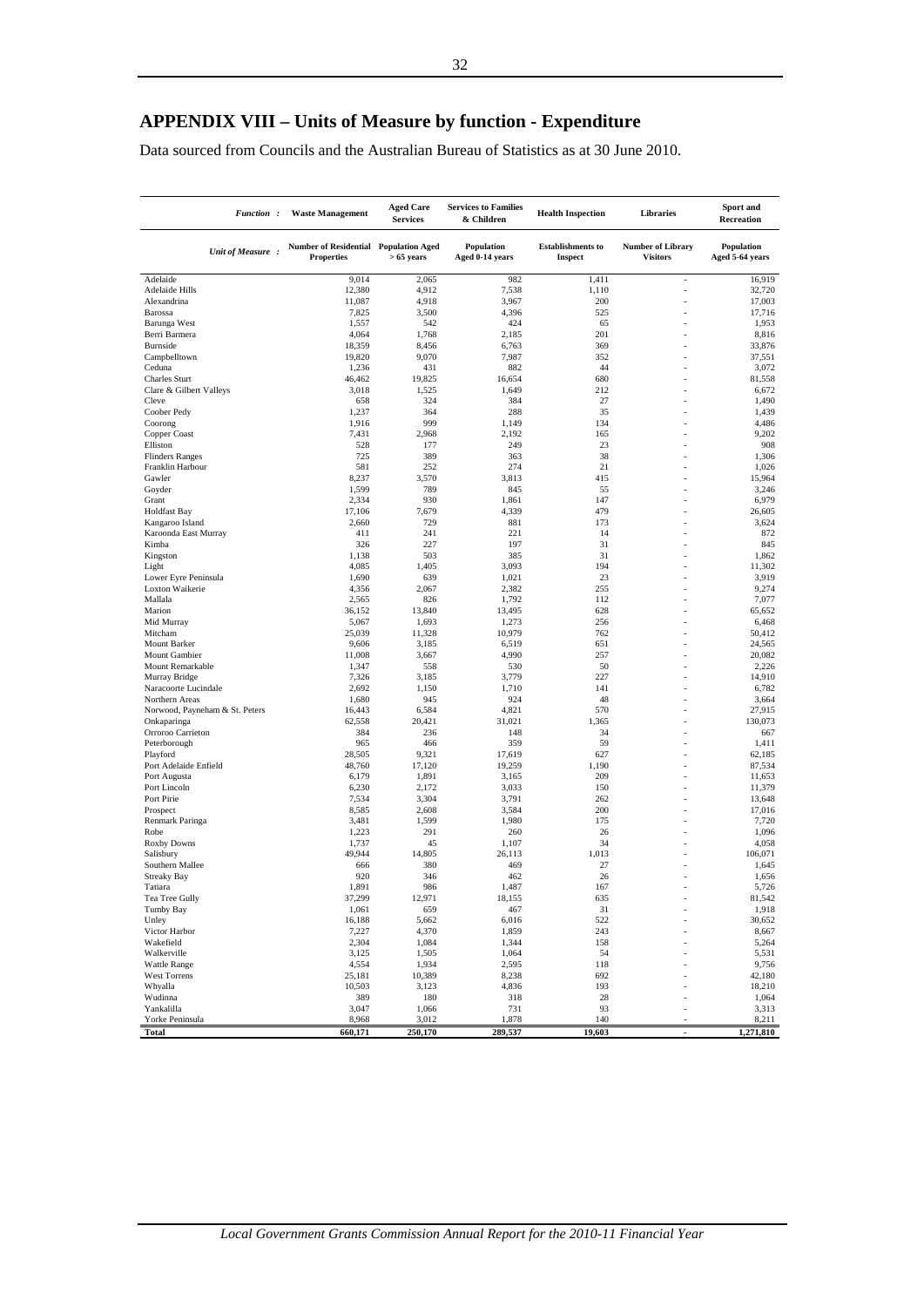| Function:                              | <b>Sealed Built Up</b><br>Roads | <b>Sealed Non</b><br><b>Built Up Roads</b> | <b>Sealed Built-Up Roads</b><br>(Footpaths, kerbing,<br>street lighting etc) | <b>Unsealed Built</b><br><b>Up Roads</b> | <b>Unsealed Non</b><br><b>Built Up Roads</b> | <b>Unformed</b><br>Roads |
|----------------------------------------|---------------------------------|--------------------------------------------|------------------------------------------------------------------------------|------------------------------------------|----------------------------------------------|--------------------------|
| Unit of Measure:                       | <b>Sealed Built Up</b><br>Kms   | <b>Sealed Non Built</b><br>Up Kms          | <b>Sealed Built Up Kms</b>                                                   | <b>Unsealed Built</b><br><b>Up Kms</b>   | <b>Unsealed Non</b><br><b>Built Up Kms</b>   | <b>Unformed Kms</b>      |
| Adelaide                               | 123                             | $\overline{\phantom{a}}$                   | 123                                                                          | $\overline{\phantom{a}}$                 | $\overline{\phantom{a}}$                     |                          |
| Adelaide Hills                         | 205                             | 399                                        | 205                                                                          | 6                                        | 468                                          | 9                        |
| Alexandrina                            | 243<br>142                      | 292<br>195                                 | 243<br>142                                                                   | 19<br>10                                 | 763<br>548                                   | 24                       |
| Barossa<br>Barunga West                | 34                              | 42                                         | 34                                                                           | $\tau$                                   | 789                                          | 71<br>109                |
| Berri Barmera                          | 68                              | 190                                        | 68                                                                           | $\mathbf{1}$                             | 116                                          | 38                       |
| <b>Burnside</b>                        | 228                             | ÷,                                         | 228                                                                          | L                                        | 5                                            | $\mathbf{0}$             |
| Campbelltown                           | 254                             | $\overline{a}$                             | 254                                                                          | $\overline{a}$                           | $\boldsymbol{0}$                             |                          |
| Ceduna                                 | 42                              | 35                                         | 42                                                                           | $\overline{4}$                           | 1,376                                        | 257                      |
| <b>Charles Sturt</b>                   | 566                             |                                            | 566                                                                          | $\mathbf{1}$                             | L,                                           | $\mathbf{0}$             |
| Clare & Gilbert Valleys                | 76                              | 142                                        | 76                                                                           | 13                                       | 1,408                                        | 187                      |
| Cleve<br>Coober Pedy                   | 21<br>25                        | 46<br>3                                    | 21<br>25                                                                     | 8<br>28                                  | 1,205<br>101                                 | 116<br>263               |
| Coorong                                | 55                              | 288                                        | 55                                                                           | 10                                       | 1,531                                        | -1                       |
| Copper Coast                           | 169                             | 102                                        | 169                                                                          | 42                                       | 505                                          | 128                      |
| Elliston                               | 22                              | 22                                         | 22                                                                           | 8                                        | 960                                          | 136                      |
| <b>Flinders Ranges</b>                 | 21                              | 1                                          | 21                                                                           | 11                                       | 893                                          | 336                      |
| Franklin Harbour                       | 18                              | 64                                         | 18                                                                           | $\overline{a}$                           | 816                                          | 37                       |
| Gawler                                 | 129                             | 30                                         | 129                                                                          | $\mathfrak{Z}$                           | 16                                           | $\overline{c}$           |
| Goyder                                 | 67                              | 88                                         | 67                                                                           | 33                                       | 2,834                                        | 226                      |
| Grant<br><b>Holdfast Bay</b>           | 31<br>171                       | 438                                        | 31<br>171                                                                    | 3                                        | 810                                          | 316                      |
| Kangaroo Island                        | 52                              | 189                                        | 52                                                                           | 56                                       | 1,013                                        | 51                       |
| Karoonda East Murray                   | 10                              | 87                                         | 10                                                                           | 5                                        | 1,149                                        | 48                       |
| Kimba                                  | 12                              | 71                                         | 12                                                                           | 10                                       | 988                                          | 636                      |
| Kingston                               | 43                              | 83                                         | 43                                                                           | 5                                        | 554                                          | 60                       |
| Light                                  | 73                              | 95                                         | 73                                                                           | 25                                       | 1,206                                        | 59                       |
| Lower Eyre Peninsula                   | 43                              | 92                                         | 43                                                                           | 18                                       | 1,099                                        | 116                      |
| Loxton Waikerie                        | 68                              | 341                                        | 68                                                                           | 16                                       | 1,692                                        | 200                      |
| Mallala<br>Marion                      | 74<br>470                       | 60<br>$\overline{\phantom{a}}$             | 74<br>470                                                                    | 47<br>$\boldsymbol{0}$                   | 641<br>L.                                    | 136<br>$\overline{a}$    |
| Mid Murray                             | 73                              | 262                                        | 73                                                                           | 27                                       | 2,035                                        | 984                      |
| Mitcham                                | 378                             | 15                                         | 378                                                                          | $\mathbf{1}$                             | 1                                            | 2                        |
| Mount Barker                           | 164                             | 166                                        | 164                                                                          | 16                                       | 349                                          | 30                       |
| Mount Gambier                          | 189                             | 8                                          | 189                                                                          |                                          | $\mathbf{1}$                                 | $\mathbf{0}$             |
| Mount Remarkable                       | 23                              | 68                                         | 23                                                                           | 20                                       | 1,520                                        | 432                      |
| Murray Bridge                          | 145                             | 262                                        | 145                                                                          | 8                                        | 538                                          | 21                       |
| Naracoorte Lucindale<br>Northern Areas | 80<br>62                        | 405<br>72                                  | 80<br>62                                                                     | 3<br>32                                  | 1,084<br>1,758                               | 41<br>274                |
| Norwood, Payneham & St. Peters         | 157                             | $\overline{a}$                             | 157                                                                          |                                          | ÷,                                           |                          |
| Onkaparinga                            | 990                             | 249                                        | 990                                                                          | 9                                        | 189                                          | $\mathfrak{Z}$           |
| Orroroo Carrieton                      | 18                              | 27                                         | 18                                                                           | 7                                        | 879                                          | 696                      |
| Peterborough                           | 31                              | 8                                          | 31                                                                           | 7                                        | 799                                          | 385                      |
| Playford                               | 444                             | 241                                        | 444                                                                          | 1                                        | 97                                           | 6                        |
| Port Adelaide Enfield                  | 661                             |                                            | 661                                                                          | $\overline{4}$                           | ÷                                            |                          |
| Port Augusta                           | 138                             | 42                                         | 138                                                                          | 29                                       | 107                                          | 92                       |
| Port Lincoln<br>Port Pirie             | 142<br>182                      | 6<br>148                                   | 142<br>182                                                                   | $\overline{4}$<br>11                     | 3<br>622                                     | 2<br>212                 |
| Prospect                               | 87                              |                                            | 87                                                                           |                                          | ÷,                                           |                          |
| Renmark Paringa                        | 50                              | 257                                        | 50                                                                           | 5                                        | 133                                          | 51                       |
| Robe                                   | 29                              | 13                                         | 29                                                                           | $\sqrt{2}$                               | 336                                          | 56                       |
| <b>Roxby Downs</b>                     | 29                              | 6                                          | 29                                                                           |                                          | $\overline{4}$                               | $\overline{\phantom{a}}$ |
| Salisbury                              | 719                             | 22                                         | 719                                                                          | $\overline{\mathbf{3}}$                  | $\overline{4}$                               | $\overline{\phantom{a}}$ |
| Southern Mallee                        | 25                              | 90                                         | 25                                                                           | 7                                        | 1,070                                        | 144                      |
| Streaky Bay                            | 43<br>82                        | 32                                         | 43<br>82                                                                     | 11<br>11                                 | 1,425                                        | 219                      |
| Tatiara<br>Tea Tree Gully              | 559                             | 421<br>17                                  | 559                                                                          | $\sqrt{2}$                               | 1,193<br>8                                   | 225<br>6                 |
| Tumby Bay                              | 30                              | 21                                         | 30                                                                           | $\overline{4}$                           | 957                                          | 95                       |
| Unley                                  | 164                             | ÷,                                         | 164                                                                          |                                          | $\overline{\phantom{a}}$                     |                          |
| Victor Harbor                          | 129                             | 112                                        | 129                                                                          | 10                                       | 124                                          | $\,2$                    |
| Wakefield                              | 67                              | 124                                        | 67                                                                           | $\tau$                                   | 2,170                                        | 313                      |
| Walkerville                            | 35                              | $\overline{\phantom{a}}$                   | 35                                                                           | L,                                       | $\overline{\phantom{a}}$                     | ÷.                       |
| Wattle Range                           | 142                             | 367                                        | 142                                                                          | 36                                       | 1,351                                        | 559                      |
| West Torrens                           | 289<br>200                      | ÷,<br>17                                   | 289<br>200                                                                   | $\boldsymbol{0}$<br>5                    | $\overline{a}$<br>54                         |                          |
| Whyalla<br>Wudinna                     | 17                              | 64                                         | 17                                                                           | $\,$ 8 $\,$                              | 1,264                                        | $\overline{3}$<br>354    |
| Yankalilla                             | 52                              | 76                                         | 52                                                                           | $\mathfrak{Z}$                           | 363                                          | 48                       |
| Yorke Peninsula                        | 167                             | 290                                        | 167                                                                          | 56                                       | 3,138                                        | 236                      |
| Total                                  | 10,346                          | 7,306                                      | 10,346                                                                       | 733                                      | 47,061                                       | 9,056                    |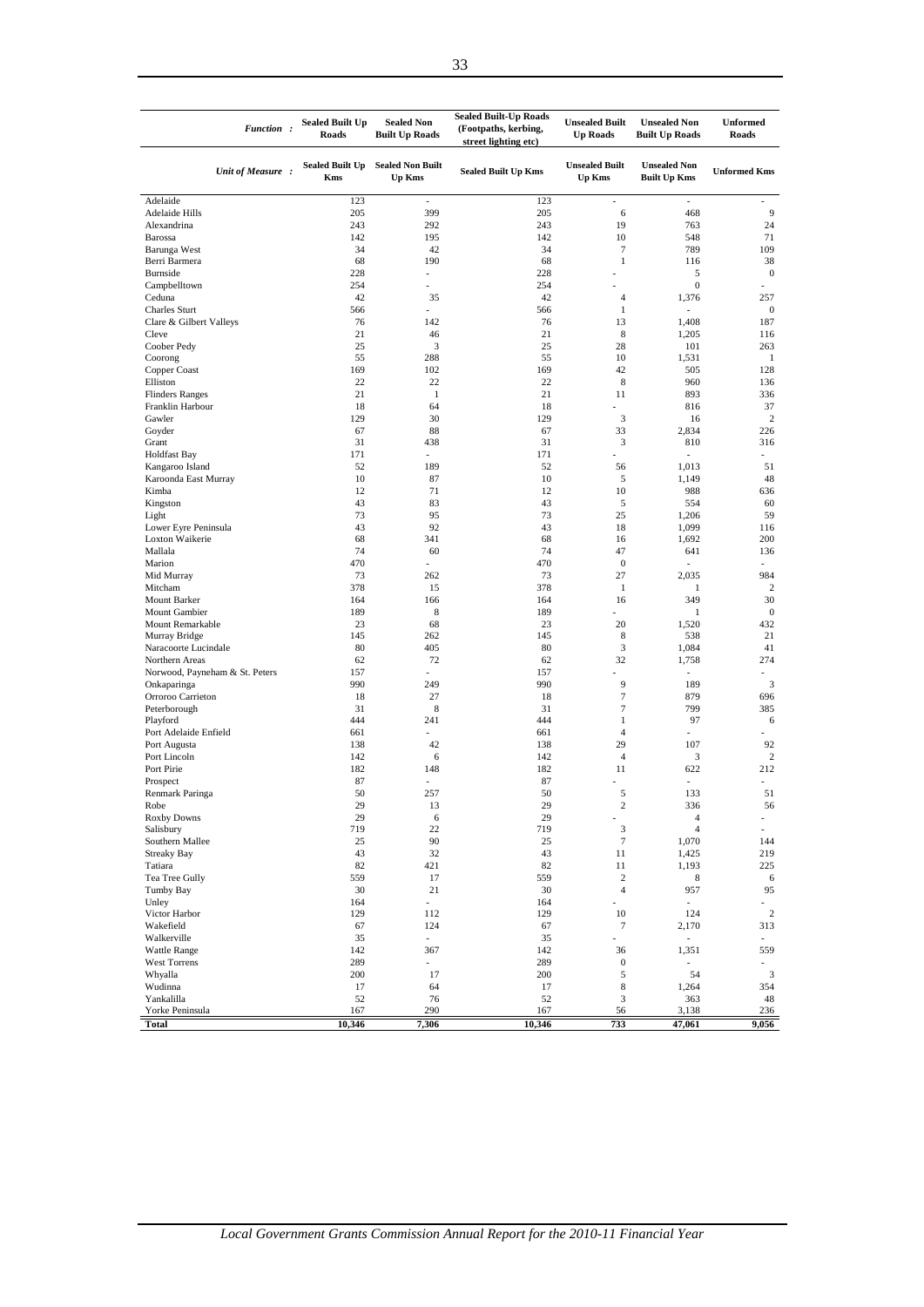| Function:                                       | <b>Stormwater Drainage -</b><br>Maintenance                               | <b>Commnuity Support</b>                                              | Jetties and<br><b>Wharves</b>           | <b>Public Order</b><br>and Safety    | Planning &<br><b>Building Control</b>                      | <b>Bridges</b>           |
|-------------------------------------------------|---------------------------------------------------------------------------|-----------------------------------------------------------------------|-----------------------------------------|--------------------------------------|------------------------------------------------------------|--------------------------|
| Unit of Measure:                                | No. of Urban, Industrial<br>& Commercial Properties<br>(excluding exempt) | <b>Population x CRI</b><br>(SEIFA Index of<br>Advantage/Disadvantage) | <b>Number of Jetties</b><br>and Wharves | <b>Total Number</b><br>of Properties | <b>Number of New</b><br>Developments &<br><b>Additions</b> | <b>Number of Bridges</b> |
| Adelaide                                        | 18.258                                                                    | 17,112                                                                | $\overline{\phantom{a}}$                | 22,467                               | 1,199                                                      | 11                       |
| <b>Adelaide Hills</b>                           | 13,017                                                                    | 35,885                                                                |                                         | 18,334                               | 1,421                                                      | 72                       |
| Alexandrina<br>Barossa                          | 11,622<br>8,501                                                           | 23,723<br>22,383                                                      | 3                                       | 18,607<br>12,565                     | 2,558<br>996                                               | 35<br>63                 |
| Barunga West                                    | 1,617                                                                     | 2,819                                                                 |                                         | 2,889                                | 119                                                        |                          |
| Berri Barmera                                   | 4,507                                                                     | 11,973                                                                | $\overline{4}$                          | 6,662                                | 248                                                        |                          |
| Burnside                                        | 19,395                                                                    | 37,785                                                                |                                         | 21,776                               | 751                                                        | 6                        |
| Campbelltown                                    | 20,465                                                                    | 47,733                                                                |                                         | 23,024                               | 1,323                                                      | 49                       |
| Ceduna                                          | 1,409<br>49.800                                                           | 4,037                                                                 | 3                                       | 2,558                                | 153<br>3,490                                               | 5                        |
| <b>Charles Sturt</b><br>Clare & Gilbert Valleys | 3,401                                                                     | 107,638<br>8,946                                                      |                                         | 55,476<br>7,245                      | 470                                                        | 29                       |
| Cleve                                           | 744                                                                       | 1,951                                                                 | 1                                       | 1,684                                | 70                                                         |                          |
| Coober Pedy                                     | 1,356                                                                     | 2,103                                                                 |                                         | 1,975                                | 64                                                         |                          |
| Coorong                                         | 2,085                                                                     | 6,224                                                                 | $\overline{4}$                          | 4,813                                | 183                                                        | $\mathbf{1}$             |
| Copper Coast                                    | 7,890                                                                     | 13,900                                                                | 1                                       | 11,996                               | 837                                                        |                          |
| Elliston                                        | 585                                                                       | 1,204                                                                 | $\mathbf{1}$                            | 1,554                                | 57                                                         | ×,                       |
| <b>Flinders Ranges</b><br>Franklin Harbour      | 780<br>618                                                                | 1,933<br>1,421                                                        |                                         | 2,247<br>1,299                       | 87<br>93                                                   | $\overline{2}$           |
| Gawler                                          | 8,735                                                                     | 21,180                                                                |                                         | 10,446                               | 783                                                        | 8                        |
| Goyder                                          | 1,765                                                                     | 4,559                                                                 |                                         | 4,973                                | 140                                                        | 10                       |
| Grant                                           | 2,449                                                                     | 8,552                                                                 |                                         | 5,875                                | 347                                                        | -1                       |
| <b>Holdfast Bay</b>                             | 18,471                                                                    | 33,357                                                                | $\overline{2}$                          | 21,669                               | 1,123                                                      | 3                        |
| Kangaroo Island                                 | 2,867                                                                     | 4,736                                                                 | 1                                       | 5,905                                | 266                                                        | 25                       |
| Karoonda East Murray<br>Kimba                   | 445<br>380                                                                | 1,236<br>1,162                                                        |                                         | 1,465<br>1,069                       | 41<br>26                                                   |                          |
| Kingston                                        | 1,235                                                                     | 2,580                                                                 | 1                                       | 2,820                                | 108                                                        |                          |
| Light                                           | 4,450                                                                     | 13,547                                                                |                                         | 7,736                                | 649                                                        | 22                       |
| Lower Eyre Peninsula                            | 1,789                                                                     | 4,924                                                                 | 3                                       | 4,065                                | 324                                                        | $\overline{2}$           |
| Loxton Waikerie                                 | 4,741                                                                     | 12,770                                                                | 1                                       | 8,739                                | 252                                                        |                          |
| Mallala                                         | 2,638                                                                     | 8,794                                                                 |                                         | 4,833                                | 355                                                        | 3                        |
| Marion<br>Mid Murray                            | 37,868<br>5,261                                                           | 83,294<br>9,177                                                       | 11                                      | 42,040<br>10,986                     | 2,397<br>609                                               | $\overline{7}$<br>12     |
| Mitcham                                         | 26,302                                                                    | 58,469                                                                |                                         | 29,426                               | 1,782                                                      | 21                       |
| Mount Barker                                    | 10,417                                                                    | 28,974                                                                |                                         | 14,889                               | 1,306                                                      | 169                      |
| Mount Gambier                                   | 12,136                                                                    | 26,824                                                                |                                         | 13,988                               | 547                                                        | 1                        |
| Mount Remarkable                                | 1,431                                                                     | 3,111                                                                 | 1                                       | 3,543                                | 134                                                        | 9                        |
| Murray Bridge                                   | 7,893                                                                     | 21,134                                                                | 5                                       | 11,722                               | 781                                                        | 6                        |
| Naracoorte Lucindale<br>Northern Areas          | 3,025<br>1,845                                                            | 8,634<br>5,100                                                        |                                         | 6,696<br>4,589                       | 294<br>201                                                 | 27<br>17                 |
| Norwood, Payneham & St. Peters                  | 18,724                                                                    | 33,393                                                                |                                         | 20,746                               | 1,116                                                      |                          |
| Onkaparinga                                     | 65,713                                                                    | 160,888                                                               | 1                                       | 76,583                               | 4,920                                                      | 48                       |
| Orroroo Carrieton                               | 430                                                                       | 979                                                                   |                                         | 1,647                                | 13                                                         |                          |
| Peterborough                                    | 1,049                                                                     | 2,289                                                                 |                                         | 1,942                                | 38                                                         | 9                        |
| Playford                                        | 29,647                                                                    | 85,138                                                                |                                         | 36,550                               | 3,132                                                      | 8                        |
| Port Adelaide Enfield<br>Port Augusta           | 53,267<br>6,666                                                           | 116,904<br>15,745                                                     | 3                                       | 61,190<br>8,016                      | 3,556<br>421                                               | 1<br>9                   |
| Port Lincoln                                    | 7,030                                                                     | 15,218                                                                | $\overline{c}$                          | 8,615                                | 393                                                        | 1                        |
| Port Pirie                                      | 8,062                                                                     | 19,797                                                                | 5                                       | 11,034                               | 483                                                        | 10                       |
| Prospect                                        | 9,192                                                                     | 19,313                                                                |                                         | 10,095                               | 477                                                        |                          |
| Renmark Paringa                                 | 3,810                                                                     | 10,568                                                                | 1                                       | 5,639                                | 258                                                        | 5                        |
| Robe                                            | 1,328                                                                     | 1,504                                                                 | 1                                       | 2,658                                | 124<br>186                                                 | $\mathbf{1}$             |
| Roxby Downs<br>Salisbury                        | 1,850<br>52,465                                                           | 3,973<br>135,973                                                      | 1                                       | 2,121<br>57,981                      | 3,412                                                      | 22                       |
| Southern Mallee                                 | 759                                                                       | 2,263                                                                 |                                         | 2,010                                | 59                                                         |                          |
| <b>Streaky Bay</b>                              | 1,004                                                                     | 2,279                                                                 | 1                                       | 2,604                                | 127                                                        |                          |
| Tatiara                                         | 2,168                                                                     | 7,304                                                                 |                                         | 5,049                                | 159                                                        | 16                       |
| Tea Tree Gully                                  | 38,758                                                                    | 96,191                                                                |                                         | 42,276                               | 2,302                                                      | 5                        |
| Tumby Bay                                       | 1,135                                                                     | 2,882<br>33,931                                                       | $\overline{c}$                          | 2,427                                | 108                                                        | $\sqrt{4}$<br>1          |
| Unley<br>Victor Harbor                          | 17,697<br>7,679                                                           | 13,972                                                                |                                         | 19,416<br>10,705                     | 1,129<br>729                                               | 30                       |
| Wakefield                                       | 2,504                                                                     | 7,187                                                                 |                                         | 5,833                                | 224                                                        | 24                       |
| Walkerville                                     | 3,246                                                                     | 6,411                                                                 |                                         | 3,635                                | 284                                                        |                          |
| Wattle Range                                    | 4,970                                                                     | 13,359                                                                |                                         | 9,900                                | 343                                                        |                          |
| West Torrens                                    | 27,525                                                                    | 54,939                                                                |                                         | 31,084                               | 1,463                                                      | 18                       |
| Whyalla<br>Wudinna                              | 11,145                                                                    | 25,038                                                                | 3                                       | 12,503                               | 770                                                        | $\sim$                   |
| Yankalilla                                      | 458<br>3,198                                                              | 1,408<br>4,743                                                        | $\sqrt{2}$                              | 1,338<br>5,694                       | 24<br>359                                                  | 35                       |
| Yorke Peninsula                                 | 9,361                                                                     | 12,590                                                                | 12                                      | 14,737                               | 904                                                        |                          |
| Total                                           | 713,034                                                                   | 1,617,062                                                             | 76                                      | 908,674                              | 54,093                                                     | 863                      |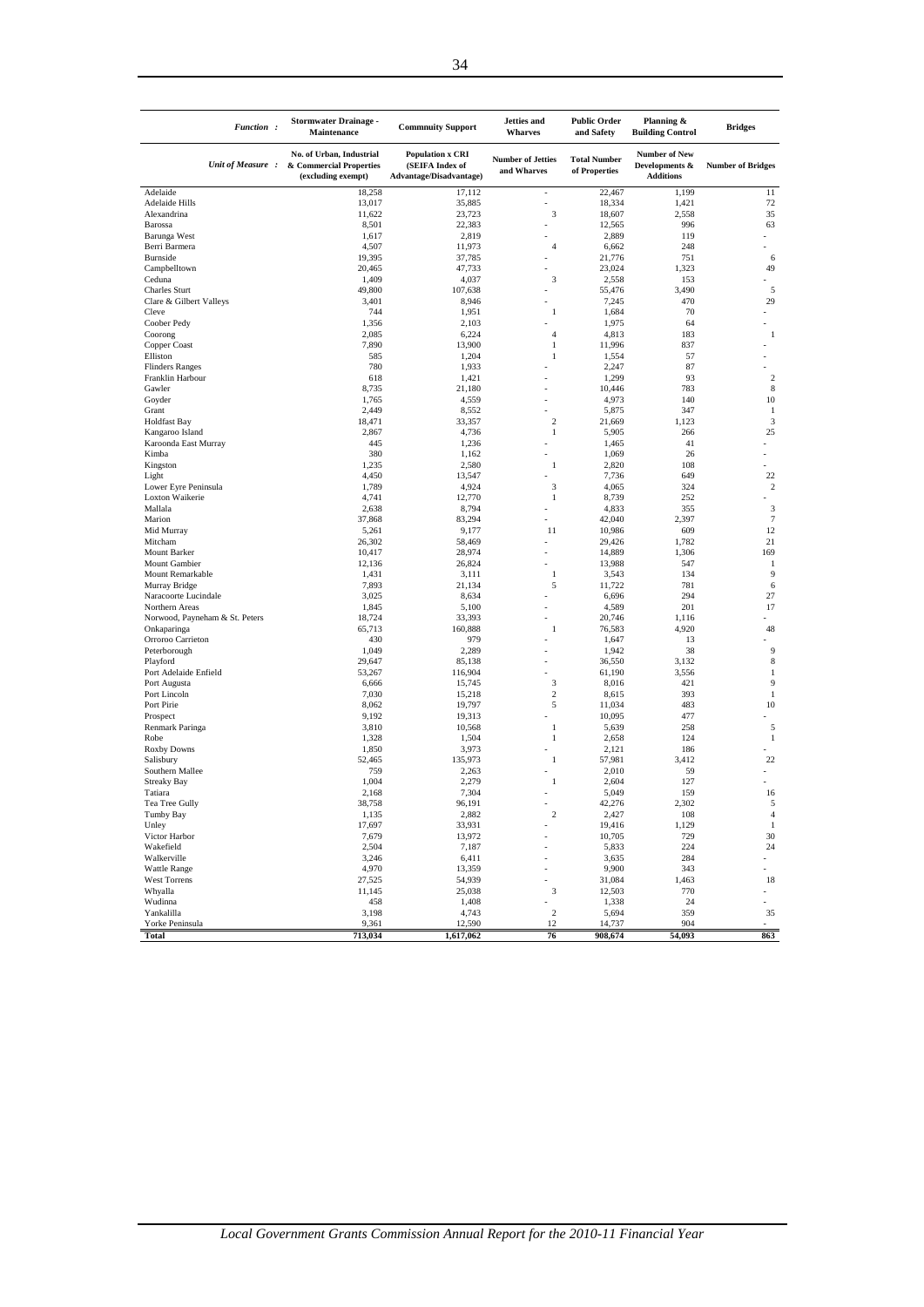# **APPENDIX IX - Background of Financial Assistance Grants to Local Government**

- i) Annual reports of the interim State Grants Commission and the South Australian Local Government Grants Commission presented since 1976 have contained detailed information on the history of the provision of Commonwealth Financial Assistance Grants to Local Government in Australia.
- ii) Further information particularly with regard to the general methodology is also available in the 1974, 1975, 1976 and 1977 reports of the Commonwealth Grants Commission dealing with financial assistance for Local Government, the Report of the National Inquiry into Local Government Finance (Self Report) published in  $1985<sup>1</sup>$  and the 1991 report of the Commonwealth Grants Commission on the Distribution of General Purpose Grants for Local Government. 2
- iii) The following is a summary of important events since the commencement of the Commonwealth's involvement in the provision of financial assistance to Local Government:
- *Commonwealth Grants Commission Act, 1973* Commonwealth Grants Commission given the power to assess Financial Assistance Grants to Local Government with a view to promoting fiscal equalisation between regions. Applications for assistance under Section 96 of the Constitution could be made by 'approved regional organisations' of Local Government.
- *1974-75* First Commonwealth general-purpose grant of \$56.345 million distributed to local government authorities on the basis of recommendations by the Commonwealth Grants Commission. South Australia received \$4.774 million or 8.4728 per cent of the total allocation.
- *1975-76*  \$79.908 million distributed by the Commonwealth Grants Commission. South Australia received \$6.785 million or 8.4910 per cent of the total allocation.
- *May 1976 Special report of the Commonwealth Grants Commission included recommendations* on tax-sharing grants to Local Government.
- Commonwealth Grants Commission Act, 1976 Replaced the 1973 Act. Deleted reference to 'approved regional organisations'. Introduced new definition of a grant of assistance to a State or Local Government purposes.
- Local Government (Personal Income Tax Sharing) Act, 1976 Provided for continuation of general-purpose grants to Local Government with the level of funding being linked to Commonwealth personal income tax collections. Relevant percentages were:

| 1976 to 1978-79    | 1.52% |
|--------------------|-------|
| 1979-80            | 1.75% |
| 1980-81 to 1984-85 | 2.00% |

South Australia's share of funds set at 8.5178 per cent from 1 July 1976.

Each State was required to establish a Local Government Grants Commission to make recommendations on the distribution of funds. Allowed for a per capita minimum grant to councils based on at least 30 per cent of funds, with the remaining funds to be allocated on a fiscal equalisation basis.

- *July 1976 -* Interim SA Grants Commission established to recommend allocation of \$11.925 million in South Australia for 1976-77.
- *South Australian Local Government Grants Commission Act, 1976* Enacted 21 October 1976 and proclaimed 19 May 1977. The Commission's main function was to recommend on the distribution of grants.

-

<sup>1</sup> National Inquiry into Local Government Finance Report, AGPS, Canberra, 1985; Peter Self, Chairman

<sup>&</sup>lt;sup>2</sup> Report on the Interstate Distribution of General Purpose Grants for Local Government, Commonwealth Grants Commission, AGPS, Canberra 1991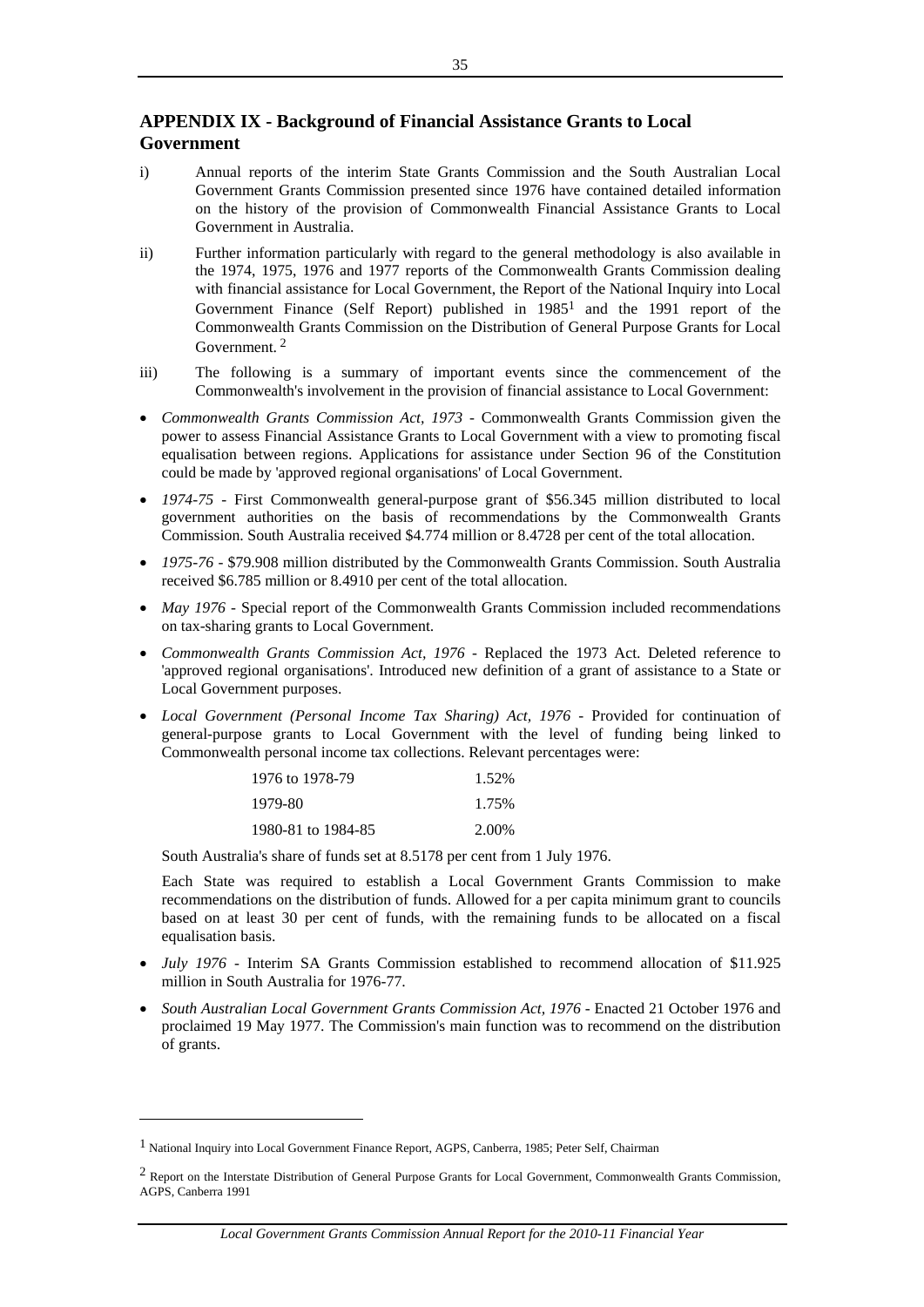- *May 1977 Special report by Commonwealth Grants Commission concerned with the interstate* distribution of funds, which established an apportionment of funds between the States and increased the share of funds to South Australia to 8.6010 per cent from 1 July 1977.
- *May 1984 -* Commonwealth Government set up National Inquiry into Local Government Finance, chaired by Professor Peter Self.
- *May 1985* Commonwealth Local Government (Personal Income Tax Sharing) Act amended to provide for an increase in funding for 1985-86 based on the 1984-85 allocation adjusted for any changes in the Consumer Price Index in the year ended March 1986, plus a 2 per cent real increase.
- *October 1985* Self Inquiry report presented to Commonwealth Government.
- Local Government (Financial Assistance) Act, 1986 Came into operation on 1 July 1986 and replaced the Local Government (Personal Income Tax Sharing) Act, 1976.

It embodied a number of the recommendations of the Self Inquiry and changed the basis of funding by the Commonwealth and included a requirement that each State develop and submit to the Commonwealth by 1 July 1987 principles for the distribution of funds amongst local governing authorities.

South Australia's share of funds set at 8.5212 per cent for 1986-87 rising to 8.7890 per cent in 1988-89. Thereafter funds to be distributed between the States on an equal per capita basis using estimated resident populations at 31 December in the previous year.

Amended in June 1988 and June 1989 to provide new base funding levels for 1988-89 and 1989- 90 respectively.

Amended in June 1991 to give effect to the Special Premiers' Conference decision to untie local roads funds and pay these through general purpose grants, and to provide the Treasurer with a discretion to set base funding at a level consistent with the underlying growth in general revenue assistance to the States.

- *February 1991* Report by the Commonwealth Grants Commission on the Interstate Distribution of General Purpose Grants for Local Government.
- *South Australian Local Government Grants Commission Act 1992*, was assented to on 21 May 1992, and replaced the South Australian Local Government Grants Commission Act 1976.
- *Local Government (Financial Assistance) Act 1995* Came into operation on 1 July 1995, replaced the Local Government (Financial Assistance) Act 1986 and embodied recommended arrangements contained in the Discussion Paper conducted as part of the review of the previous Act.

It retained horizontal fiscal equalisation (subject to a minimum grant entitlement) as the primary mechanism for grant distribution and an equal per capita interstate distribution and replaced state by state principles with a set of national principles prepared by the Commonwealth Minister. It provided for the making of an annual report to the Federal Parliament on the operation of the Act and the performance of councils including their efficiency and services provided for Aboriginal & Torres Strait Islander Communities.

- *April 1998* The South Australian Local Government Grants Commission's comprehensive methodology review of the general-purpose grant calculation was completed. The revised methodology was used, albeit constrained to minus 10% and plus 20% change, for the first time for the 1998-99 allocations.
- *April 1999*  refinement of the South Australian methodology, as it relates to the differences between councils in the cost associated with the reconstruction and maintenance of roads, was completed. The newly calculated cost relativity indices (previously known as disability factors) were used in the calculation of the South Australian grant allocations for 1999-2000.
- *May 2000* refinement of the South Australian methodology, in relation to road lengths. The Commission with the assistance of a consultant mapped all councils' roads into a Geographical Information System format. The newly calculated road lengths were used in the calculation of the South Australian grant allocations for 2001-2002.
- *June 2000* the Commonwealth Minister announced the review into the Local Government (Financial Assistance) Act 1995. The Commonwealth Grants Commission was commissioned to undertake the review. The final report was completed in June 2001.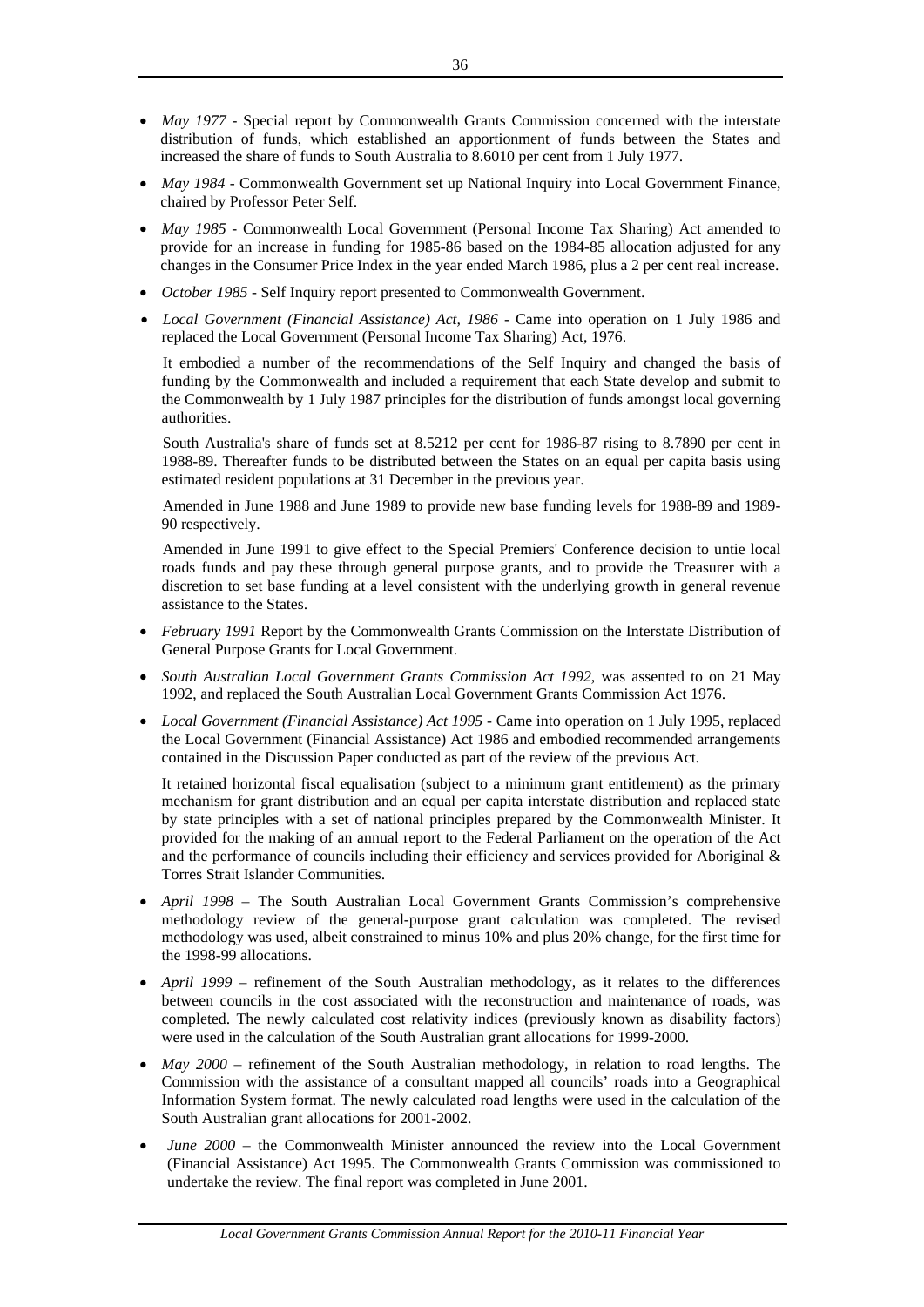- *June 2001* the Commonwealth Minister received the report from the Commonwealth Grants Commission into the operations of the Commonwealth Local Government (Financial Assistance) Act 1995
- *June 2002*  the Commonwealth Minister announced the *'Inquiry into Local Government and Cost Shifting'*. The inquiry was conducted by the House of Representatives Standing Committee on Economics, Finance and Public Administration and was requested to inquire into, and report upon, cost shifting onto Local Government by State Governments and the financial position of Local Government.

This included an examination of: Local Government's current roles and responsibilities and current funding arrangements. It also included an assessment of the findings of the Commonwealth Grants Commission's review of the *Local Government (Financial Assistance) Act 1995* of June 2001.

- *February 2003*  the House of Representatives Standing Committee on Economics, Finance and Public Administration, as part of its "*Inquiry into Local Government and Cost Shifting'* issued a discussion paper entitled 'At the Crossroads.'
- *October 2003 the House of Representatives Standing Committee on Economics, Finance and* Public Administration, "Rates and Taxes: A Fair Share for Responsible Local Government, Final Report.
- *March 2004 the Prime Minister announced \$26.25 million (over three years) in financial* assistance to Local Government in South Australia to supplement the Identified Local Road Grants. This was made up of \$4.25 million in 2004-05, \$9 million in 2005-06 and \$13 million in 2006-07.
- *June 2005 –* Government Response to the Report of the House of Representatives Standing Committee on Economics, Finance and Public Administration, *Rates and Taxes.*
- *August 2005 Rising to the Challenge, Towards: Financially Sustainable Local Government in South Australia – final report. Overview and supporting analysis.* Commissioned by the SA Local Government Association with the support of Local Government.
- *September 2005* Commonwealth Grants Commission asked by the Commonwealth Government to review the interstate distribution of the Identified Local Road Grants
- *June 2006* Commonwealth Grants Commission presented its report to the Commonwealth Government into the interstate distribution of the Identified Local Road Grants.
- *November 2006* Issues Paper *"Review of the Interstate Distribution of Local Road Grants"*  circulated by the Commonwealth Grants Commission.
- *January 2006* Submission by South Australia to the Commonwealth Grants Commission regarding the review of the interstate distribution of Local Road Grants.
- *June 2006* Commonwealth Grants Commission report to the Commonwealth Government completed.
- *June 2007* Commonwealth Government's response to the Commonwealth Grants Commission Report.
- *June 2007 –* announcement of the continuation of the Roads to Recovery 2 program for the next four years (2005-06 to 2008-09). South Australia's share is worth over \$57 million indexed in line, to reflect the change in the Financial Assistance Grants.
- *July 2007* The Commission's methodology review of the general-purpose grant calculation (inclusion of depreciation and additional expenditure functions) was completed. The revised methodology was used, albeit constrained to 0% no change and plus 10% change, for the first time for the 2007-08 allocations.
- *September 2007*  The Executive Officer and Staff of the Commission visited the Victorian Grants Commission to assess Victoria's "Balanced Budget" methodology against the "Direct Assessment" methodology used in South Australia. Outcomes of the assessment demonstrated clear similarities between the two methodologies.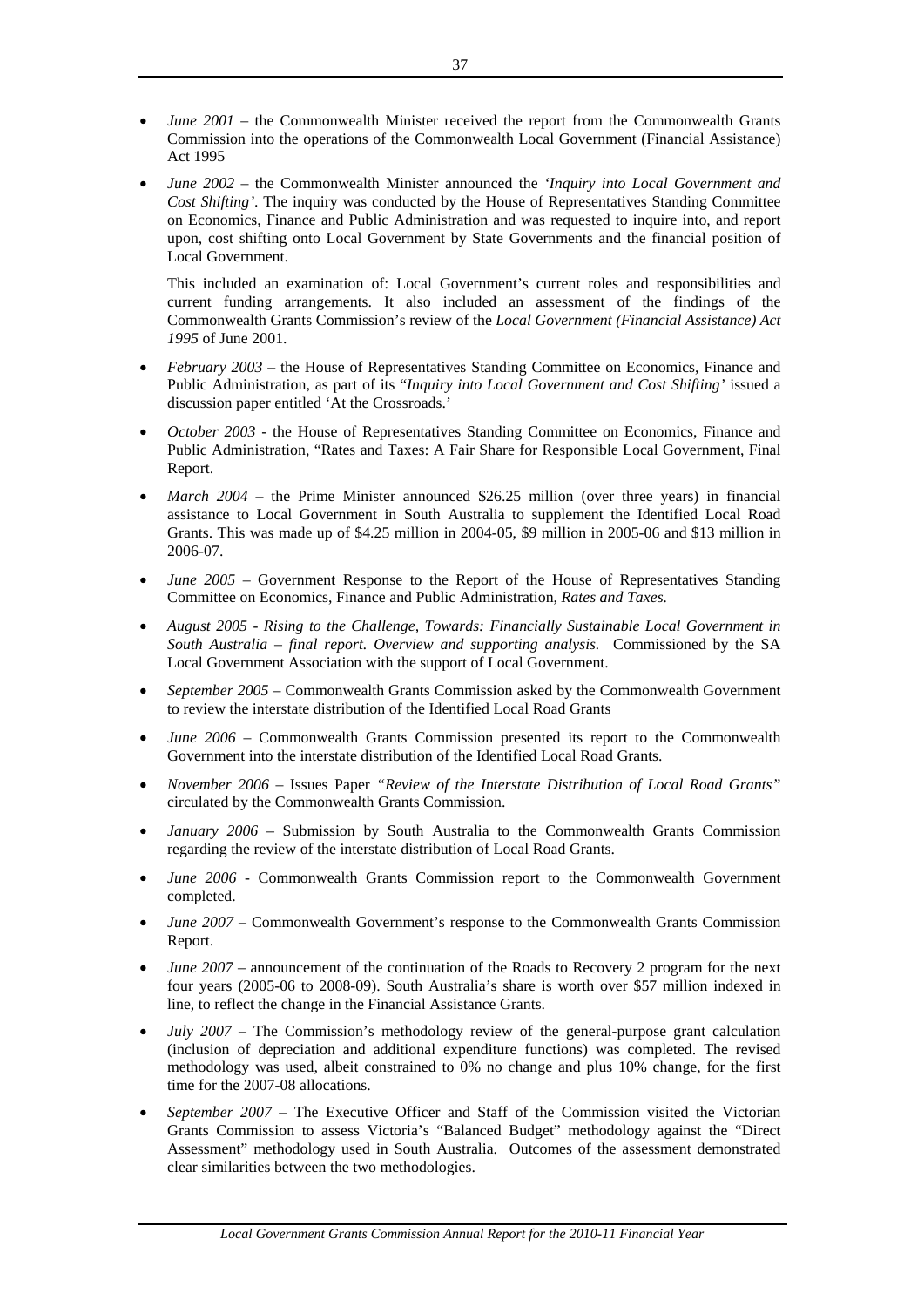- *March 2008* the Commission undertook a project in conjunction with the Local Government to provide grant support (approximately \$8,000) to councils identified as needing assistance with the development of their Asset Management Plans.
- *June 2008* The Commission's methodological review of the stormwater maintenance expenditure function was completed. The review re-assessed the cost driver for stormwater maintenance and the factors, which influence the costs associated with the maintenance of stormwater. The revised methodology was used for the 2008-09 allocations. Changes in grants were constrained to minus 1% and positive 10% as a result of the changes.
- *March 2009* announcement of the continuation of the third Roads to Recovery program for the next 5 years (2009-10 to 2013-14). South Australia's share over life of the program will exceed \$145 million and \$21 million will be distributed by the Grants Commission under the Special Local Roads Program.
- *June 2009*  approximately one quarter of the 2009-10 Financial Assistance Grants were brought forward by the Commonwealth and paid in 2008-09. Allocation of the early payment of the 2009-10 grants was based on the 2008-09 distribution.
- *May 2010 –* the Commission completed an investigation into the effects of decreasing property valuations on councils affected by drought and reductions in the availability of water for irrigation. The Commission found that while councils in the riverland region were affected by drought, no specific services had been provided by councils to address the issue. The Commission concluded that its current methodology accounts for decreased capacity to raise revenue a result of decreases in property values.
- *June 2010* approximately one quarter of the 2010-11 Financial Assistance Grants were brought forward by the Commonwealth and paid in 2009-10. Allocation of the early payment of the 2010-11 grants was based on the 2009-10 distribution.
- *May 2011* the Commission's investigation into the effects of growth within local government was completed. Commencing in 2009-10, the investigation looked at the effects of the State Government's *30 Year Plan for Greater Adelaide* and its associated regional plans on population growth within local governing authorities. The investigations included consulting with councils to establish the costs associated with population increases, residential development, the need for increased infrastructure and services and the opportunities to raise additional revenue from expanding communities. The investigation also assessed the Commissions current methodology to recognise growth within local government.
- *May 2011* The Commission completed a review of the effects of including depreciation into its methodology for 2007-08 and associated withdrawal of capital expenditure from its methodology.
- *May2011* the Commission updated the unit of measure for the Sport and Recreation expenditure function calculation by increasing the population range from 5-49 years of age to 5-64 years of age.
- *May 2011* The Commission completed a review on work undertaken in 2002-03 to assess the costs associated with the provision of airports and airstrips by local government. Investigations confirmed earlier work that the local government sector, on average, makes a profit from the provision of airstrips and airports.
- *May 2011*  The Commission reviewed the incorporation of Cost Relativity Indices into the expenditure function calculations for roads by revisiting its work from 2002-03. The Commission was able to confirm that there continues to be a lack of clear data available across the sector to measure traffic volumes. Investigations also found that the classification of roads can vary significantly across councils based on information obtained from a survey of council's Asset Management Plans.
- *May 2011* The Commission withdrew all calculations (on both the revenue and expenditure sides of the methodology) relating to libraries for a period of one year, based on inconsistencies found with libraries data.
- *May 2011* The Commonwealth announced the extension of the Supplementary Local Road Funding for a further three years from 2011-12 to 2013-14, providing an additional \$50.9 million to South Australian councils.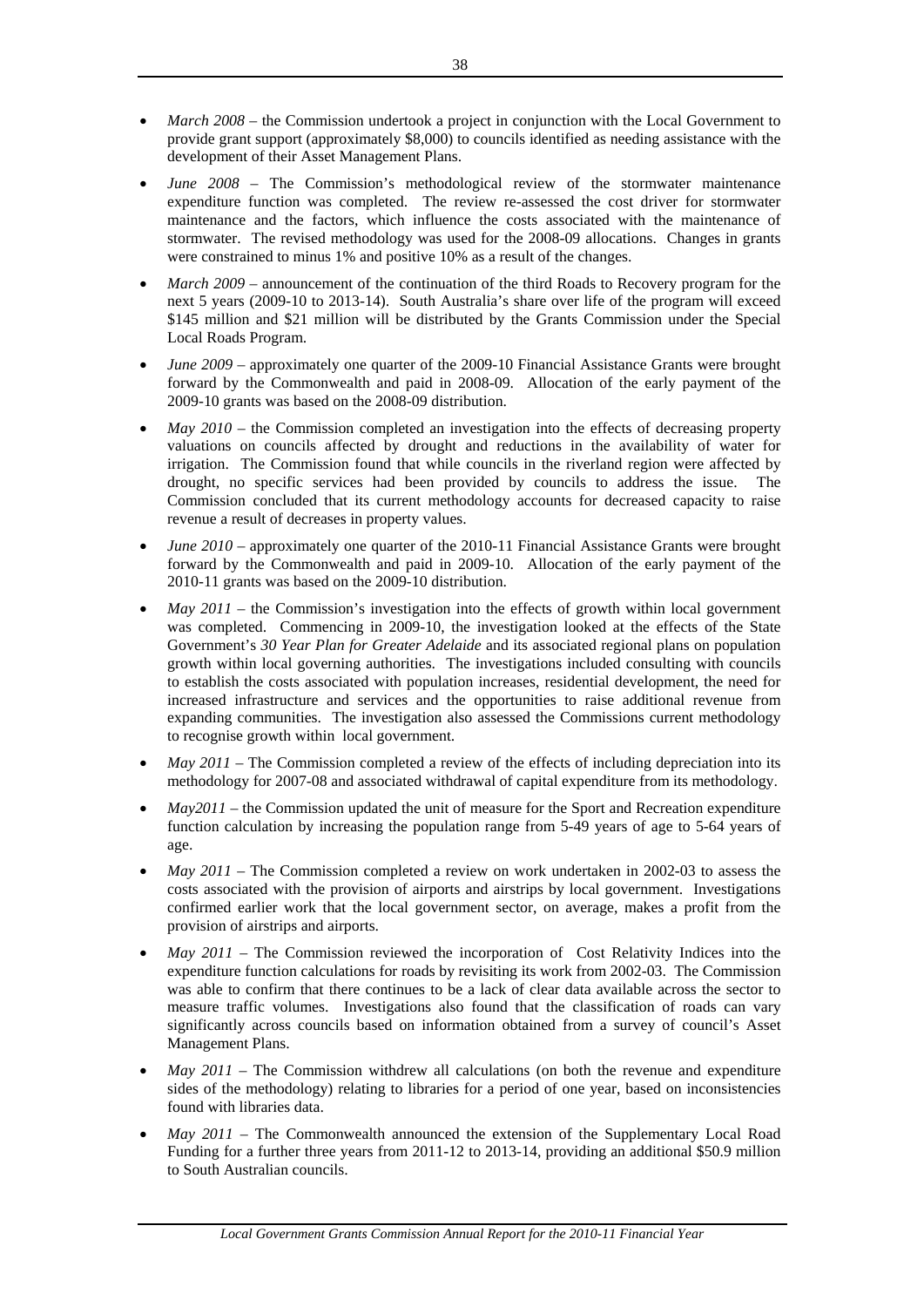• *June 2011* - approximately one quarter of the 2011-12 Financial Assistance Grants were brought forward by the Commonwealth and paid in 2010-11. Allocation of the early payment of the 2011-12 grants was based on the 2010-11 distribution.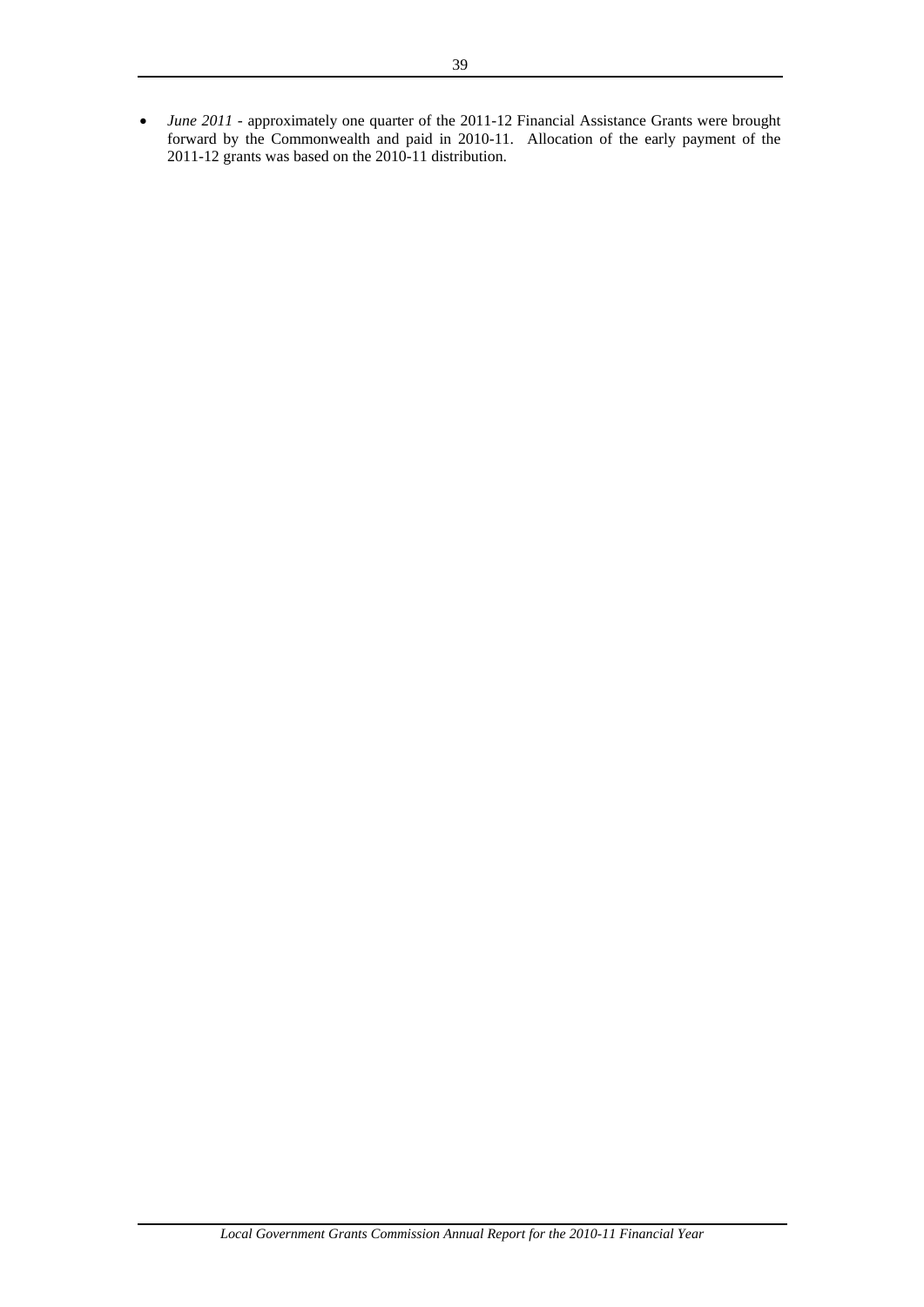# **APPENDIX X - 2010 General Information, Supplementary Return & Financial Statements**

The South Australian Local Government Grants Commission would like to extend its sincere thanks to the following councils who submitted their 2009-10 General Information, Supplementary Returns and their Audited Financial Statements by the due date of 30 November 2010 and thereby facilitated the timely determination of grants.

- 1. Adelaide City
- 2. Adelaide Hills
- 3. Alexandrina
- 4. Barossa
- 5. Barunga West
- 6. Berri Barmera
- 7. Campbelltown
- 8. Ceduna
- 9. Charles Sturt
- 10. Cleve
- 11. Copper Coast
- 12. Elliston
- 13. Flinders Ranges
- 14. Franklin Harbour
- 15. Goyder
- 16. Holdfast Bay
- 17. Kangaroo Island
- 18. Karoonda East Murray
- 19. Kimba
- 20. Kingston
- 21. Light
- 22. Lower Eyre Peninsula
- 23. Mitcham
- 24. Mount Barker
- 25. Mount Gambier
- 26. Naracoorte Lucindale
- 27. Northern Areas
- 28. Norwood Payneham & St Peters
- 29. Onkaparinga
- 30. Orroroo Carrieton
- 31. Peterborough
- 32. Port Adelaide Enfield
- 33. Port Lincoln
- 34. Prospect
- 35. Renmark Paringa
- 36. Robe
- 37. Salisbury
- 38. Streaky Bay
- 39. Tatiara
- 40. Tea Tree Gully
- 41. Victor Harbor
- 42. Wakefield Regional
- 43. Walkerville
- 44. Wattle Range
- 45. West Torrens
- 46. Whyalla
- 47. Wudinna
- 48. Yankalilla
- 49. Yorke Peninsula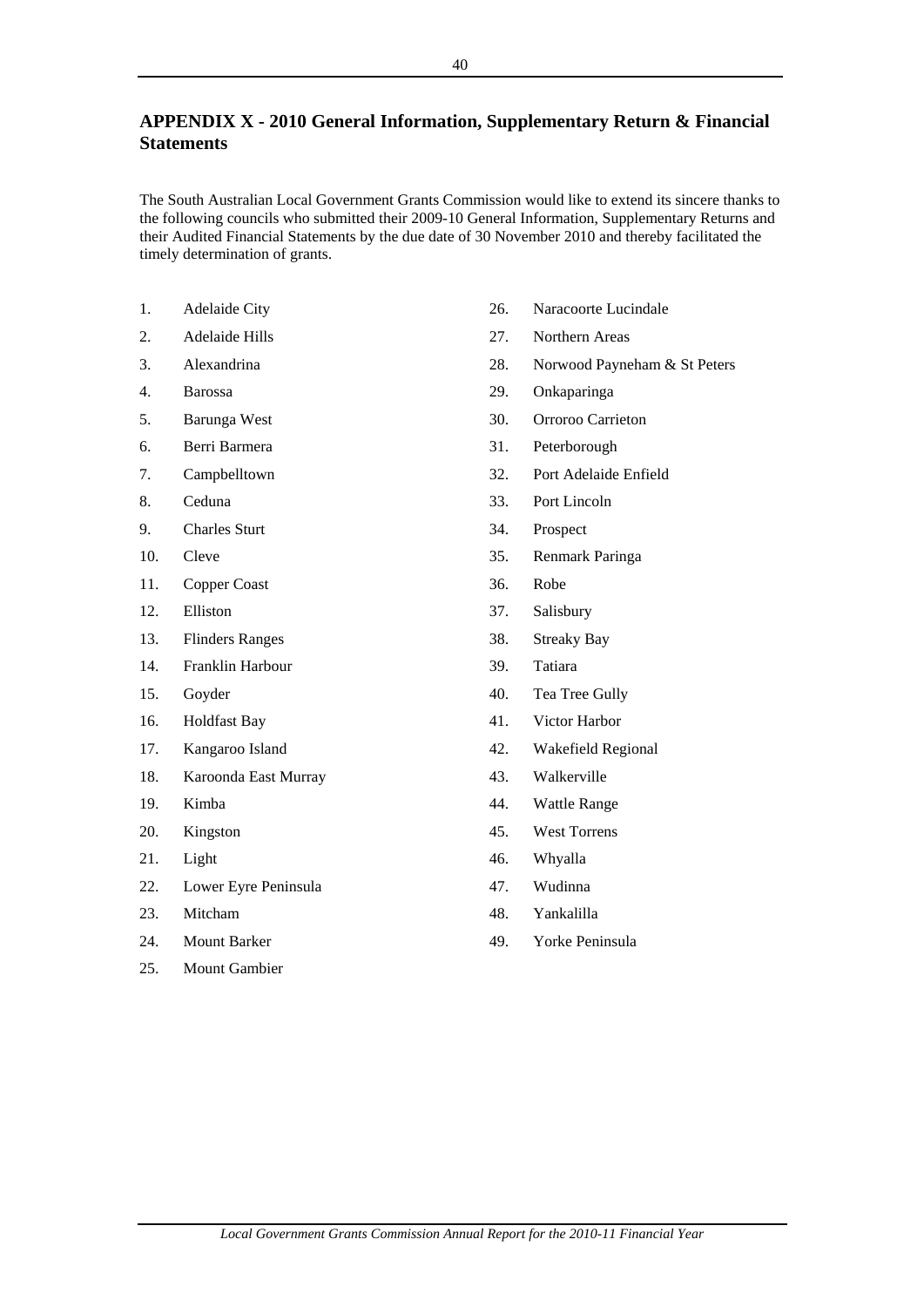**APPENDIX XI - Financial Statements** 

**SOUTH AUSTRALIAN LOCAL GOVERNMENT GRANTS COMMISSION**

# **FINANCIAL STATEMENTS**

30 June 2011 For the year ended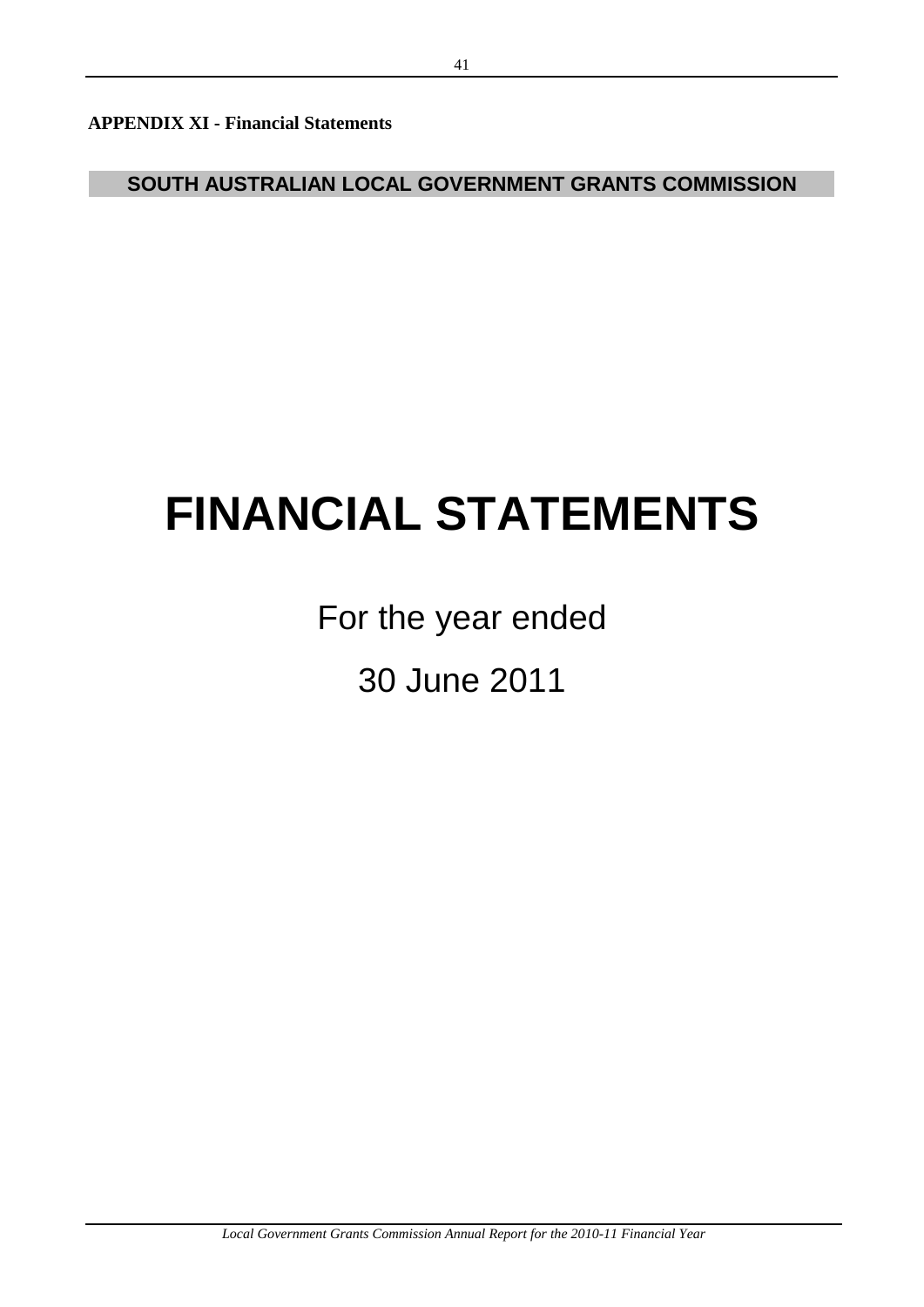| STATEMENT OF COMPREHENSIVE INCOME  |             |                |                |  |  |  |
|------------------------------------|-------------|----------------|----------------|--|--|--|
| For the year ended 30 June 2011    |             |                |                |  |  |  |
|                                    | <b>Note</b> | 2011<br>\$'000 | 2010<br>\$'000 |  |  |  |
| <b>Expenses</b>                    |             |                |                |  |  |  |
| Employee benefits expenses         | 5           | 219            | 267            |  |  |  |
| Supplies and services              | 6           | 239            | 141            |  |  |  |
| Grants and subsidies               | 7           | 5              |                |  |  |  |
| <b>Total expenses</b>              |             | 463            | 408            |  |  |  |
| <b>Income</b>                      |             |                |                |  |  |  |
| Revenue from fees and charges      | 9           | 20             | 20             |  |  |  |
| Interest revenue                   | 10          | 100            | 74             |  |  |  |
| Sale of goods                      | 11          | 7              | 5              |  |  |  |
| <b>Total income</b>                |             | 127            | 99             |  |  |  |
| Net cost of providing services     |             | 336            | 309            |  |  |  |
| <b>Revenues from SA Government</b> |             |                |                |  |  |  |
| <b>Revenues from SA Government</b> | 12          | 475            | 463            |  |  |  |
| <b>Net result</b>                  |             | 139            | 154            |  |  |  |
| <b>Total comprehensive result</b>  |             | 139            | 154            |  |  |  |

**The net result and comprehensive result are attributable to the SA Government as owner.**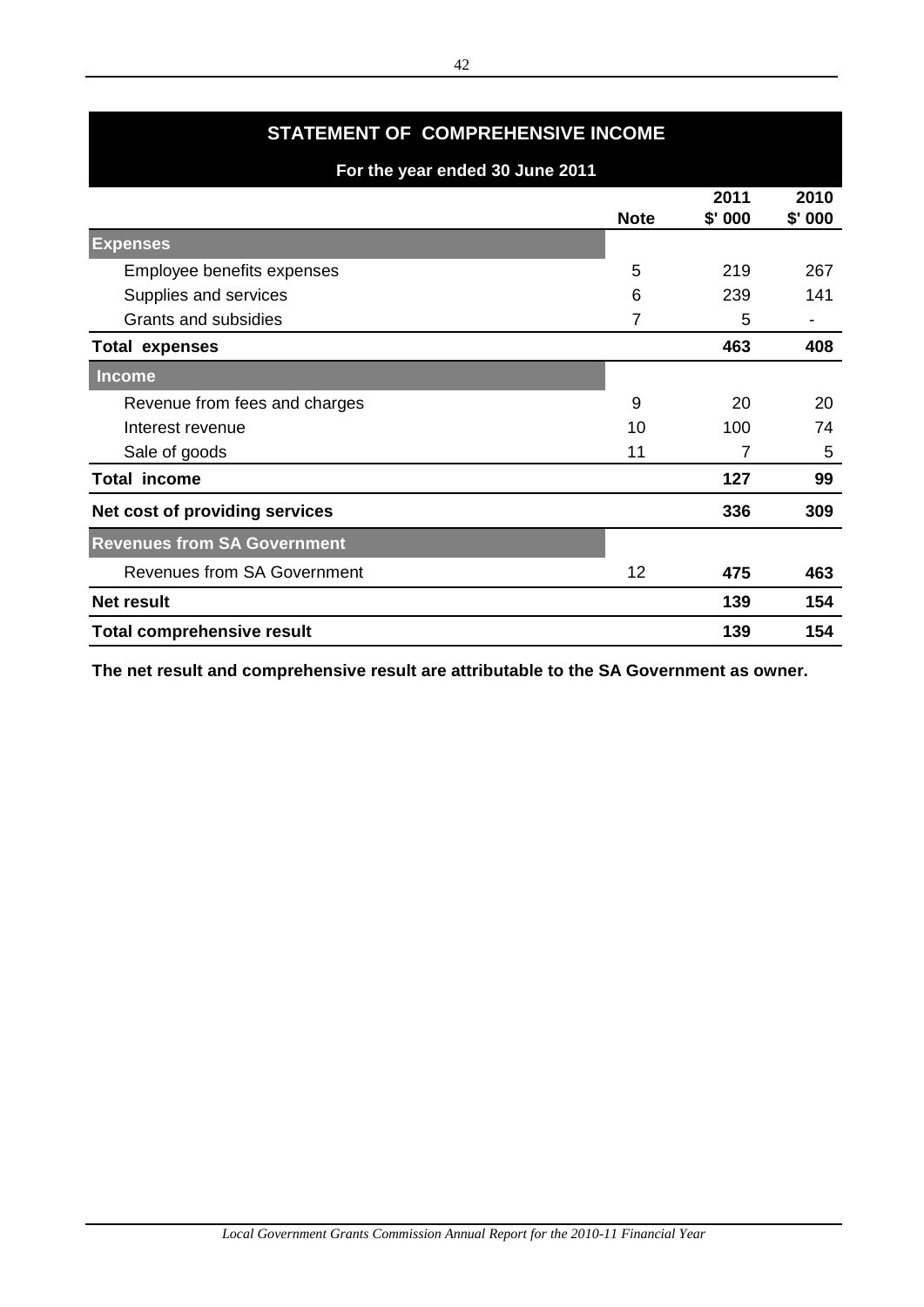| STATEMENT OF FINANCIAL POSITION      |             |                |                |  |  |  |  |
|--------------------------------------|-------------|----------------|----------------|--|--|--|--|
| As at 30 June 2011                   |             |                |                |  |  |  |  |
|                                      | <b>Note</b> | 2011<br>\$'000 | 2010<br>\$'000 |  |  |  |  |
| <b>Current assets</b>                |             |                |                |  |  |  |  |
| Cash                                 | 13          | 661            | 526            |  |  |  |  |
| Receivables                          | 14          | 8              | 6              |  |  |  |  |
| <b>Total current assets</b>          |             | 669            | 532            |  |  |  |  |
| <b>Total assets</b>                  |             | 669            | 532            |  |  |  |  |
| <b>Current Liabilities</b>           |             |                |                |  |  |  |  |
| Payables                             | 15          | 12             | 13             |  |  |  |  |
| Employee benefits                    | 16          | 18             | 24             |  |  |  |  |
| <b>Total current liabilities</b>     |             | 30             | 37             |  |  |  |  |
| Non-current liabilities              |             |                |                |  |  |  |  |
| Payables                             | 15          | 6              | 6              |  |  |  |  |
| Employee benefits                    | 16          | 65             | 60             |  |  |  |  |
| <b>Total non-current liabilities</b> |             | 71             | 66             |  |  |  |  |
| <b>Total liabilities</b>             |             | 101            | 103            |  |  |  |  |
| <b>Net assets</b>                    |             | 568            | 429            |  |  |  |  |
| <b>Equity</b>                        |             |                |                |  |  |  |  |
| Retained earnings                    |             | 568            | 429            |  |  |  |  |
| <b>Total equity</b>                  |             | 568            | 429            |  |  |  |  |

**The total equity is attributable to the SA Government as owner.**

| Unrecognised contractual commitments |  |
|--------------------------------------|--|
| Contingent assets and liabilities    |  |

The above statement should be read in conjunction with the accompanying notes.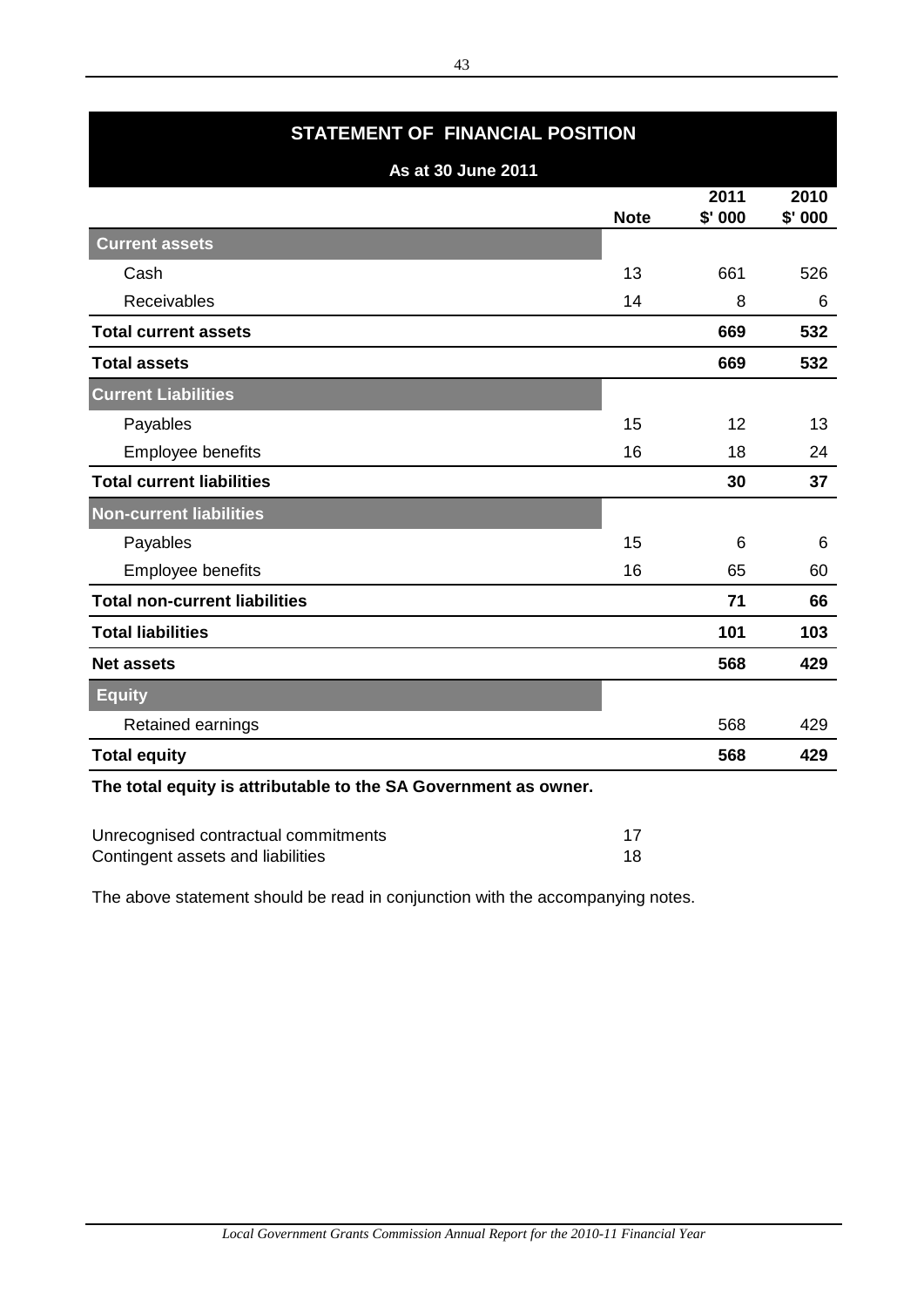# **STATEMENT OF CHANGES IN EQUITY**

For the year ended 30 June 2011

|                                        | <b>Retained</b><br>earnings | <b>Total</b> |
|----------------------------------------|-----------------------------|--------------|
|                                        | \$'000                      | \$'000       |
| Balance at 30 June 2009                | 275                         | 275          |
| Net result for 2009-10                 | 154                         | 154          |
| Total comprehensive result for 2009-10 | 154                         | 154          |
| Balance at 30 June 2010                | 429                         | 429          |
| Net result for 2010-11                 | 139                         | 139          |
| Total comprehensive result for 2010-11 | 139                         | 139          |
| <b>Balance at 30 June 2011</b>         | 568                         | 568          |

# **All changes in equity are attributable to the SA Government as owner.**

The above statement should be read in conjunction with the accompanying notes.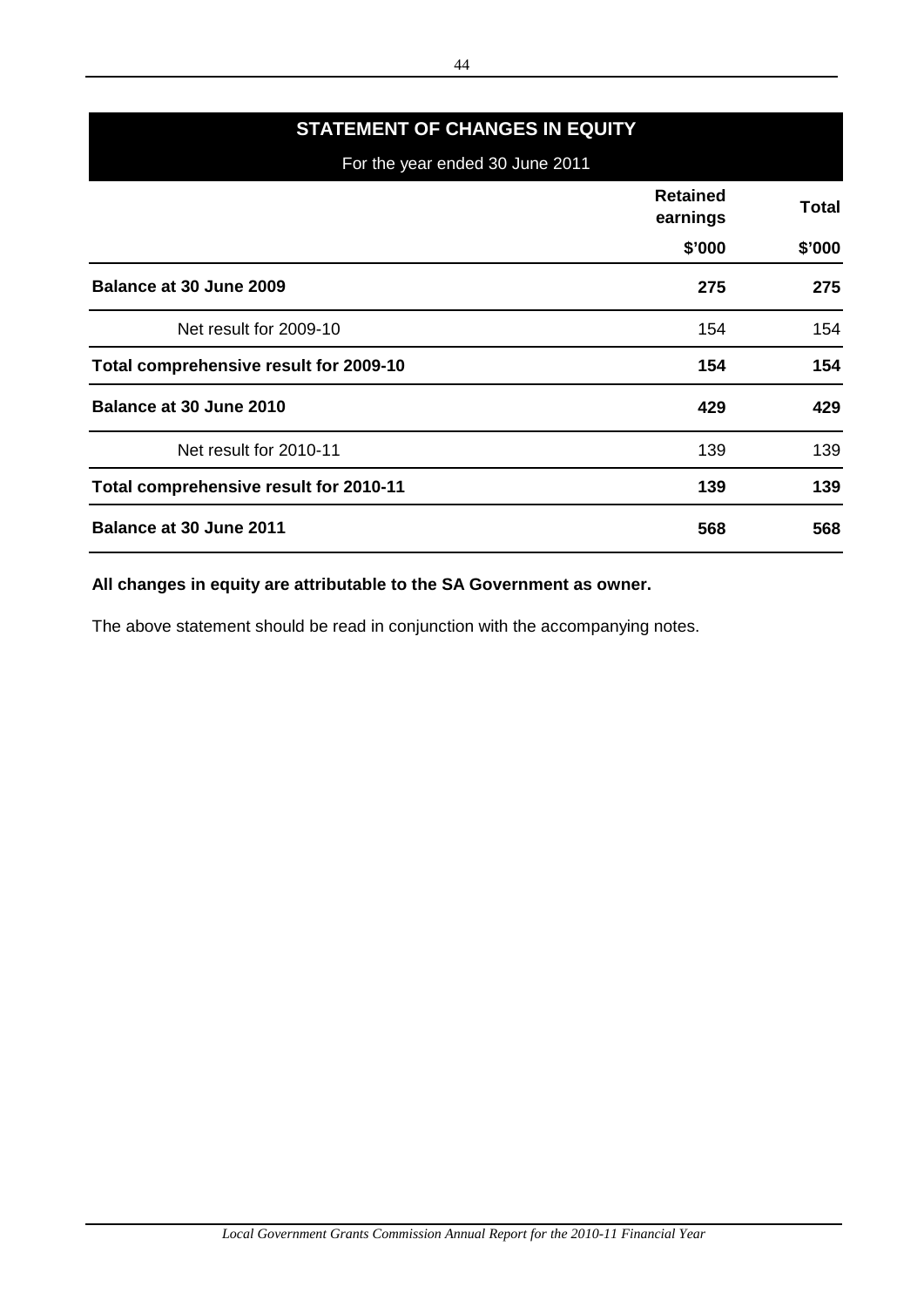| <b>STATEMENT OF CASH FLOWS</b>              |             |                                  |                                    |  |
|---------------------------------------------|-------------|----------------------------------|------------------------------------|--|
| For the year ended 30 June 2011             |             |                                  |                                    |  |
|                                             | <b>Note</b> | 2011<br>\$'000<br><b>Inflows</b> | 2010<br>$$'$ 000<br><b>Inflows</b> |  |
| <b>Cash flows from operating activities</b> |             | (Outflows)                       | (Outflows)                         |  |
| <b>Cash outflows</b>                        |             |                                  |                                    |  |
| Payment for employee benefits               |             | (221)                            | (350)                              |  |
| Payment for supplies and services           |             | (239)                            | (147)                              |  |
| Payments of grants and subsidies            |             | (5)                              |                                    |  |
| <b>Cash used in operations</b>              |             | (465)                            | (497)                              |  |
| <b>Cash inflows</b>                         |             |                                  |                                    |  |
| Fees and charges                            |             | 20                               | 20                                 |  |
| Interest received                           |             | 98                               | 72                                 |  |
| Sale of goods                               |             | 7                                | 5                                  |  |
| <b>Cash generated from operations</b>       |             | 125                              | 97                                 |  |
| <b>Cash Flows From SA Government</b>        |             |                                  |                                    |  |
| <b>Receipts from SA Government</b>          |             | 475                              | 463                                |  |
| <b>Cash generated from SA Government</b>    |             | 475                              | 463                                |  |
| Net cash provided by operating activities   | 19          | 135                              | 63                                 |  |
| Net increase in cash                        |             | 135                              | 63                                 |  |
| Cash at the beginning of the period         |             | 526                              | 463                                |  |
| Cash at the end of the period               | 13          | 661                              | 526                                |  |

The above statement should be read in conjunction with the accompanying notes.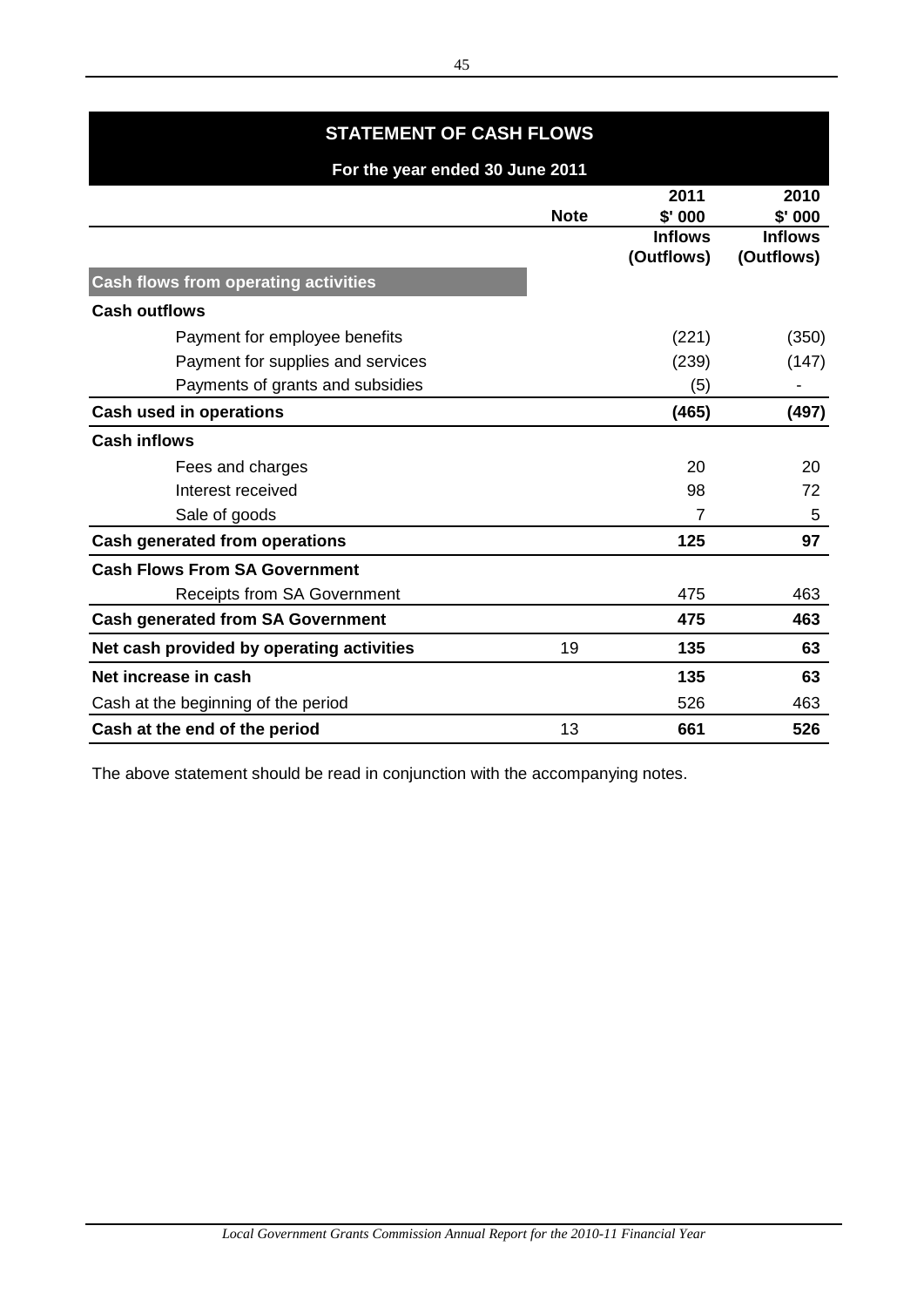**SOUTH AUSTRALIAN LOCAL GOVERNMENT GRANTS COMMISSION**

# NOTES TO & FORMING PART OF THE FINANCIAL STATEMENTS

Financial Year Ended 30 June 2011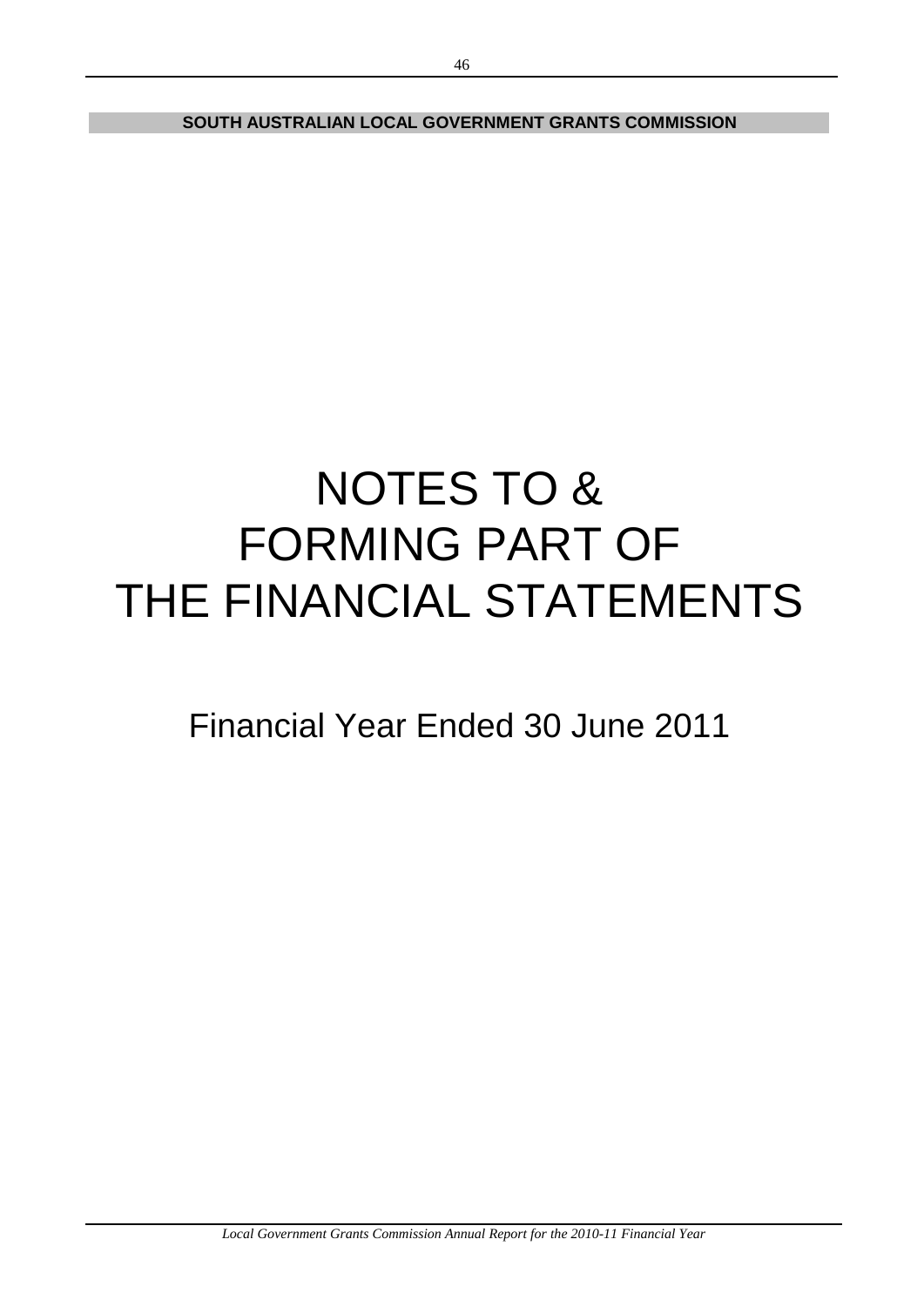# **NOTE INDEX**

**Contract Contract** 

| Objectives of the Soth Australian Local Government Grants Commission | Note 1            |
|----------------------------------------------------------------------|-------------------|
| Summary of significant accounting policies                           | Note 2            |
| Financial risk management                                            | Note <sub>3</sub> |
| New and revised accounting standards and policies                    | Note 4            |
| <b>Expense notes</b>                                                 |                   |
| Employee benefits expenses                                           | Note <sub>5</sub> |
| Supplies and services                                                | Note 6            |
| <b>Grants and subsidies</b>                                          | Note 7            |
| Auditor's remuneration                                               | Note 8            |
| <b>Income notes</b>                                                  |                   |
| Revenues from fees and charges                                       | Note <sub>9</sub> |
| Interest revenue                                                     | Note 10           |
| Sale of goods                                                        | Note 11           |
| Revenues from SA Government                                          | Note 12           |
| <b>Asset notes</b>                                                   |                   |
| Cash                                                                 | Note 13           |
| Receivables                                                          | Note 14           |
| <b>Liability notes</b>                                               |                   |
| Payables                                                             | Note 15           |
| <b>Employee benefits</b>                                             | Note 16           |
| <b>Other notes</b>                                                   |                   |
| Unrecognised contractual commitments                                 | Note 17           |
| Contingent assets and contingent liabilities                         | Note 18           |
| Cash flow reconciliation                                             | Note 19           |
| Remuneration of commission members                                   | Note 20           |
| Disclosure of administered items                                     | Note 21           |
| Events after the reporting period                                    | Note 22           |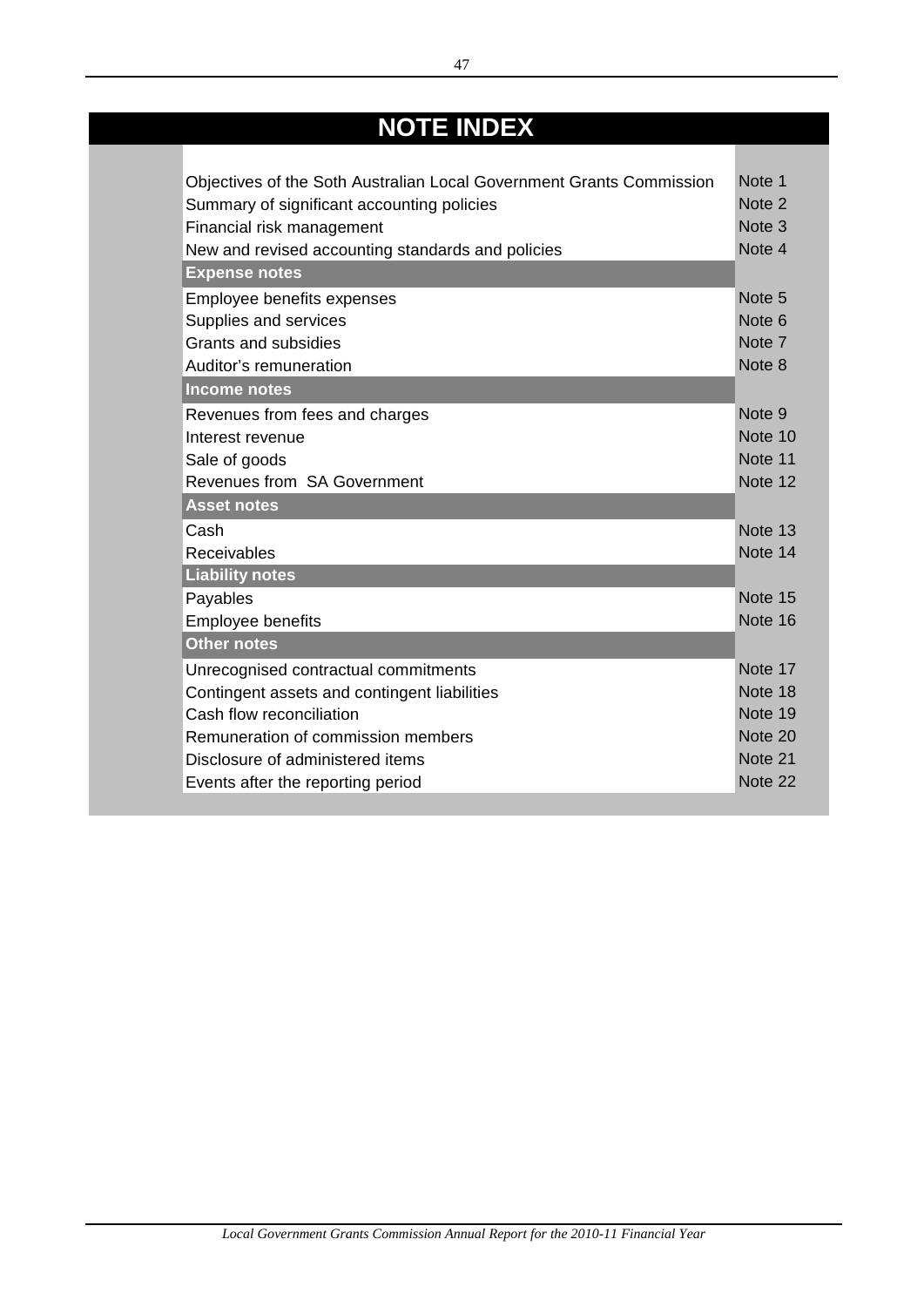# **Note 1 Objectives of the Soth Australian Local Government Grants Commission**

The South Australian Local Government Grants Commission (the Commission) is responsible for making recommendations to the Minister for State/Local Government Relations on the distribution of untied Commonwealth financial assistance grants to local governing authorities in South Australia in accordance with State and Federal legislative requirements.

# **Note 2 Summary of significant accounting policies**

# **a) Statement of compliance**

The financial statements are General Purpose Financial Statements. The accounts have been prepared in accordance with the applicable Australian Accounting Standards, Treasurer's Instructions and Accounting Policy Statements promulgated under the provisions of the *Public Finance and Audit Act 1987.*

Except for the amendments to Australian Accounting Standards AASB 2009-12, which the Commission has early adopted, Australian Accounting Standards and Interpretations that have recently been issued or amended but are not yet effective have not been adopted by the Commission for the reporting period ending 30 June 2011 (refer to Note 4).

# **b) Basis of preparation**

The preparation of the financial statements requires:

- **·** The use of certain accounting estimates and requires management to exercise its judgement in the process of applying the Commission's accounting policies. The areas involving a higher degree of judgement or where assumptions and estimates are significant to the financial statements are outlined in the applicable notes;
- **·** Accounting policies are selected and applied in a manner which ensures that the resulting financial information satisfies the concepts of relevance and reliability, thereby ensuring that the substance of the underlying transactions or other events are reported;
- **·** Compliance with accounting policy statements issued pursuant to section 41 of the *Public Finance and Audit Act 1987* . In the interest of public accountability and transparency the accounting policy statements require the following note disclosures, which have been included in these financial statements:
	- a) Revenues, expenses, financial assets and liabilities where the counterparty/transaction is with an entity within the SA Government as at reporting date, classified according to their nature. A threshold of \$100,000 for separate identification of these items applies.
	- b) Expenses incurred as a result of engaging consultants (as reported in the Statement of Comprehensive Income).
	- c) Commission member and remuneration information where a member is entitled to receive income from membership other than a direct out-of-pocket reimbursement.

The Commission's Statement of Comprehensive Income, Statement of Financial Position and Statement of Changes in Equity have been prepared on an accrual basis and are in accordance with the historical cost convention, except for certain assets that were valued in accordance with the applicable valuation policy.

The Statement of Cash Flows has been prepared on a cash basis.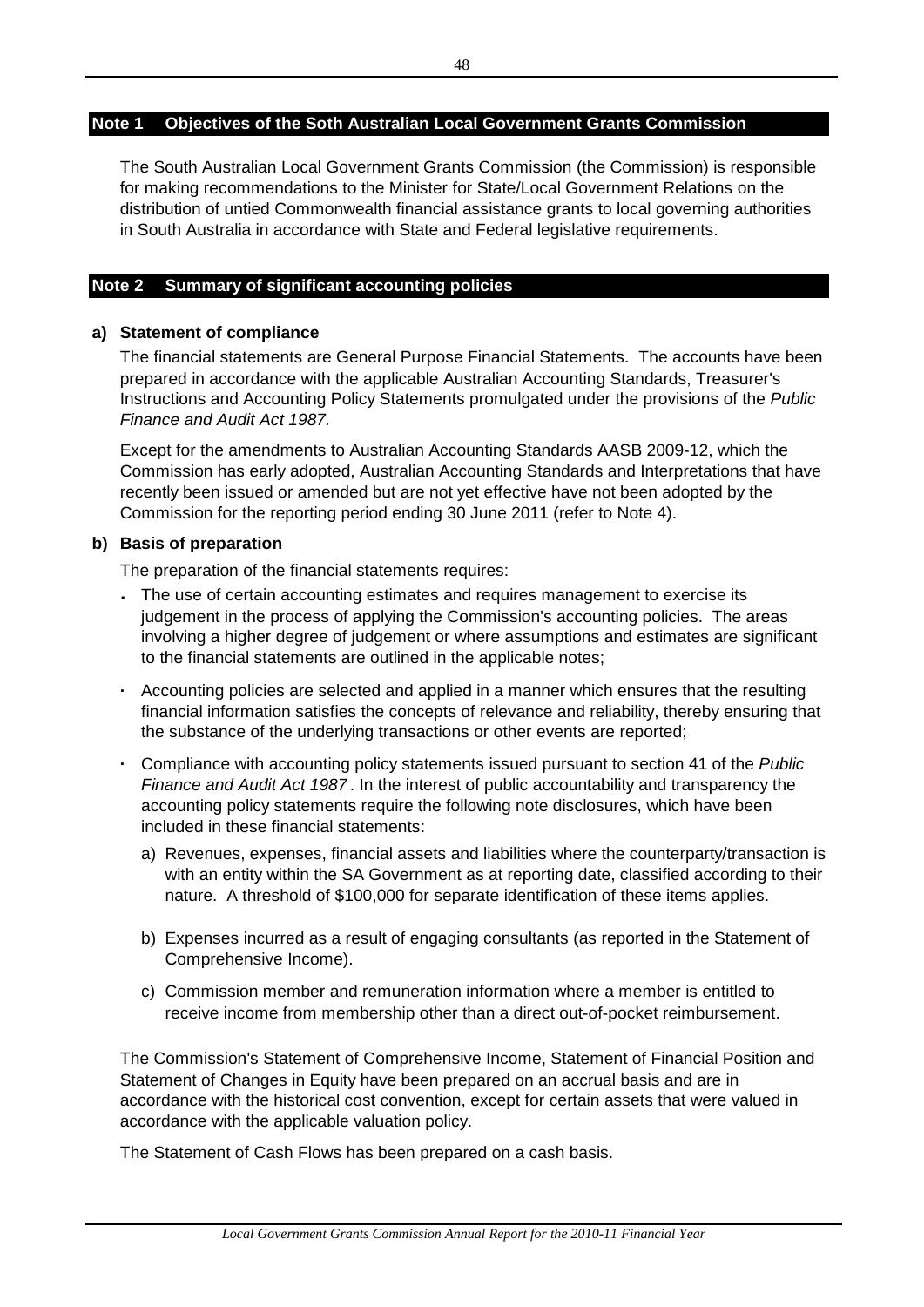The financial statements have been prepared based on a twelve month operating cycle and presented in Australian currency.

The accounting policies set out below have been applied in preparing the financial statements for the year ended 30 June 2011 and the comparative information presented.

# **c) Reporting Entity**

The Commission was established pursuant to the *South Australian Local Government Commission Act 1992* , which prescribes its responsibilities in accordance with the provisions of the *Commonwealth Local Government (Financial Assistance) Act 1995* .

The Commission distributes Commonwealth financial assistance grants to local governing authorities in South Australia in accordance with State and Federal legislative requirements. The assistance grants are an administered function of the Commission. All revenues and expenditures from the receipt and disbursement of grant funds, and any year end cash balances are reflected separately in Note 21.

# **d) Transferred Functions**

There have been no transferred functions to or from the Commission during 2010-11.

# **e) Comparative Information**

The presentation and classification of items in the financial statements are consistent with prior periods except where specific accounting standards and/or accounting policy statements have required a change.

Where presentation or classification of items in the financial statements have been amended, comparative figures have been adjusted to conform to changes in presentation or classification in the financial statements unless impracticable to do so.

Where the Commission has applied an accounting policy retrospectively; retrospectively restated items in the financial statements; reclassified items in the financial statements, it has provided two Statements of Financial Position and related notes.

The restated comparative amounts do not replace the original financial statements for the preceding period.

# **f) Rounding**

All amounts in the financial statements and accompanying notes have been rounded to the nearest thousand dollars (\$'000).

# **g) Taxation**

The Commission is not subject to income tax. The Commission is liable for payroll tax, fringe benefits tax, goods and services tax (GST), emergency services levy, land tax equivalents and local government rate equivalents.

Income, expenses and assets are recognised net of the amount of GST except:

- **·** when the GST incurred on a purchase of goods or services is not recoverable from the ATO, in which case the GST is recognised as part of the cost of acquisition of the asset or as part of the expense item applicable;
- **·** receivables and payables, which are stated with the amount of GST included.

The net amount of the GST receivable/payable to the ATO is not recognised as a receivable/payable in the Statement of Financial Position as the Commission is a member of an approved GST group of which the Department of Planning and Local Government (DPLG) is responsible for the remittance and collection of GST.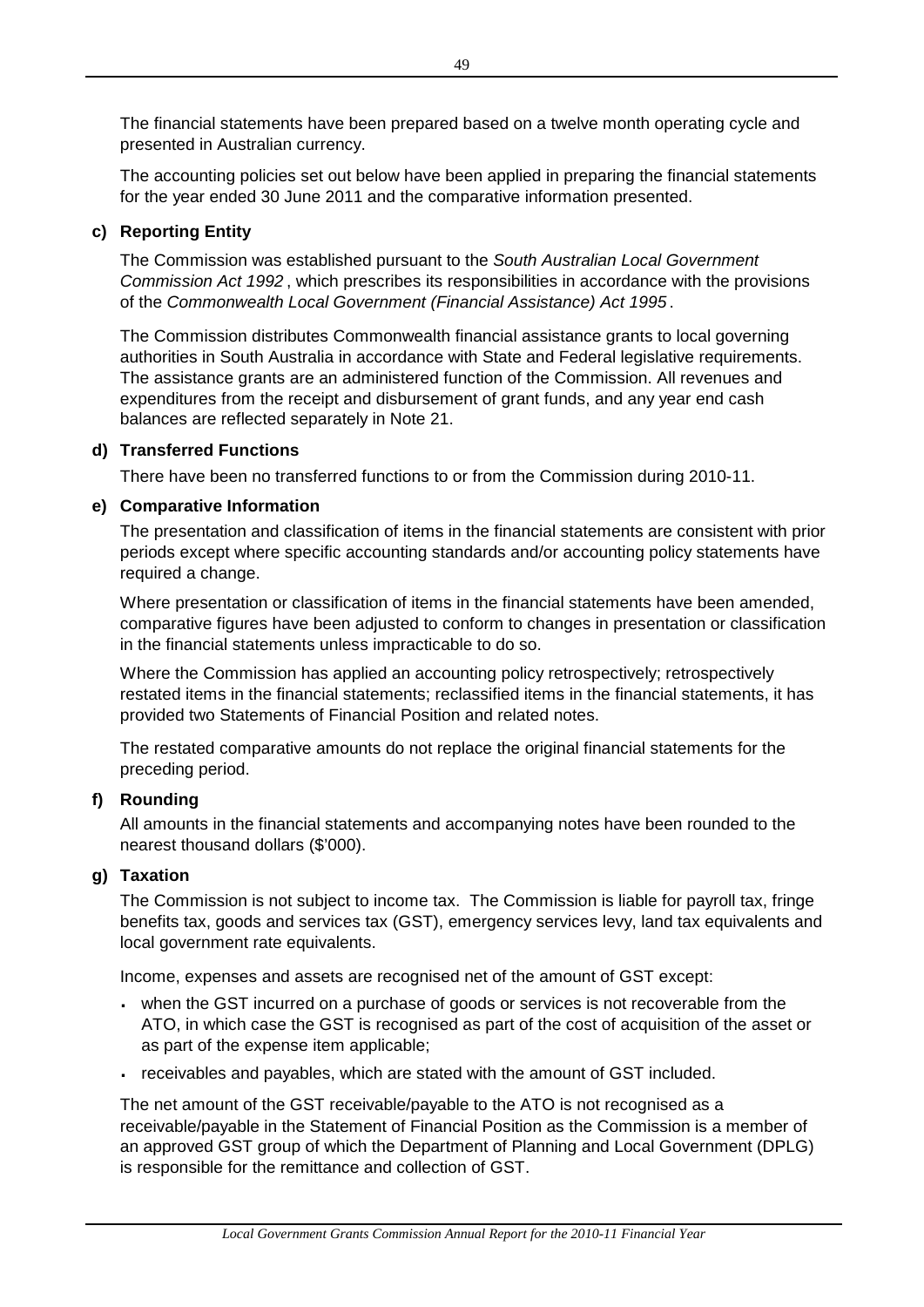There are no cash flows relating to GST transactions with the ATO in the Statement of Cash Flows.

Unrecognised contractual commitments and contingencies are disclosed net of the amount of GST recoverable from, or payable to the ATO. If GST is not payable to, or recoverable from the ATO, the commitments and contingencies are disclosed on a gross basis.

# **h) Events after the reporting period**

Adjustments are made to amounts recognised in the financial statements where an event occurs after 30 June and before the financial statements are authorised for issue where those events provide information about conditions that existed at 30 June (refer to Note 22).

# **i) Income**

Income is recognised to the extent that it is probable that the flow of economic benefits to the Commission will occur and can be reliably measured.

Income has been aggregated according to its nature and has not been offset unless required or permitted by a specific accounting standard, or where offsetting reflects the substance of the transaction or other event.

The notes accompanying the financial statements disclose income where the counterparty / transaction is with an entity within the SA Government as at the reporting date, classified according to their nature.

Transactions with SA Government entities below the threshold of \$100,000 have been included with the non-government transactions, classified according to their nature.

The following are specific recognition criteria:

# *Revenues from SA Government*

Appropriations for program funding are recognised as revenues when the Commission obtains control over the funding. Control over appropriations is normally obtained upon receipt.

# *Fees and charges*

Revenues from fees and charges are derived from the provision of goods and services to other SA Government agencies and to the public. This revenue is recognised upon delivery of the service to the clients or by reference to the stage of completion.

# *Sale of goods*

Revenues from sale of goods are derived from the provision of statistical information to councils.

# *Interest revenue*

Interest revenue is recognised on a time proportionate basis as it accrues, taking into account the effective yield on the financial asset.

# *Administered grants revenue*

Grants revenue from the Commonwealth Government is recognised when the Commission obtains control over the grants. Control over the grants is normally obtained upon receipt.

# **j) Expenses**

Expenses are recognised to the extent that it is probable that the flow of economic benefits from the Commission will occur and can be reliably measured.

Expenses have been aggregated according to their nature and have not been offset unless required or permitted by a specific accounting standard, or where offsetting reflects the substance of the transaction or other event.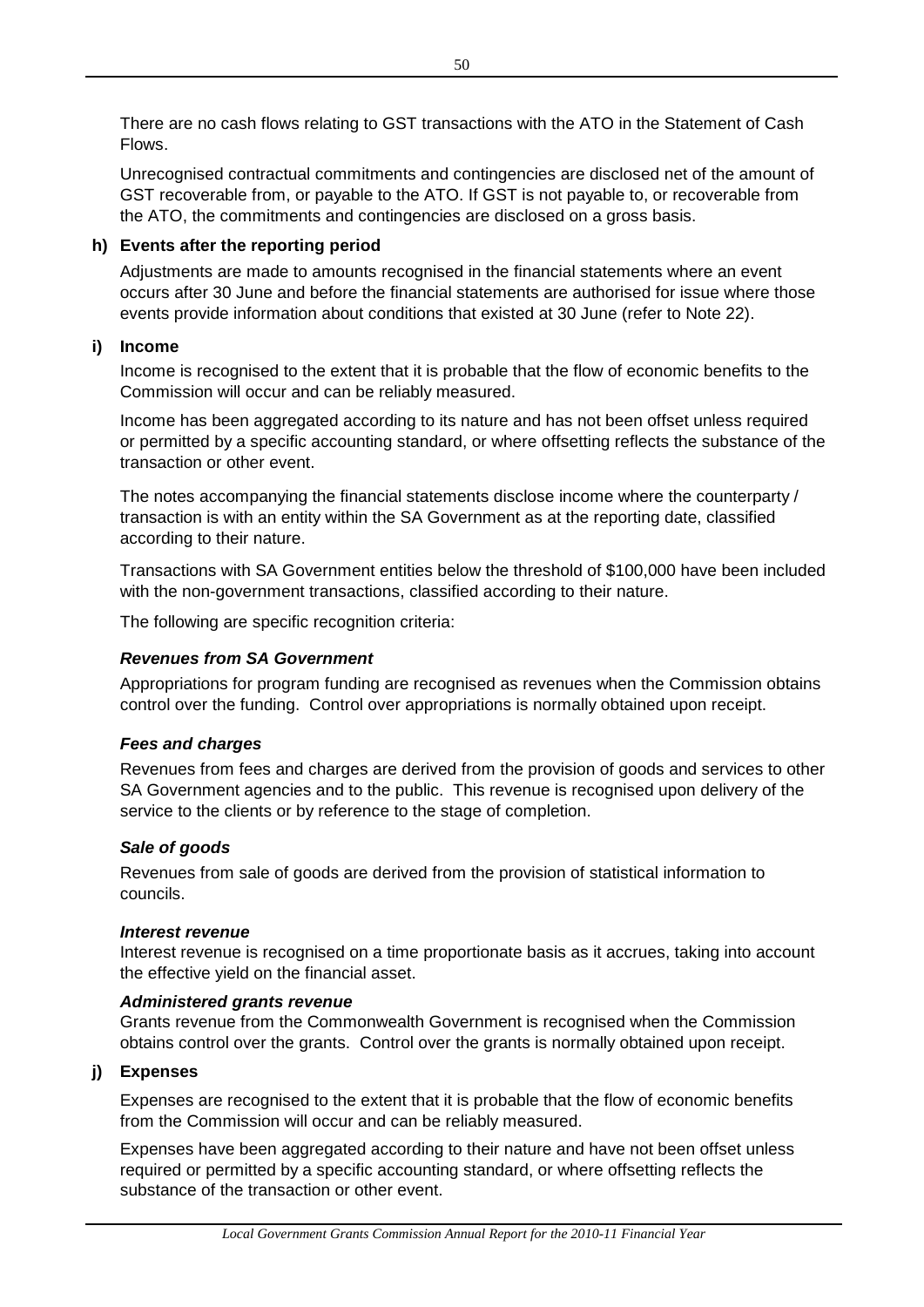The notes accompanying the financial statements disclose expenses where the counterparty / transaction is with an entity within the SA Government as at the reporting date, classified according to their nature.

Transactions with SA Government entities below the threshold of \$100,000 have been included with the non-government transactions, classified according to their nature.

The following are specific recognition criteria:

# *Employee benefits costs*

Employee benefit expenses includes all cost related to employment including wages and salaries, non-monetary benefits and leave entitlements. These are recognised when incurred.

# *Superannuation*

The amount charged to the Statement of Comprehensive Income represents the contributions made by the Commission to the superannuation plan in respect of services of current staff. The Department of Treasury and Finance centrally recognises the superannuation liability in the whole of government financial statements.

# *Grants and subsidies*

Grants and subsidies are recognised as a liability and expense when the Commission has a present obligation to pay the contribution and the expense recognition criteria are met.

All grants and subsidies paid by the Commission have been contributions with unconditional stipulations attached.

# *Administered grants expense*

Administered grants expenses are recognised when paid.

# **k) Current and non-current classification**

Assets and liabilities are characterised as either current or non-current in nature. Assets and liabilities that are sold, consumed or realised as part of the normal operating cycle even when they are not expected to be realised within twelve months after the reporting date have been classified as current assets or current liabilities. All other assets and liabilities are classified as non-current.

Where asset and liability line that combined amounts are expected to be realised within twelve months and more than twelve months, the Commission has separately disclosed the amounts expected to be recovered or settled after more than twelve months.

# **l) Assets**

Assets have been classified according to their nature and have not been offset unless required or permitted by a specific accounting standard, or where offsetting reflects the substance of the transaction or other event.

Where an asset line that combined amount is expected to be settled within twelve months and more than twelve months, the Commission has separately disclosed the amounts expected to be recovered after more than twelve months.

The notes accompanying the financial statements disclose financial assets where the counterparty/transaction is with an entity within the SA Government as at the reporting date, classified according to their nature.

# *Cash*

Cash in the Statement of Financial Position includes cash at bank.

For the purposes of the Statement of Cash Flows, cash consists of cash as defined above.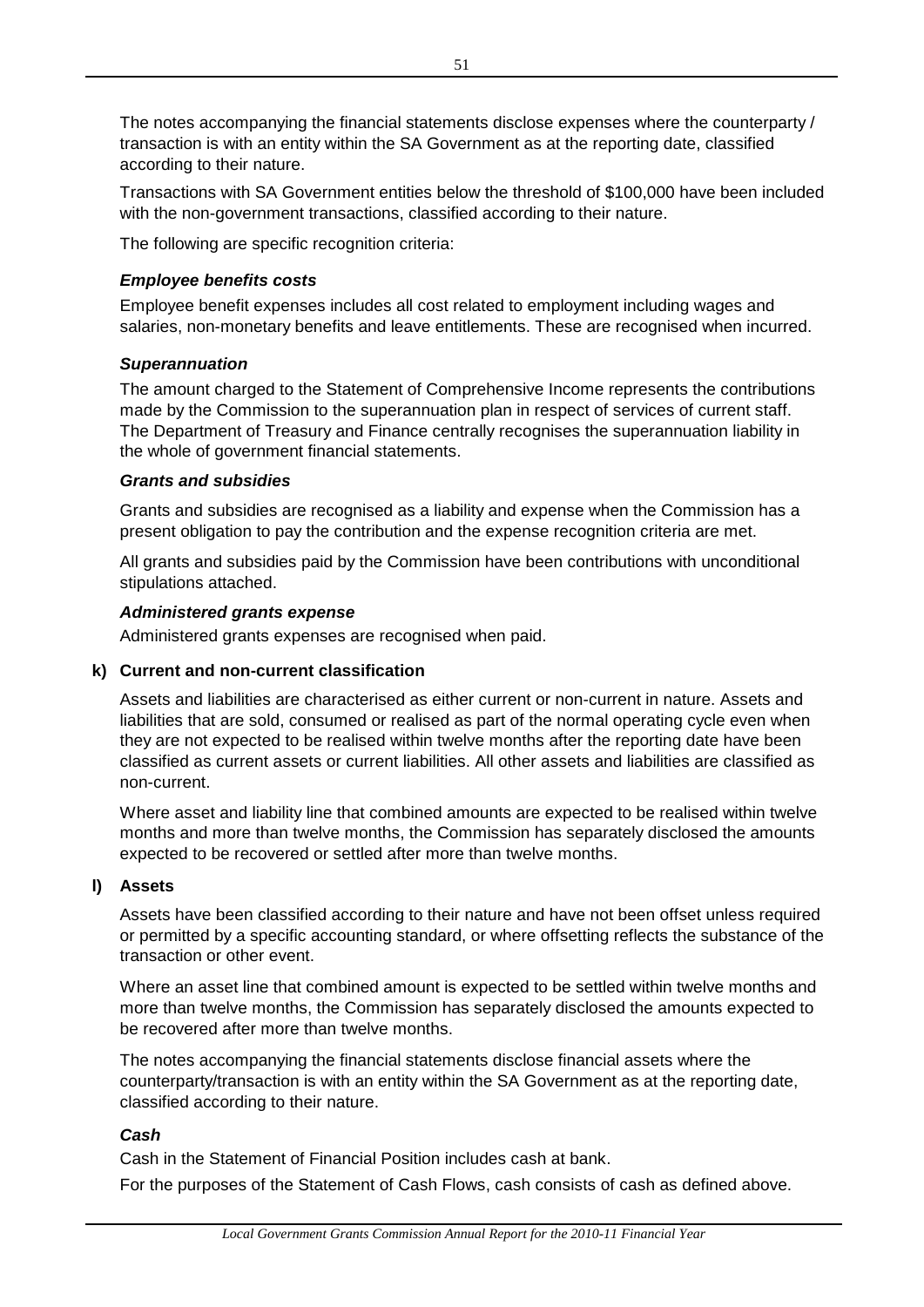Cash is measured at nominal value.

# *Receivables*

Receivables include amounts accrued interest and prepayments.

Receivables are accrued for interest earned during the period that has not yet been receipted.

Prepayments to creditors for goods and services in future periods, are considered assets until the goods/services are received.

Collectability of receivables is reviewed on an ongoing basis. An allowance for doubtful debts is raised when there is objective evidence that the Commission will not be able to collect the debt. Bad debts are written off when identified.

# **m) Liabilities**

Liabilities have been classified according to their nature and have not been offset unless required or permitted by a specific accounting standard, or where offsetting reflects the substance of the transaction or other event.

Where a liability line item's combined amount is expected to be settled within twelve months and more than twelve months, the Commission has separately disclosed the amounts expected to be settled after more than twelve months.

The notes accompanying the financial statements disclose financial liabilities where the counterparty/transaction is with an entity within the SA Government as at the reporting date, classified according to their nature.

# *Payables*

Payables include accrued expenses and employment on-costs.

Accrued expenses represent goods and services provided by other parties during the period that are unpaid at the end of the reporting period and where an invoice has not been received.

All payables are measured at their nominal amount, are unsecured and are normally settled within 30 days from the date of the invoice or date the invoice is first received.

Employee benefit on-costs include payroll tax, WorkCover and superannuation contributions on outstanding liabilities for salaries and wages, long service leave and annual leave.

The Commission makes contributions to several State Government and externally managed superannuation schemes. These contributions are treated as an expense when they occur. There is no liability for payments to beneficiaries as they have been assumed by the respective superannuation schemes. The only liability outstanding at reporting date relates to contributions due but not yet paid to the superannuation scheme managers.

# *Employee benefits*

These benefits accrue for employees as a result of services provided up to the reporting date that remain unpaid. Long-term employee benefits are measured at present value and shortterm employee benefits are measured at nominal amounts.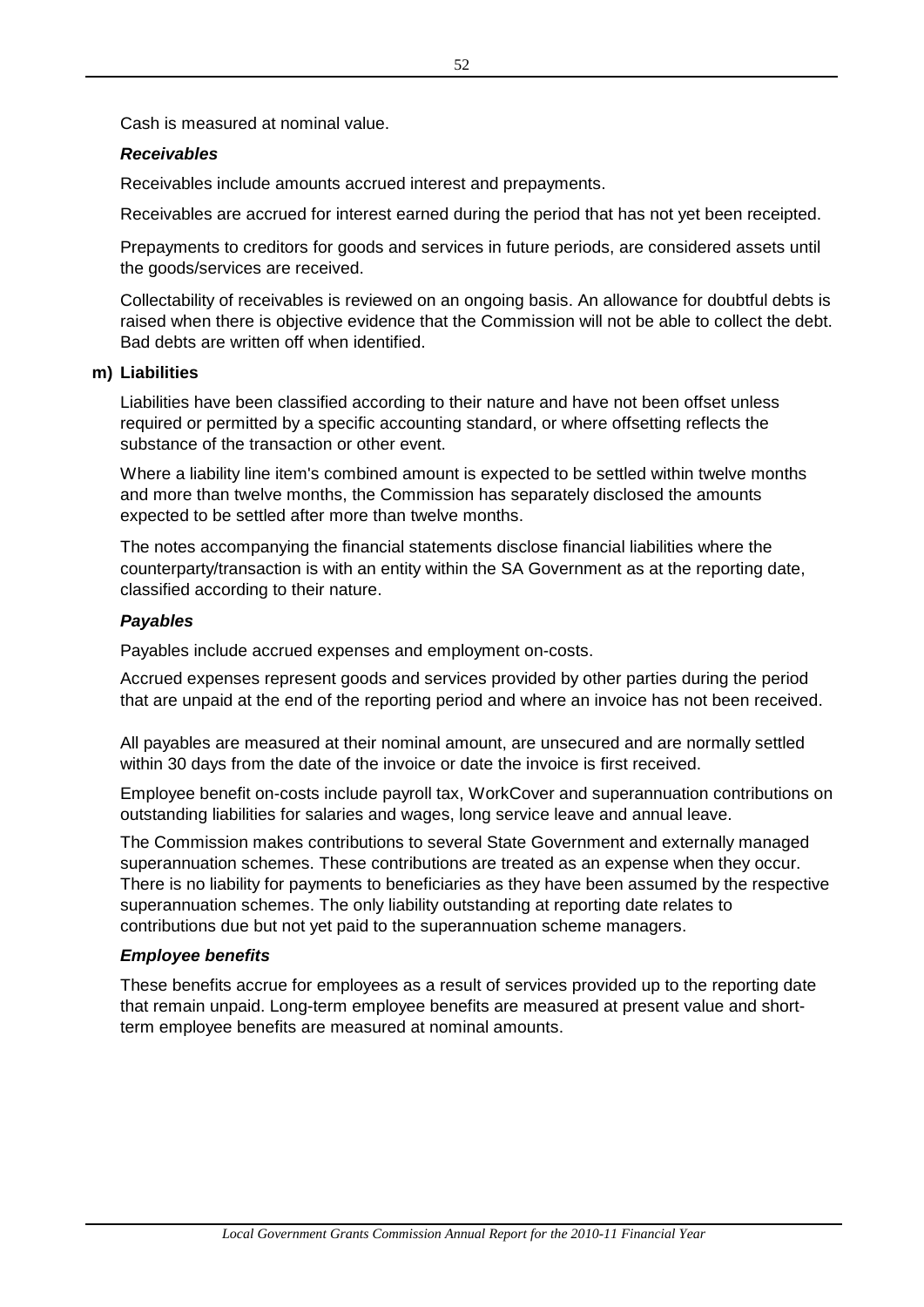# Wages, salaries, annual leave and sick leave

The liability for salaries and wages are measured as the amount unpaid at the reporting date at current remuneration rates.

The annual leave liability is expected to be payable within twelve months and is measured at the undiscounted amount expected to be paid. Where salaries and wages and annual leave are payable later than 12 months, the liability will be measured at present value.

No provision has been made for sick leave as all sick leave is non-vesting and the average sick leave taken in future years by employees is estimated to be less than the annual entitlement for sick leave.

# Long service leave

The liability for long service leave is recognised after an employee has completed 5 years of service. An actuarial assessment of long service leave undertaken by the Department of Treasury and Finance based on a significant sample of employees throughout the South Australian public sector determined that the liability measured using the short hand method was not materially different from the liability measured using the present value of expected future payments. This calculation is consistent with the Commission's experience of employee retention and leave taken.

The unconditional portion of the long service leave provision is classified as current as the Commission does not have an unconditional right to defer settlement of the liability for at least 12 months after reporting date. The unconditional portion of long service leave relates to an unconditional legal entitlement to payment arising after ten years of service.

# **n) Unrecognised contractual commitments and contingent assets and liabilities**

Commitments include operating, capital and outsourcing arrangements arising from contractual or statutory sources and are disclosed at their nominal value.

Contingent assets and contingent liabilities are not recognised in the Statement of Financial Position, but are disclosed by way of a note and, if quantifiable, are measured at nominal value.

Unrecognised contractual commitments and contingencies are disclosed net of the amount of GST recoverable from, or payable to the ATO. If GST is not payable to, or recoverable from the ATO, the commitments and contingencies are disclosed on a gross basis.

# **Note 3 Financial risk management**

The Commission does not have financial assets and liabilities that satisfy the definition in AASB 139 Financial Instruments: Recognition and Measurement.

# **Note 4 New and revised accounting standards and policies**

Except for AASB 2009-12 which the Commission has early-adopted, the Australian Accounting Standards and Interpretations that have recently been issued or amended but are not yet effective, have not been adopted by the Commission for the period ending 30 June 2011. The Commission has assessed the impact of the new and amended standards and interpretations and considers there will be no impact on the accounting policies or the financial statements of the Commission.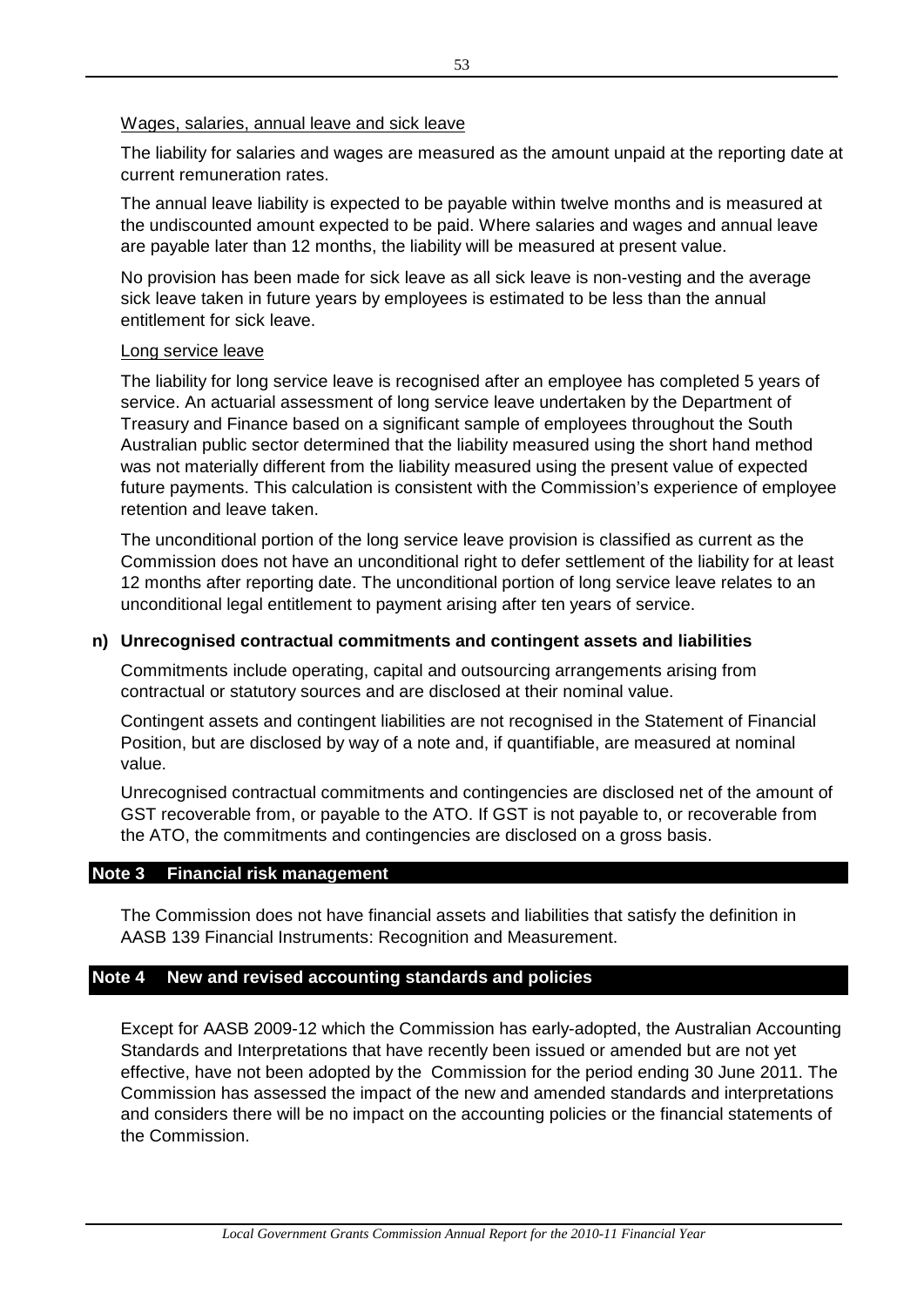### **5 Employee benefits expenses**

|                                      | 2011   | 2010   |
|--------------------------------------|--------|--------|
|                                      | \$'000 | \$'000 |
| Salaries and wages                   | 122    | 183    |
| Annual leave                         | 17     | -6     |
| Long service leave                   |        | 5      |
| Employment on-costs - superannuation | 17     | 17     |
| Employment on-costs - other          | 10     | 10     |
| Commission fees                      | 46     | 46     |
| Total employee benefits expenses     | 219    | 267    |

### **Targeted voluntary separation packages (TVSPs)**

There were no TVSPs paid to employees during the reporting period.

### **Accounting Policy Change**

In accordance with the revised Accounting Policy Framework II General Purpose Financial Statements Framework, the department has changed its accounting policy and now discloses all employees who receive remuneration equal to or greater than the base executive remuneration level rather than all employees who receive remuneration equal to or greater than \$100,000. The impact of this change in accounting policy is the number of employees disclosed has reduced by 1 for 2011 and reduced 1 for 2010. There were nil employees receiving remuneration greater than the prescribed threshold in 2011.

|                                                                                                     |               |         | 2011          | 2010           |
|-----------------------------------------------------------------------------------------------------|---------------|---------|---------------|----------------|
|                                                                                                     |               |         | $$'$ 000      | \$' 000        |
| Supplies and services provided by entities within SA Government                                     |               |         |               |                |
| Professional and technical services <sup>(1)</sup>                                                  |               |         | 165           | 88             |
| Computing and communication costs                                                                   |               |         |               | $\mathbf{1}$   |
| Vehicle and equipment operating costs                                                               |               |         |               | 2              |
| Total supplies and services - SA Government entities                                                |               |         | 165           | 91             |
| Supplies and services provided by entities external to the SA Government                            |               |         |               |                |
| Professional and technical services                                                                 |               |         | 42            | 38             |
| Administrative and operating costs                                                                  |               |         | 10            | 4              |
| Travel                                                                                              |               |         | 21            | $\overline{7}$ |
| Staff development and safety                                                                        |               |         | 1             | 1              |
| Total supplies and services - non SA Government entities                                            |               |         | 74            | 50             |
| <b>Total supplies and services</b>                                                                  |               |         | 239           | 141            |
| The number and dollar amount of consultancies paid (included in                                     |               |         |               |                |
| supplies and services expense) fell within the following band:                                      |               |         |               |                |
|                                                                                                     | 2011          | 2011    | 2010          | 2010           |
|                                                                                                     | <b>Number</b> | \$' 000 | <b>Number</b> | \$' 000        |
| Below \$10,000                                                                                      |               |         | 1             | 5              |
| Between \$10,000 and \$50,000                                                                       | 1             | 10      |               | $\blacksquare$ |
| Total paid to the consultant engaged                                                                | 1             | 10      | 1             | 5              |
| <b>Grants and subsidies</b>                                                                         |               |         |               |                |
|                                                                                                     |               |         | 2011          | 2010           |
| Grants and subsides paid/payable to entities external to the SA Government                          |               |         | $$'$ 000      | \$' 000        |
| Asset Management Financial Assistance                                                               |               |         | 5             |                |
| <b>Total grants and subsidies</b>                                                                   |               |         | 5             | $\blacksquare$ |
|                                                                                                     |               |         |               |                |
| <b>Auditor's remuneration</b>                                                                       |               |         |               |                |
|                                                                                                     |               |         | 2011          | 2010           |
|                                                                                                     |               |         | $$'$ 000      | \$' 000        |
| Audit fees payable to the Auditor-General's Department<br>Over accrued audit fees for previous year |               |         | 10            | 8<br>(1)       |

### **Other services**

No other services were provided by the Auditor-General's Department.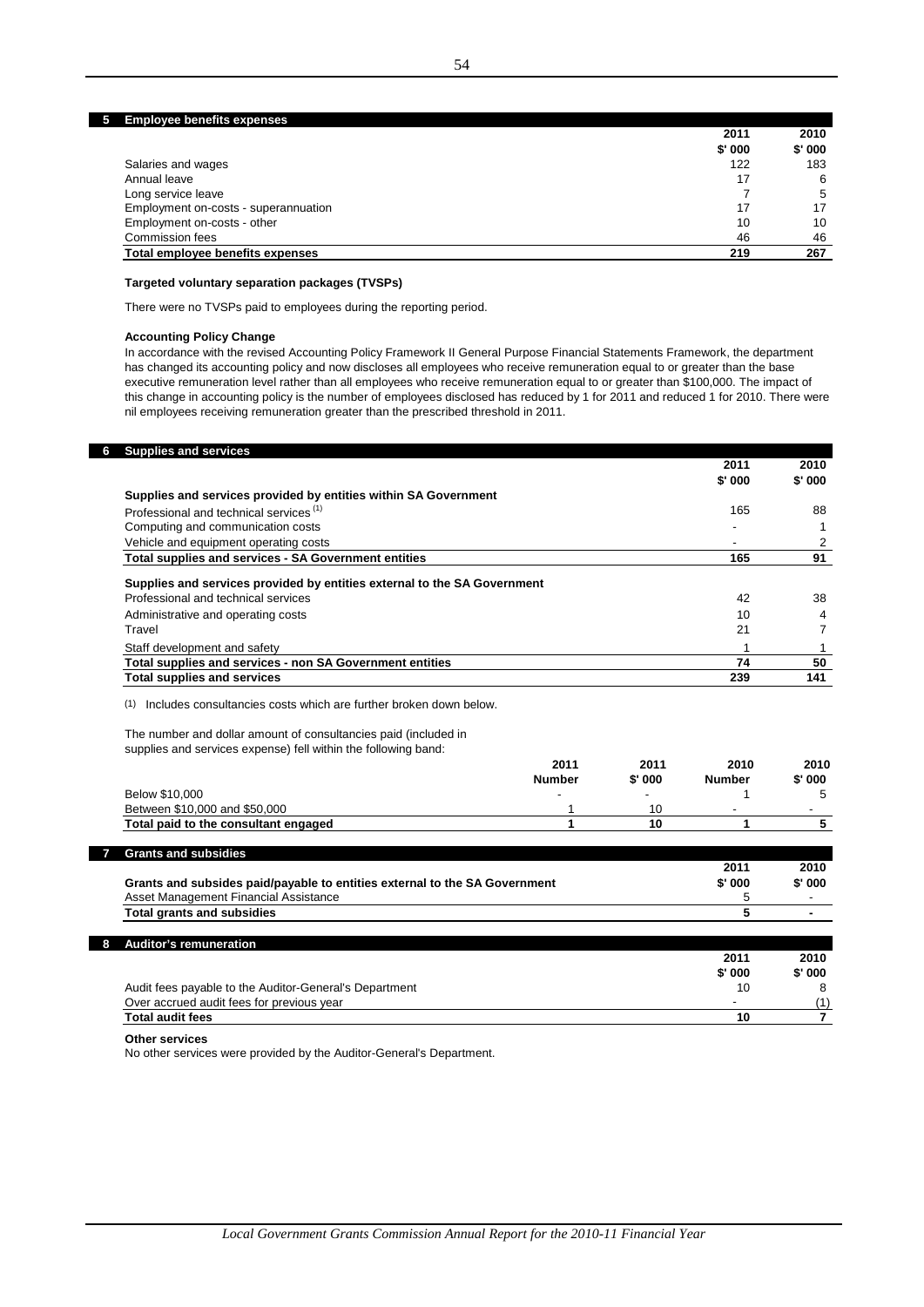|    | Revenues from fees and charges                                             |        |          |
|----|----------------------------------------------------------------------------|--------|----------|
|    |                                                                            | 2011   | 2010     |
|    |                                                                            | \$'000 | $$'$ 000 |
|    | Charges and fees received/receivable from entities within SA Government    |        |          |
|    | Administration fees                                                        | 20     | 20       |
|    | Total revenue from fees and charges                                        | 20     | 20       |
| 10 | Interest revenue                                                           |        |          |
|    |                                                                            | 2011   | 2010     |
|    |                                                                            | \$'000 | $$'$ 000 |
|    | Interest from entities within the SA Government                            | 100    | 74       |
|    |                                                                            |        |          |
|    | Total interest revenue                                                     | 100    | 74       |
|    |                                                                            |        |          |
| 11 | Sale of goods                                                              |        |          |
|    |                                                                            | 2011   | 2010     |
|    |                                                                            | \$'000 | $$'$ 000 |
|    | Sale of goods received/receivable from entities external to SA Government  |        |          |
|    | Sale of database reports                                                   | 7      | 5        |
|    | Total sale of goods                                                        | 7      | 5        |
| 12 | <b>Revenues from SA Government</b>                                         |        |          |
|    |                                                                            | 2011   | 2010     |
|    |                                                                            | \$'000 | \$'000   |
|    | <b>Revenues from SA Government</b>                                         |        |          |
|    | Appropriations from Consolidated Account pursuant to the Appropriation Act | 475    | 463      |
|    | <b>Total revenues from SA Government</b>                                   | 475    | 463      |

Appropriation for the Administered Items for the Department of Planning and Local Government is received into a Special Deposit Account and paid across as an intra-government transfer to the Commission.

| 13 Cash                     |        |        |
|-----------------------------|--------|--------|
|                             | 2011   | 2010   |
|                             | \$'000 | \$'000 |
| Deposits with the Treasurer | 661    | 526    |
| <b>Total cash</b>           | 661    | 526    |

### **Interest rate risk**

Cash on hand is non-interest bearing. Deposits at call and with the Treasurer are bearing a floating interest rate between 4.35% and 4.60%. The carrying amount of cash and cash equivalents approximates fair value.

### **14 Receivables**

|                                  | 2011     | 2010                     |
|----------------------------------|----------|--------------------------|
| Current                          | $$'$ 000 | $$'$ 000                 |
| Accrued interest on deposits     |          | 6                        |
| Prepayments                      |          | $\overline{\phantom{a}}$ |
| <b>Total current receivables</b> |          |                          |

### **Interest rate and credit risk**

No trade receivables exist as at 30 June 2011. The accrued interest on deposit represents interest on deposits with the Treasurer.

### **Bad and doubtful debts**

There were no bad debts or doubtful debts recognised during the year (2010: nil).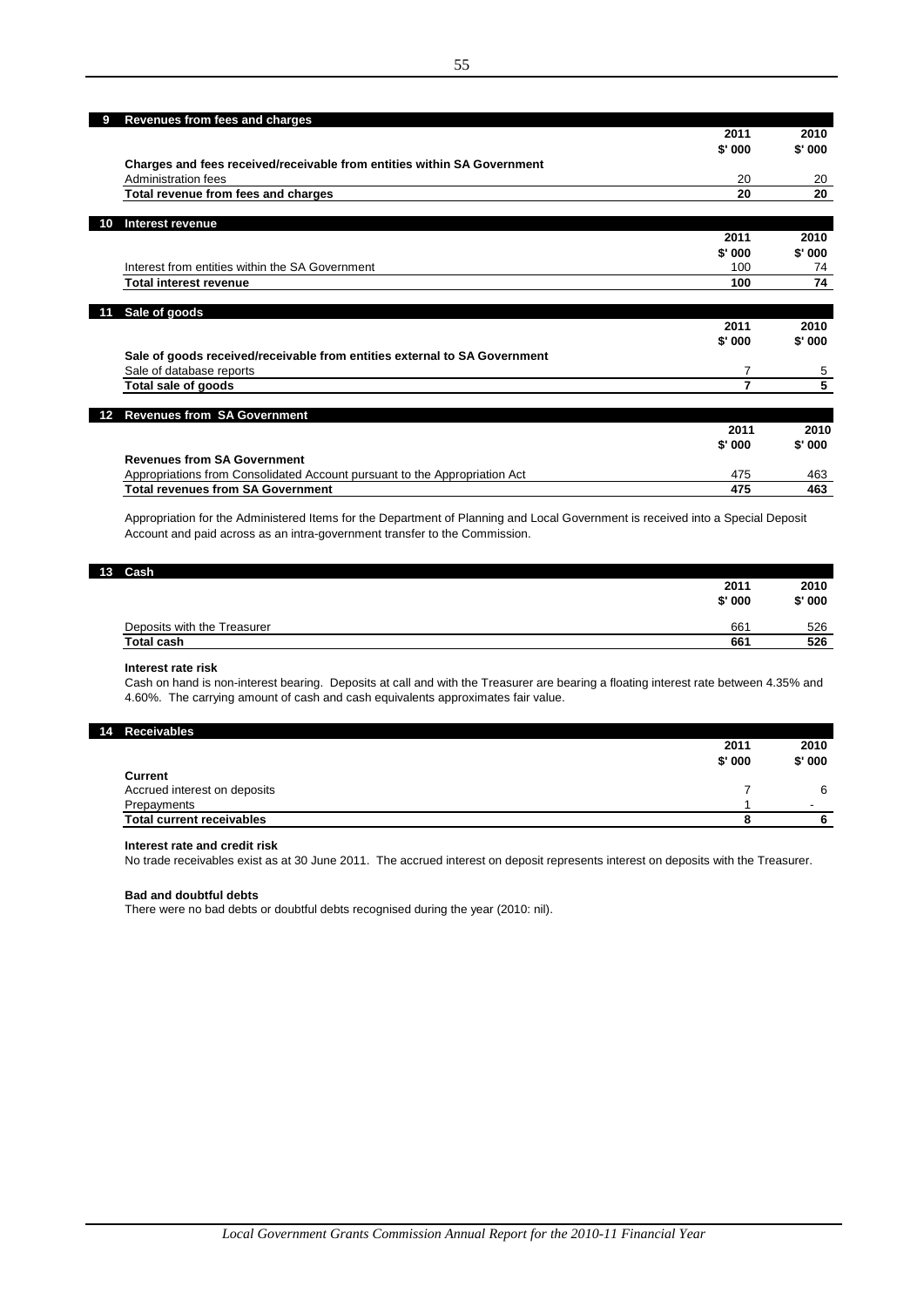| 15 Payables                       |        |        |
|-----------------------------------|--------|--------|
|                                   | 2011   | 2010   |
|                                   | \$'000 | \$'000 |
| Current                           |        |        |
| Accrued expenses                  | 9      | 9      |
| Employment on-costs               |        | 4      |
| <b>Total current payables</b>     | 12     | 13     |
| Non-current                       |        |        |
| Employment on-costs               | 6      | 6      |
| <b>Total non-current payables</b> | 6      | 6      |
| <b>Total payables</b>             | 18     | 19     |

As a result of an actuarial assessment performed by the Department of Treasury and Finance, the percentage of the proportion of long service leave taken as leave is 35% (2010: 45%) and the average factor for the calculation of employer superannuation on-cost is 10.3% (2010: 10.75%), as determined by actual employee superannuation contribution rates. These rates are used in the employment oncost calculation.

### **Interest rate risk**

Creditors and accruals are raised for all amounts billed but unpaid. Sundry creditors are normally settled within 30 days. Employment on-costs are settled when the related employee benefit that they relate to is discharged. All payables are non-interest bearing. The carrying amount of payables represents fair value due to the amounts being payable on demand.

### **16 Employee benefits**

|                                     | 2011                     | 2010   |
|-------------------------------------|--------------------------|--------|
|                                     | $$'$ 000                 | \$'000 |
| Current                             |                          |        |
| Annual leave                        | 17                       | 17     |
| Long service leave                  |                          | ົ      |
| Accrued salaries and wages          | $\overline{\phantom{a}}$ | 5      |
| Total current employee benefits     | 18                       | 24     |
|                                     |                          |        |
| Non-current                         |                          |        |
| Long service leave                  | 65                       | 60     |
| Total non-current employee benefits | 65                       | 60     |
|                                     | 83                       | 84     |
| <b>Total employee benefits</b>      |                          |        |

The total current and non-current employee liability (i.e. aggregate employee benefits in Note 16 plus related on-costs in Note 15) for 2011 is \$21,000 and \$71,000 respectively.

Based on an actuarial assessment performed by the Department of Treasury and Finance, the benchmark for the measurement of the long service leave liability has changed from the 2010 benchmark of 5.5 years to 5 years. The change has no financial impact on the long service leave liability for the 2010-11 reporting period.

In addition, the actuarial assessment performed by the Department of Treasury and Finance has determined the salary inflation rate as 4% for 2010-11 (2009-10: 4%). There is no financial impact on the long service leave liability as at 30 June 2011.

### **17 Unrecognised contractual commitments**

No material commitments exist as at 30 June 2011.

### **18 Contingent assets and contingent liabilities**

The Commission is not aware of any contingent assets or liabilities.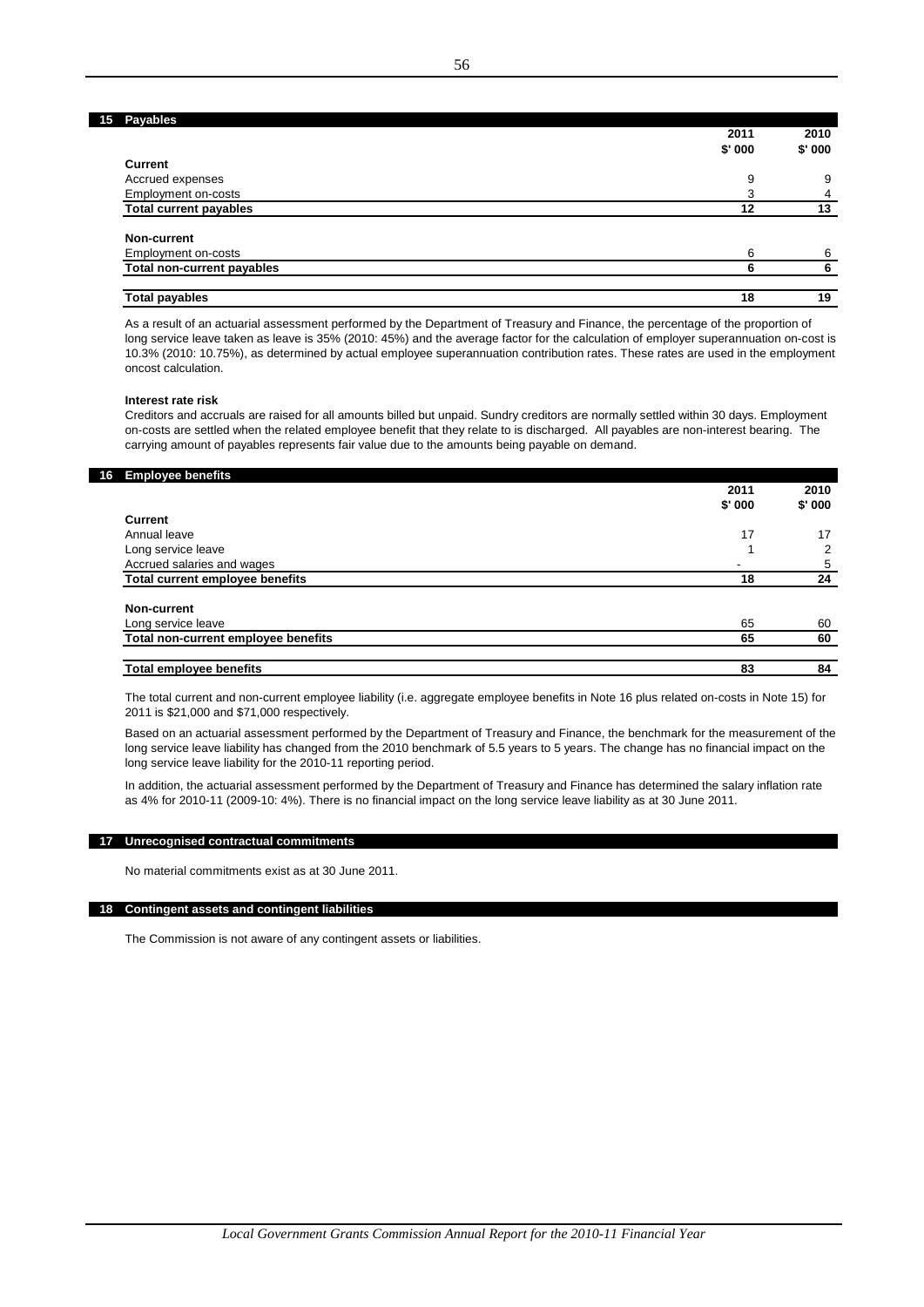### **19 Cash flow reconciliation**

|                                                                                                             | 2011     | 2010   |
|-------------------------------------------------------------------------------------------------------------|----------|--------|
|                                                                                                             | $$'$ 000 | \$'000 |
| Reconciliation of cash at 30 June                                                                           |          |        |
| Cash disclosed in the Statement of Financial Position                                                       | 661      | 526    |
| <b>Balance as per the Statement of Cash Flows</b>                                                           | 661      | 526    |
| Reconciliation of net cash provided by/(used in) operating activities to net cost of providing<br>services: |          |        |
| Net cash provided by/(used in) operating activities                                                         | 135      | 63     |
| Less: revenue from SA Government                                                                            | (475)    | (463)  |
| Add (Less) non-cash items:                                                                                  |          |        |
| <b>Changes in assets/liabilities</b>                                                                        |          |        |
| Increase/(decrease) in receivables                                                                          | 2        |        |
| Decrease in payables                                                                                        |          | 16     |
| Decrease/(Increase) in employee benefits                                                                    |          | 73     |
| Net cost of providing services                                                                              | (336)    | (309)  |
|                                                                                                             |          |        |

**20 Remuneration of commission members**

Members of the Commission during 2010-11 were:

| Gascoigne C                        | Patetsos M |
|------------------------------------|------------|
| Germein M (retired 10 August 2010) | Ross J     |

The number of members whose remuneration received or receivable falls within the following bands:

|                         | Number of<br>members | Number of<br>members |
|-------------------------|----------------------|----------------------|
| Nil                     |                      |                      |
| $$1 - $9999$            |                      |                      |
| \$10 000 - \$19 999     |                      | 2                    |
| \$20 000 - \$29 999     |                      |                      |
| Total number of members |                      |                      |

**2011 2010**

Remuneration of members reflects all costs of performing member's duties including sitting fees, superannuation contributions, fringe benefits tax and any other salary sacrifice arrangements. The total remuneration received or receivable by members was \$50,400 (2010: \$49,860).

Total amount paid to a superannuation plan for commission members was \$4,291 (2010: \$4,117).

In accordance with the Department of Premier and Cabinet Circular No.016, government employees are not entitled to receive any remuneration for commission duties. No members were government employees during 2010-11 and 2009-10.

Unless otherwise disclosed, transactions between members are on conditions no more favourable than those that it is reasonable to expect the entity would have adopted if dealing with the related party at arm's length in the same circumstances.

| Disclosure of administered items<br>21              |          |         |
|-----------------------------------------------------|----------|---------|
|                                                     | 2011     | 2010    |
|                                                     | $$'$ 000 | \$'000  |
| Administered revenues - Commonwealth receipts       |          |         |
| Commonwealth Financial Assistance Grants            | 143.282  | 133,461 |
| Commonwealth Roads to Recovery Grants               | 4.448    | 2,897   |
| <b>Commonwealth Specific Purpose Grants</b>         | 15.566   | 14,820  |
| Total administered revenues - Commonwealth receipts | 163.296  | 151,178 |
|                                                     |          |         |
| Administered expenses - Commonwealth payments       |          |         |
| Local Government Financial Assistance Grants        | 143.282  | 133,461 |
| Local Government Roads to Recovery Grants           | 4.448    | 2.897   |
| <b>Commonwealth Specific Purpose Grants</b>         | 15,566   | 14,820  |
| Total administered expenses - Commonwealth payments | 163.296  | 151,178 |
|                                                     |          |         |
| Cash held at the commencement of the year           | 1.028    | 1,028   |
| Cash held at the end of the year                    | 1,028    | 1,028   |

During 2010-11, an additional \$36 million funding was received and distributed for projects which were designated to commence in 2011-2012. During 2009-10 there was a similar occurance where an additional \$36 million funding was received and distributed for projects which were designated to commence in 2010-2011.

### **22 Events after the reporting period**

No events have occurred after the reporting period that would affect the financial statements of the Commission as at 30 June 2011.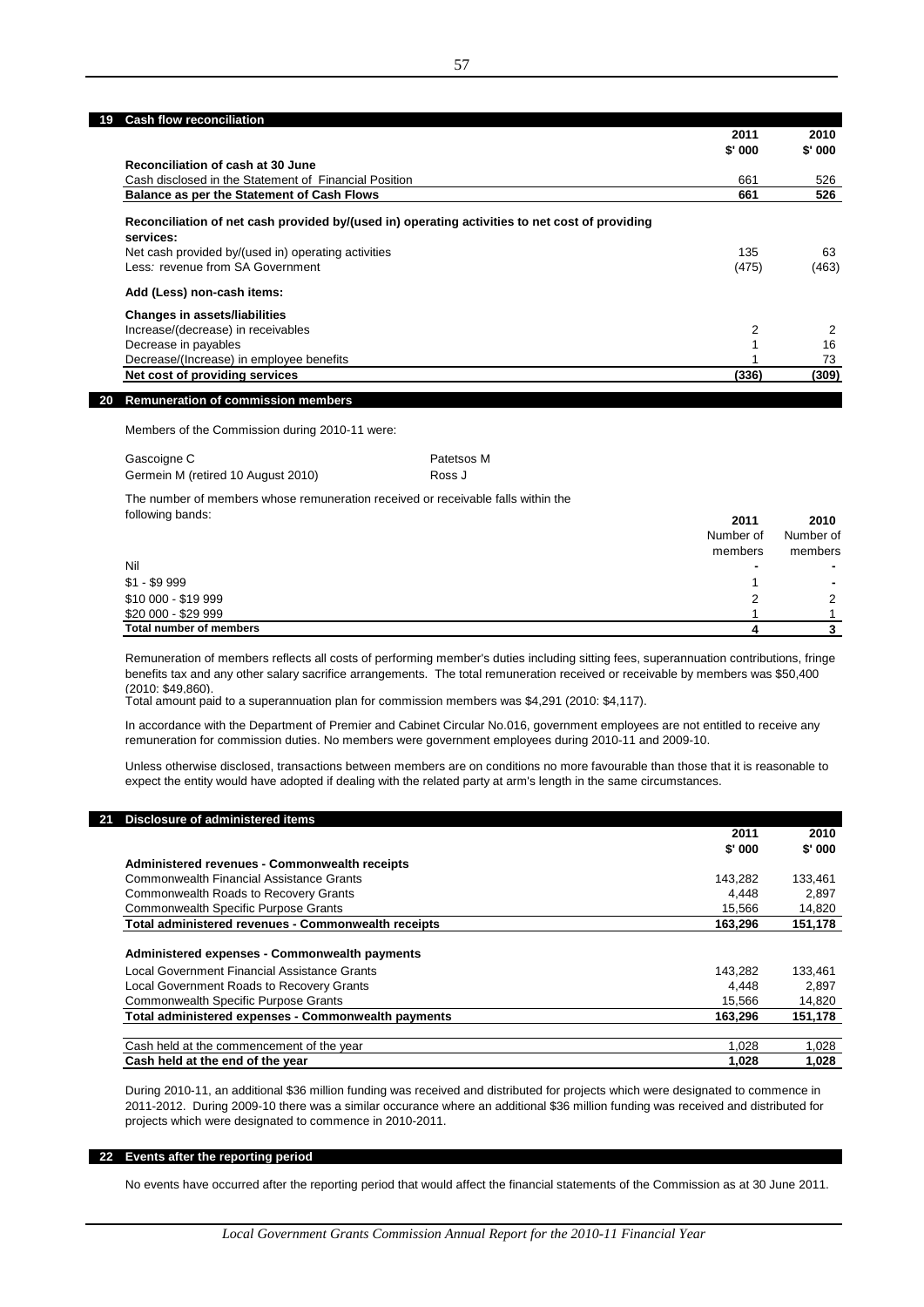### **18 Contingent assets and contingent liabilities**

The SA Local Government Grants Commission is not aware of any contingent assets or liabilities.

| 19 | <b>Cash flow reconciliation</b>                                                                             |        |        |
|----|-------------------------------------------------------------------------------------------------------------|--------|--------|
|    |                                                                                                             | 2010   | 2009   |
|    |                                                                                                             | \$'000 | \$'000 |
|    | Reconciliation of cash at 30 June                                                                           |        |        |
|    | Cash disclosed in the Statement of Financial Position                                                       | 526    | 463    |
|    | Balance as per the Statement of Cash Flows                                                                  | 526    | 463    |
|    | Reconciliation of net cash provided by/(used in) operating activities to net cost of providing<br>services: |        |        |
|    | Net cash provided by/(used in) operating activities                                                         | 63     | (156)  |
|    | Less: revenue from SA Government                                                                            | (463)  | (452)  |
|    | <b>Changes in assets/liabilities</b>                                                                        |        |        |
|    | Increase/(decrease) in receivables                                                                          | 2      | (11)   |
|    | Decrease in payables                                                                                        | 16     | 12     |
|    | Decrease/(Increase) in employee benefits                                                                    | 73     | (55)   |
|    | Net cost of providing services                                                                              | (309)  | (662)  |
| 20 | <b>Remuneration of commission members</b>                                                                   |        |        |

Members of the SA Local Grants Commission were: Germein M The number of members whose remuneration received or receivable falls within the following bands: Patetsos M Ross J

| TUIJUWIHY DAHUS.               | 2010      | 2009      |
|--------------------------------|-----------|-----------|
|                                | Number of | Number of |
|                                | members   | members   |
| \$10 000 - \$19 999            |           |           |
| \$20 000 - \$29 999            |           |           |
| <b>Total number of members</b> |           |           |

Remuneration of members reflects all costs of performing member's duties including sitting fees, superannuation contributions, fringe benefits tax and any other salary sacrifice arrangements. The total remuneration received or receivable by members was \$49,860 (2009: \$50,630).

Total amount paid to a superannuation plan for commission members was \$4,117 (2009: \$4,180).

In accordance with the Department of Premier and Cabinet Circular No.016, government employees are not entitled to receive any remuneration for commission duties. There are no members who are government employees in 2009-10 and 2008-09.

Unless otherwise disclosed, transactions between members are on conditions no more favourable than those that it is reasonable to expect the entity would have adopted if dealing with the related party at arm's length in the same circumstances.

| Disclosure of administered items<br>21              | 2010    | 2009    |
|-----------------------------------------------------|---------|---------|
|                                                     | \$'000  | \$'000  |
| Administered revenues - Commonwealth receipts       |         |         |
| Commonwealth Financial Assistance Grants            | 124.820 | 163,223 |
| Commonwealth Roads to Recovery Grants               | 2.897   | 4,287   |
| Commonwealth Specific Purpose Grants                | 23.461  | 14,267  |
| Total administered revenues - Commonwealth receipts | 151,178 | 181,777 |
| Administered expenses - Commonwealth payments       |         |         |
| Local Government Financial Assistance Grants        | 124.820 | 163.223 |
| Local Government Roads to Recovery Grants           | 2,897   | 4,287   |
| Commonwealth Specific Purpose Grants                | 23.461  | 14,267  |
| Total administered expenses - Commonwealth payments | 151,178 | 181,777 |
| Net operating surplus                               |         |         |
| Cash held at the commencement of the year           | 1.028   | 1,028   |
| Cash held at the end of the year                    | 1.028   | 1,028   |

### **22 Events after the reporting period**

No events have occurred after the reporting period that would affect the financial statements of the SA Local Government Grants Commission as at 30 June 2010.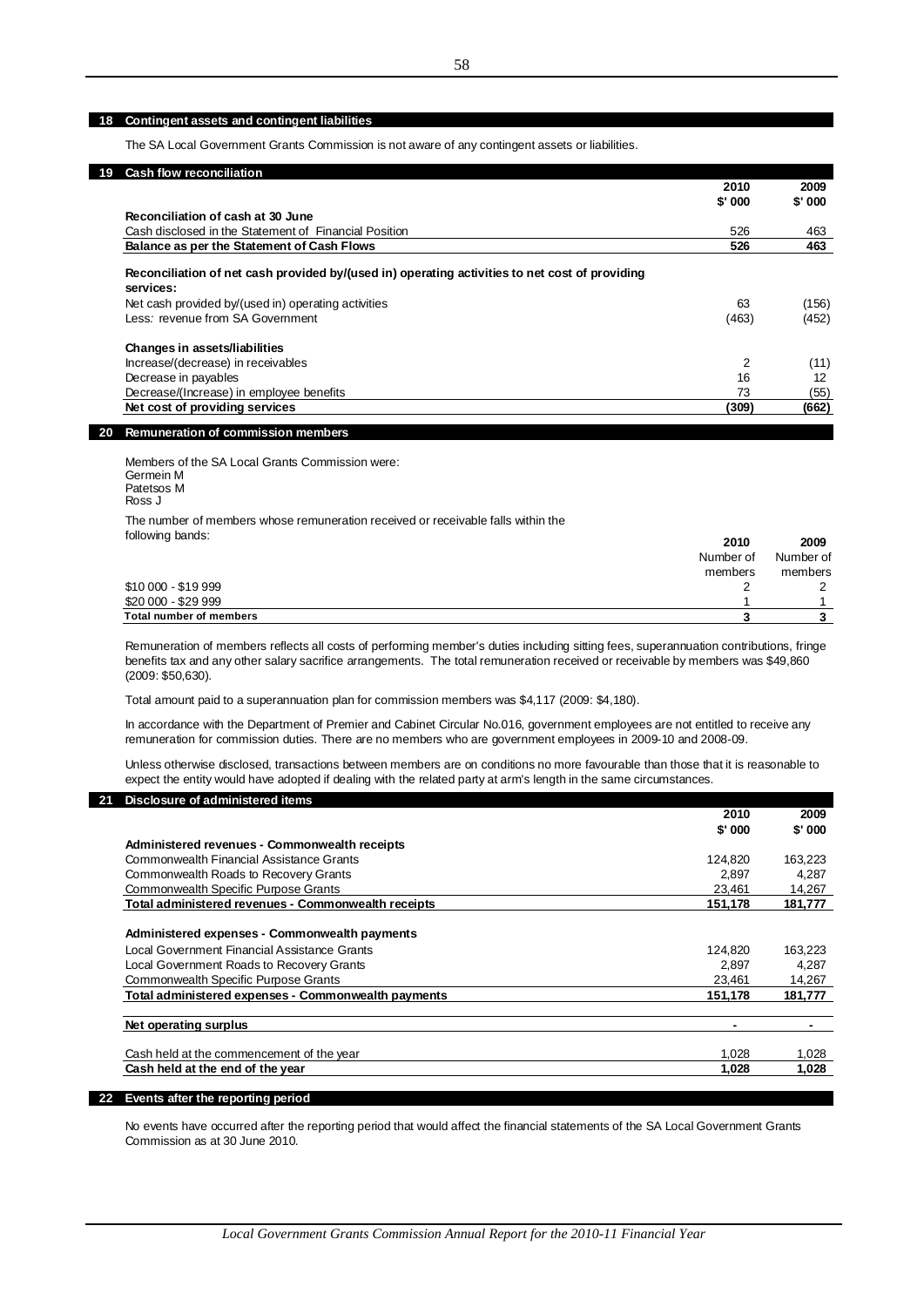# SOUTH AUSTRALIAN LOCAL GOVERNMENT GRANTS COMMISSION

# **Certification of the Financial Statements**

We certify that the attached general purpose financial statements for the SA Local Government Grants Commission:

- comply with relevant Treasurer's instructions issued under section 41 of the Public Finance and Audit Act 1987, and any relevant Australian accounting standards;
- are in accordance with the accounts and records of the Commission; and
- presents a true and fair view of the financial position of the SA Local Government Grants Commission as at 30 June 2011 and the results of its operation and cash flows for the financial year.

We certify that the internal controls employed by the SA Local Government Grants Commission for the financial year over its financial reporting and its preparation of the general purpose financial statements have been effective throughout the reporting period.

Mary Patetsos Chairperson **SA Local Government Grants Commission** 

っる November 2011

**Executive Officer** SA Local Government **Grants Commission** November 2011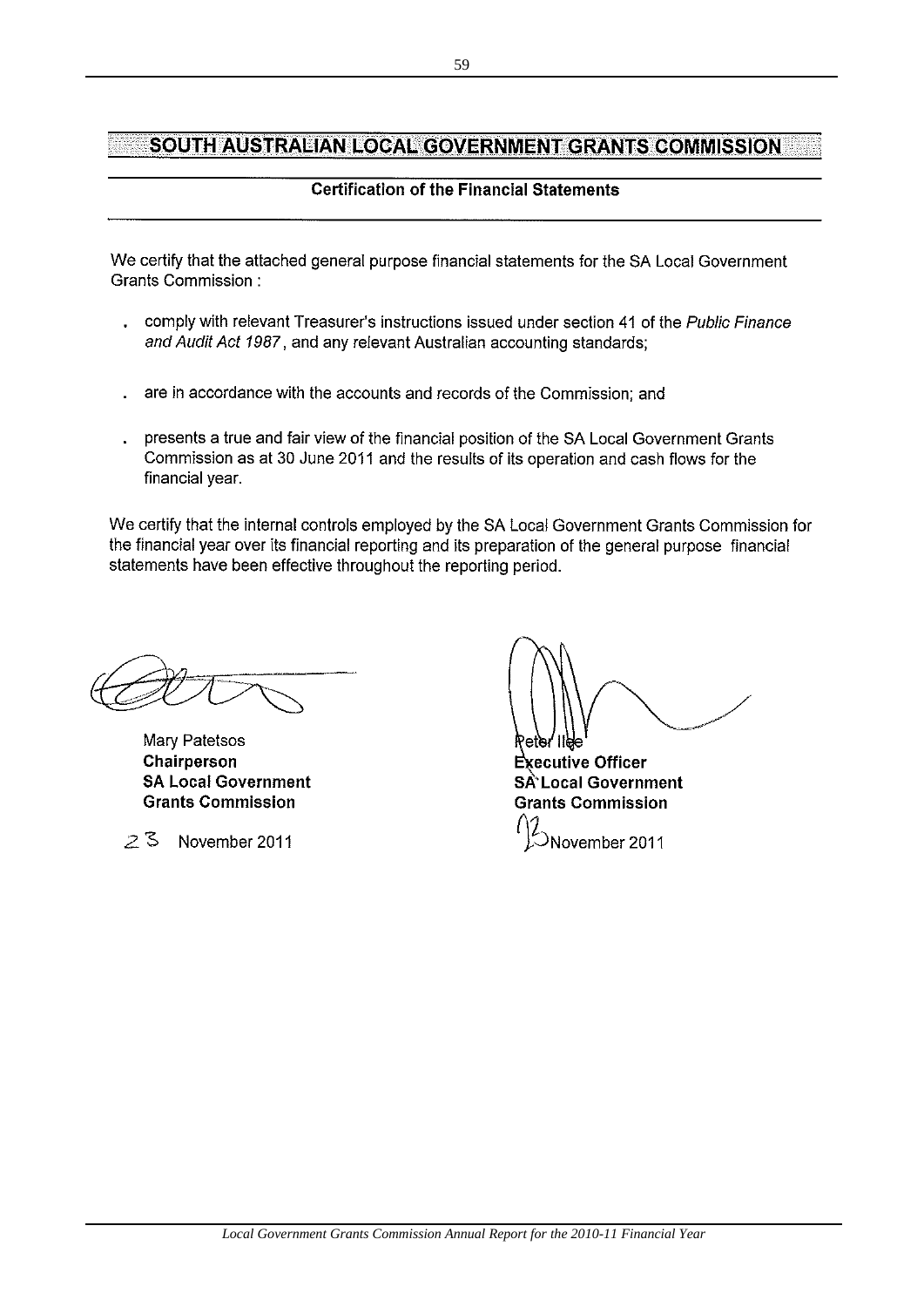## **INDEPENDENT AUDITOR'S REPORT**



# **Government of South Australia**

Auditor-General's Department

9th Floor State Administration Centre 200 Victoria Square<br>Adelaide SA 5000 DX 56208 Victoria Square Tel +618 8226 9640 Fax +618 8226 9688 ABN 53 327 061 410 audgensa@audit.sa.gov.au www.audit.sa.gov.au

## **To The Chairperson** South Australian Local Government Grants Commission

As required by section 31 of the Public Finance and Audit Act 1987, I have audited the accompanying financial report of the South Australian Local Government Grants Commission for the financial year ended 30 June 2011. The financial report comprises:

- a Statement of Comprehensive Income for the year ended 30 June 2011
- a Statement of Financial Position as at 30 June 2011
- a Statement of Changes in Equity for the year ended 30 June 2011
- a Statement of Cash Flows for the year ended 30 June 2011
- notes, comprising a summary of significant accounting policies and other explanatory information
- a Certificate from the Chairperson and the Executive Officer.

## The Responsibility of the South Australian Local Government Grants **Commission for the Financial Report**

The Commission is responsible for the preparation of the financial report that gives a true and fair view in accordance with the Treasurer's Instructions promulgated under the provisions of the Public Finance and Audit Act 1987 and Australian Accounting Standards, and for such internal control as the Commission determines is necessary to enable the preparation of the financial report that is free from material misstatement, whether due to fraud or error.

# **Auditor's Responsibility**

My responsibility is to express an opinion on the financial report based on the audit. The audit was conducted in accordance with the requirements of the *Public Finance and Audit Act 1987* and Australian Auditing Standards. The auditing standards require that the auditor comply with relevant ethical requirements and that the auditor plan and perform the audit to obtain reasonable assurance about whether the financial report is free from material misstatement.

An audit involves performing procedures to obtain audit evidence about the amounts and disclosures in the financial report. The procedures selected depend on the auditor's judgement, including the assessment of the risks of material misstatement of the financial report, whether due to fraud or error. In making those risk assessments, the auditor considers internal control relevant to the entity's preparation of the financial report that gives a true and fair view in order to design audit procedures that are appropriate in the circumstances. An audit also includes evaluating the appropriateness of the accounting policies used and the reasonableness of accounting estimates made by the Commission, as well as the overall presentation of the financial report.